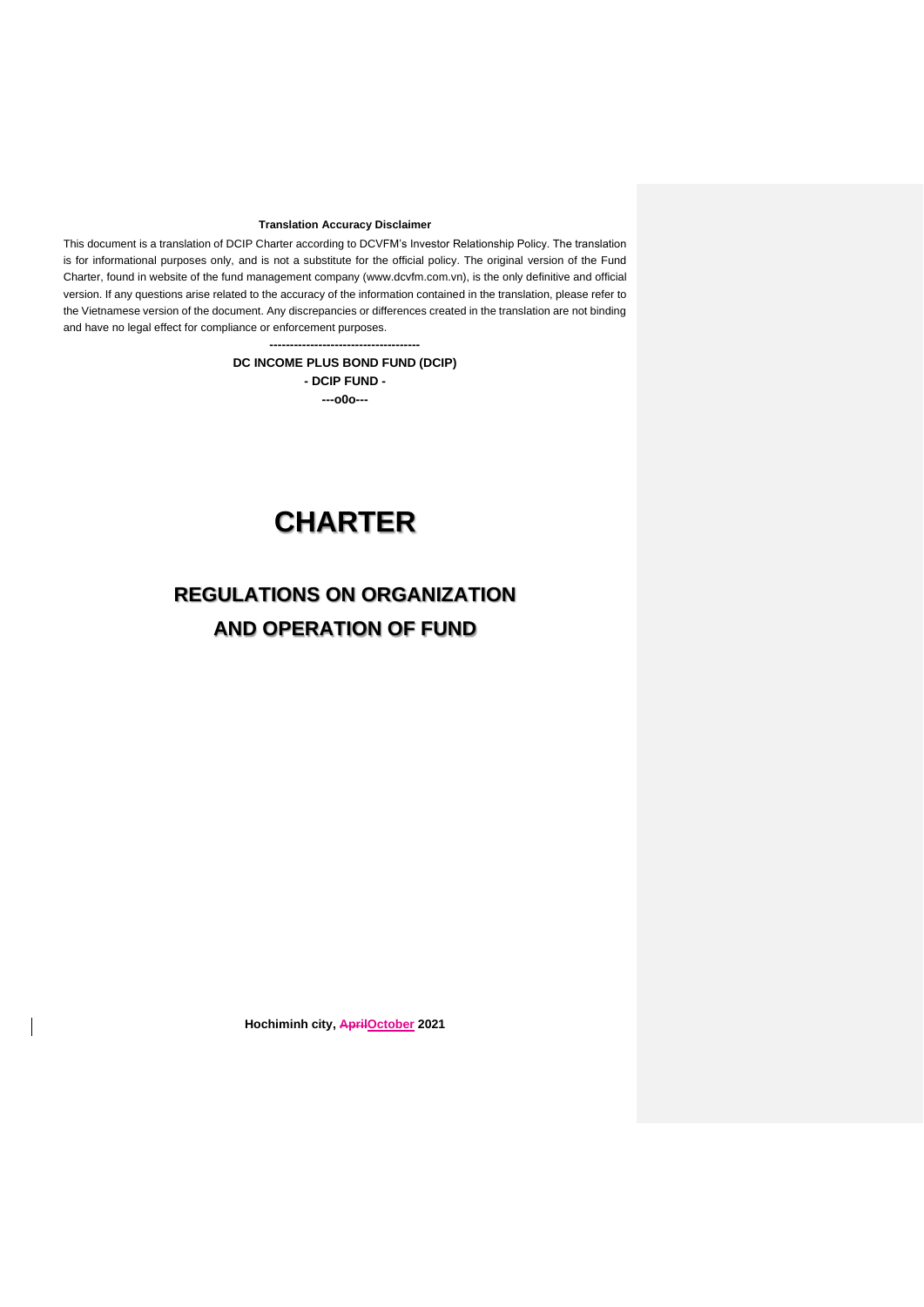## **TABLE OF CONTENT**

| 1. |                                                                                                                                                                                            |  |
|----|--------------------------------------------------------------------------------------------------------------------------------------------------------------------------------------------|--|
| 2. |                                                                                                                                                                                            |  |
|    |                                                                                                                                                                                            |  |
|    |                                                                                                                                                                                            |  |
|    |                                                                                                                                                                                            |  |
|    |                                                                                                                                                                                            |  |
|    |                                                                                                                                                                                            |  |
|    | ARTICLE 6. Appointment of the capital mobilization and fund certificate offering representative 9                                                                                          |  |
|    |                                                                                                                                                                                            |  |
|    |                                                                                                                                                                                            |  |
|    |                                                                                                                                                                                            |  |
|    |                                                                                                                                                                                            |  |
|    |                                                                                                                                                                                            |  |
|    |                                                                                                                                                                                            |  |
|    |                                                                                                                                                                                            |  |
|    |                                                                                                                                                                                            |  |
|    |                                                                                                                                                                                            |  |
|    | INVESTORS, REGISTER OF INVESTORS AND TRANSACTIONS IN FUND CERTIFICATES 13                                                                                                                  |  |
|    |                                                                                                                                                                                            |  |
|    |                                                                                                                                                                                            |  |
|    |                                                                                                                                                                                            |  |
|    | ARTICLE 18. Partial redemption, suspension of trading of open-ended fund transactions 16                                                                                                   |  |
|    |                                                                                                                                                                                            |  |
|    |                                                                                                                                                                                            |  |
|    |                                                                                                                                                                                            |  |
|    |                                                                                                                                                                                            |  |
|    |                                                                                                                                                                                            |  |
|    |                                                                                                                                                                                            |  |
|    |                                                                                                                                                                                            |  |
|    |                                                                                                                                                                                            |  |
|    |                                                                                                                                                                                            |  |
|    |                                                                                                                                                                                            |  |
|    |                                                                                                                                                                                            |  |
|    |                                                                                                                                                                                            |  |
|    | ARTICLE 28. Criteria for selecting members of the Board of Representatives of the Fund 21<br>ARTICLE 29. Rights and obligations of members of the Board of Representatives of the Fund  21 |  |
|    |                                                                                                                                                                                            |  |
|    | ARTICLE 31. Procedures for management of the Board of Representatives of the Fund  23                                                                                                      |  |
|    | ARTICLE 32. Suspension and dismissal of members of the Board of Representatives of the Fund  23                                                                                            |  |
|    |                                                                                                                                                                                            |  |
|    |                                                                                                                                                                                            |  |
|    |                                                                                                                                                                                            |  |
|    |                                                                                                                                                                                            |  |
|    | ARTICLE 36. Termination of rights and obligations of the Fund Management Company 28                                                                                                        |  |
|    |                                                                                                                                                                                            |  |
|    |                                                                                                                                                                                            |  |

 $\begin{array}{c} \hline \end{array}$ 

 $\overline{1}$ 

 $\overline{\phantom{a}}$ 

 $\begin{array}{c} \hline \end{array}$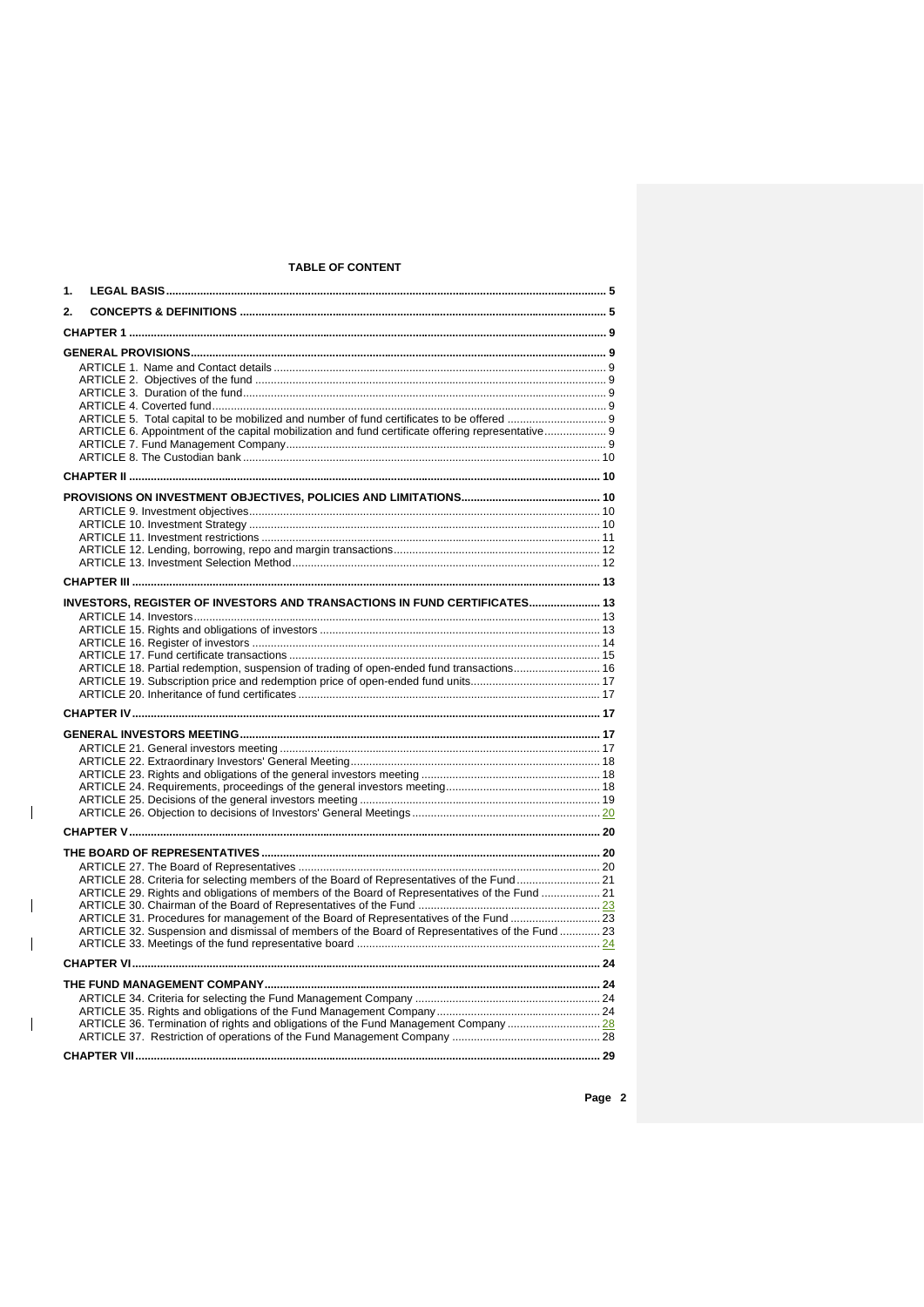| ARTICLE 41. Termination of rights and obligations of the supervisory bank to the fund  32                                                                                                      |     |
|------------------------------------------------------------------------------------------------------------------------------------------------------------------------------------------------|-----|
|                                                                                                                                                                                                |     |
|                                                                                                                                                                                                |     |
|                                                                                                                                                                                                |     |
|                                                                                                                                                                                                |     |
|                                                                                                                                                                                                |     |
| ARTICLE 45. Responsibilities of the fund management company for authorized activities  34                                                                                                      |     |
|                                                                                                                                                                                                |     |
|                                                                                                                                                                                                |     |
|                                                                                                                                                                                                |     |
|                                                                                                                                                                                                |     |
|                                                                                                                                                                                                |     |
|                                                                                                                                                                                                |     |
|                                                                                                                                                                                                |     |
|                                                                                                                                                                                                |     |
|                                                                                                                                                                                                |     |
|                                                                                                                                                                                                |     |
|                                                                                                                                                                                                |     |
|                                                                                                                                                                                                |     |
|                                                                                                                                                                                                |     |
|                                                                                                                                                                                                |     |
|                                                                                                                                                                                                |     |
|                                                                                                                                                                                                |     |
|                                                                                                                                                                                                |     |
|                                                                                                                                                                                                |     |
|                                                                                                                                                                                                |     |
|                                                                                                                                                                                                |     |
|                                                                                                                                                                                                |     |
|                                                                                                                                                                                                |     |
|                                                                                                                                                                                                |     |
|                                                                                                                                                                                                |     |
|                                                                                                                                                                                                |     |
|                                                                                                                                                                                                |     |
|                                                                                                                                                                                                |     |
|                                                                                                                                                                                                |     |
|                                                                                                                                                                                                |     |
| Price of service of managing public securities investment fund (Price of service of Management)<br>1 <sub>1</sub>                                                                              |     |
|                                                                                                                                                                                                |     |
| 2.<br>3.                                                                                                                                                                                       |     |
| 4.                                                                                                                                                                                             |     |
|                                                                                                                                                                                                |     |
| CHAPTER XIV                                                                                                                                                                                    | .46 |
|                                                                                                                                                                                                |     |
|                                                                                                                                                                                                |     |
|                                                                                                                                                                                                |     |
|                                                                                                                                                                                                |     |
|                                                                                                                                                                                                |     |
|                                                                                                                                                                                                |     |
|                                                                                                                                                                                                |     |
| ARTICLE 68. Control of conflicts of interests between the Fund and other funds investment trust clients of the<br>fund management company and between the Fund and the fund management company |     |
|                                                                                                                                                                                                |     |
|                                                                                                                                                                                                |     |

 $\begin{array}{c} \rule{0pt}{2ex} \rule{0pt}{2ex} \rule{0pt}{2ex} \rule{0pt}{2ex} \rule{0pt}{2ex} \rule{0pt}{2ex} \rule{0pt}{2ex} \rule{0pt}{2ex} \rule{0pt}{2ex} \rule{0pt}{2ex} \rule{0pt}{2ex} \rule{0pt}{2ex} \rule{0pt}{2ex} \rule{0pt}{2ex} \rule{0pt}{2ex} \rule{0pt}{2ex} \rule{0pt}{2ex} \rule{0pt}{2ex} \rule{0pt}{2ex} \rule{0pt}{2ex} \rule{0pt}{2ex} \rule{0pt}{2ex} \rule{0pt}{2ex} \rule{0pt}{$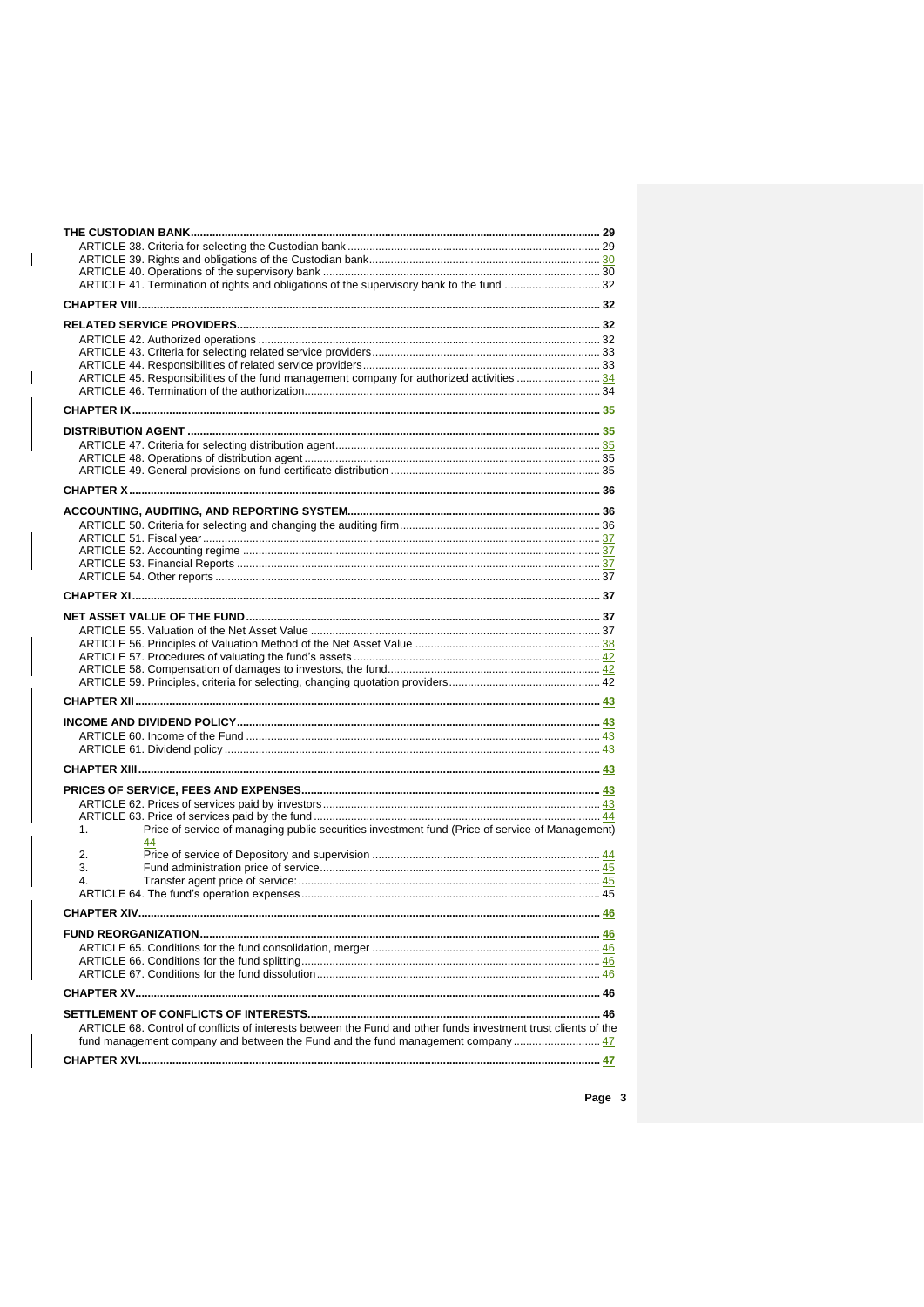| INFORMATION DISCLOSURE AND AMENDMENT, SUPPLEMENTATION OF THE CHARTER  47       |  |  |
|--------------------------------------------------------------------------------|--|--|
|                                                                                |  |  |
|                                                                                |  |  |
|                                                                                |  |  |
|                                                                                |  |  |
|                                                                                |  |  |
|                                                                                |  |  |
| APPENDIX 3: COMMON COMMITMENTS BY FUND MANAGEMENT COMPANY AND CUSTODIAN BANK51 |  |  |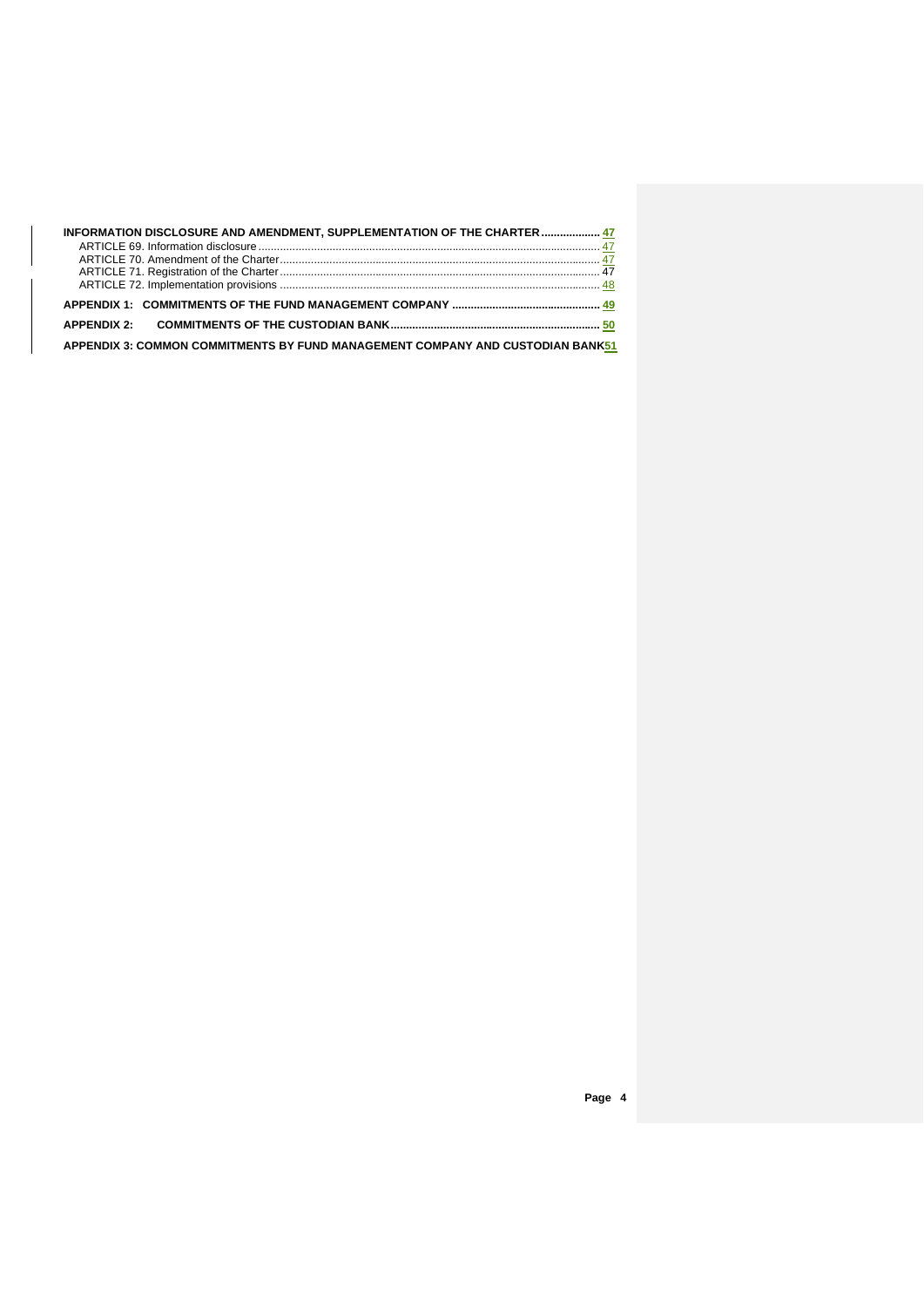#### **1. LEGAL BASIS**

- The incorporation and operation of DCIP and other relevant matters are governed by the:
- Enterprise Law No. 59/2020 / QH14 passed by the National Assembly on June 17, 2020, effective from January 1, 2021 and documents guiding the implementation of the Law on Enterprises;
- Securities Law No. 54/2019 / QH14 passed by the National Assembly of the Socialist Republic of Vietnam on November 26, 2019, effective from January 1, 2021;
- Decree 155/2020 / ND-CP dated December 31, 2020 of the Government detailing the implementation of a number of articles of the Law on Securities, effective from January 1, 2021;
- Decree No. 156/2020 / ND-CP dated December 31, 2020 of the Government stipulating the sanction of administrative violations in the field of securities and securities markets, effective from January 1, 2021;
- Circular 127/2018 / TT-BTC dated December 27, 2018 of the Ministry of Finance regulating the prices of securities services applicable at the Stock Exchange and the Vietnam Securities Depository;
- Circular No. 128/2018 / TT-BTC dated December 27, 2018 of the Ministry of Finance regulating the prices of securities services applicable to securities trading organizations and commercial banks participating in the market. securities school;
- Circular No. 96/2020 / TT-BTC dated November 16, 2 of the Ministry of Finance guiding the disclosure of information on the stock market, effective from January 1, 2021;
- Circular No. 98/2020 / TT-BTC dated November 16, 2020 of the Ministry of Finance guiding the operation and management of securities investment funds, effective from January 1, 2021;
- Circular No. 99/2020 / TT-BTC dated November 16, 2020 of the Ministry of Finance guiding the operation of securities investment fund management companies, effective from January 1, 2021;
- Circular No. 119/2020 / TT-BTC regulating securities registration, depository, clearing and settlement;
- Circular No. 120/2020 / TT-BTC regulating the trading of listed stocks, transaction registration and fund certificates, corporate bonds, warranted warrants listed on the stock exchange system;
- [Circular 125/2011/TT-BTC dated 05 September 2011 by the Ministry of Finance on Accounting Guidelines](http://translate.googleusercontent.com/translate_c?depth=1&ei=UI8nUevrAcmaiAf3uoGACA&hl=en&prev=/search%3Fq%3D%25E2%2580%25A2%2509Th%25C3%25B4ng%2Bt%25C6%25B0%2B125/2011/TT-BTC%2Bng%25C3%25A0y%2B5%2Bth%25C3%25A1ng%2B9%2Bn%25C4%2583m%2B2011%2Bc%25E1%25BB%25A7a%2BB%25E1%25BB%2599%2BT%25C3%25A0i%2Bch%25C3%25ADnh%2B%2Bh%25C6%25B0%25E1%25BB%259Bng%2Bd%25E1%25BA%25ABn%2Bk%25E1%25BA%25BF%2Bto%25C3%25A1n%2B%25C3%25A1p%2Bd%25E1%25BB%25A5ng%2B%25C4%2591%25E1%25BB%2591i%2Bv%25E1%25BB%259Bi%2BC%25C3%25B4ng%2Bty%2Bqu%25E1%25BA%25A3n%2Bl%25C3%25BD%2BQu%25E1%25BB%25B9%2B%253B%26hl%3Den%26client%3Dfirefox-a%26hs%3DFeG%26rls%3Dorg.mozilla:en-US:official&rurl=translate.google.com.vn&sl=vi&u=http://www.ketoanthue.vn/index.php/van-ban-huong-dan-thue-moi/2256-thong-tu-so-1252011tt-btc-cua-bo-tai-chinh-ngay-05092011-huong-dan-ke-toan-ap-dung-doi-voi-cong-ty-quan-ly-quy.html&usg=ALkJrhg8NL06FFJFsZJfENueUQefhSmPyg)  [apply to the fund management company;](http://translate.googleusercontent.com/translate_c?depth=1&ei=UI8nUevrAcmaiAf3uoGACA&hl=en&prev=/search%3Fq%3D%25E2%2580%25A2%2509Th%25C3%25B4ng%2Bt%25C6%25B0%2B125/2011/TT-BTC%2Bng%25C3%25A0y%2B5%2Bth%25C3%25A1ng%2B9%2Bn%25C4%2583m%2B2011%2Bc%25E1%25BB%25A7a%2BB%25E1%25BB%2599%2BT%25C3%25A0i%2Bch%25C3%25ADnh%2B%2Bh%25C6%25B0%25E1%25BB%259Bng%2Bd%25E1%25BA%25ABn%2Bk%25E1%25BA%25BF%2Bto%25C3%25A1n%2B%25C3%25A1p%2Bd%25E1%25BB%25A5ng%2B%25C4%2591%25E1%25BB%2591i%2Bv%25E1%25BB%259Bi%2BC%25C3%25B4ng%2Bty%2Bqu%25E1%25BA%25A3n%2Bl%25C3%25BD%2BQu%25E1%25BB%25B9%2B%253B%26hl%3Den%26client%3Dfirefox-a%26hs%3DFeG%26rls%3Dorg.mozilla:en-US:official&rurl=translate.google.com.vn&sl=vi&u=http://www.ketoanthue.vn/index.php/van-ban-huong-dan-thue-moi/2256-thong-tu-so-1252011tt-btc-cua-bo-tai-chinh-ngay-05092011-huong-dan-ke-toan-ap-dung-doi-voi-cong-ty-quan-ly-quy.html&usg=ALkJrhg8NL06FFJFsZJfENueUQefhSmPyg)
- Circular No. 198/2012/TT-BTC dated 15 November 2012 by the Ministry of Finance promulgating the accounting regime applicable to open ended Fund;
- Other relevant legal documents.

#### **2. CONCEPTS & DEFINITIONS**

Unless otherwise defined by context of this Charter, the following terms will have the meanings below**:**

| "Fund" | Means DC INCOME PLUS BOND FUND (hereinafter referred to as "DCIP")         |
|--------|----------------------------------------------------------------------------|
|        | means the open-ended securities investment fund converted from close-      |
|        | ended fund, incorporated under regulations on securities and Fund Charter. |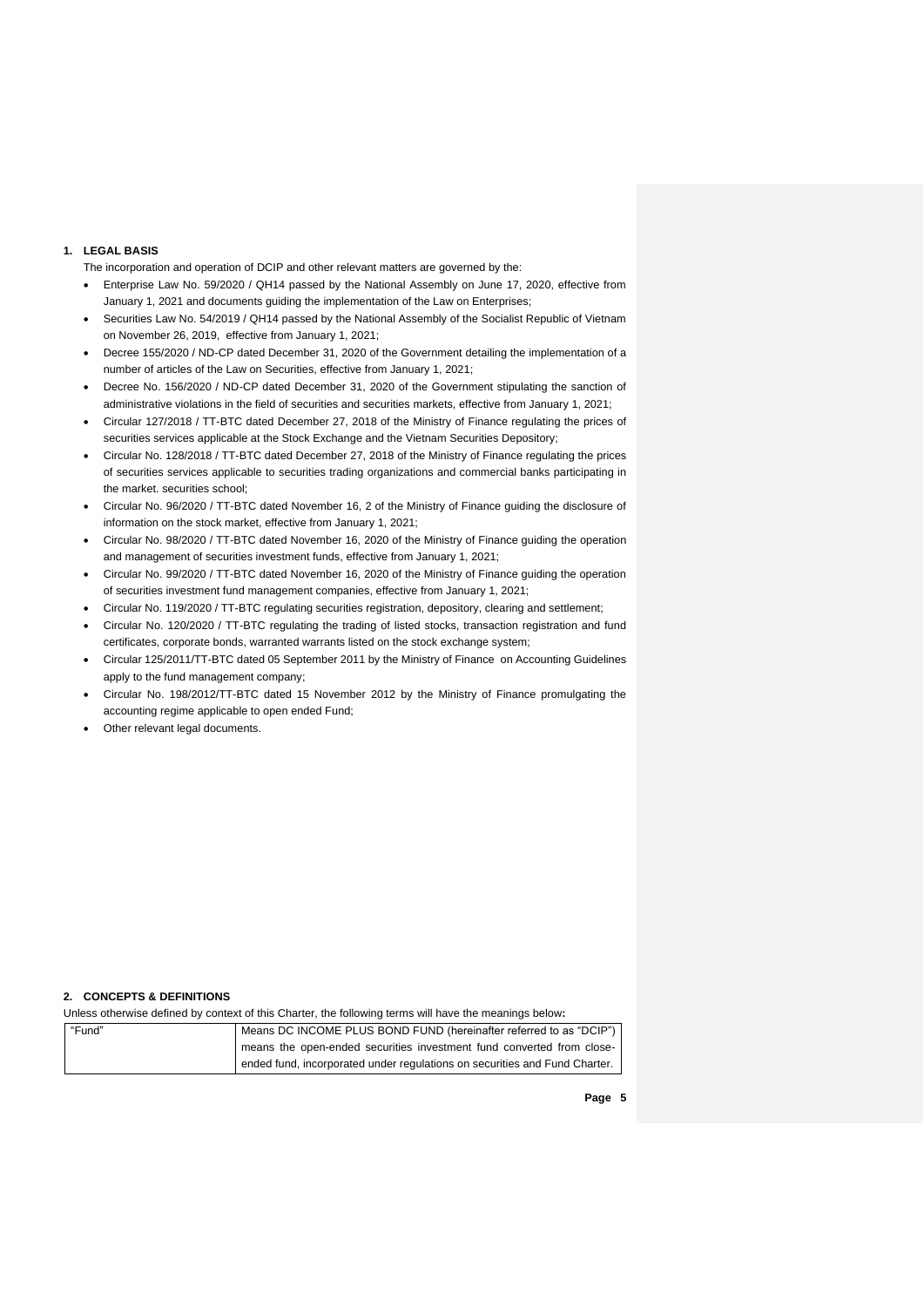| "Bond Funds"             | mean funds that invest in various kinds of bonds, money market instruments,                                                                      |
|--------------------------|--------------------------------------------------------------------------------------------------------------------------------------------------|
|                          | term deposits and other fixed income instruments with the proportion of                                                                          |
|                          | investment in such assets that makes up at least eighty percents (80%) of                                                                        |
|                          | the net asset value.                                                                                                                             |
| "Fund management         | Means Dragon Capital Vietfund Management (DCVFM), is incorporated                                                                                |
| company"                 | under the License No. 45/UBCK-GP dated January 08, 2009 and Amended                                                                              |
|                          | License No. 88/GPĐC-UBCK dated December 30, 2020 issued by the SSC,                                                                              |
|                          | with the activities of securities management investment, securities portfolio                                                                    |
|                          | management and securities investment advisory. DCVFM which is permitted                                                                          |
|                          | by the investor to manage the DCIP fund, has the rights and obligations                                                                          |
| "Custodian Bank"         | prescribed in Chapter VI of this Charter.                                                                                                        |
|                          | Standard Chartered Bank (Vietnam) is a commercial bank which is                                                                                  |
|                          | established under Vietnamese laws license No. 236/GP-NHNN, issued by                                                                             |
|                          | the State Bank of Vietnam, dated 08 September 2008 (amended from time)                                                                           |
|                          | and the registration certificate No. 08/UBCK-GCN for securities depository                                                                       |
|                          | activities by the State Securities Commission, dated 07 May 2015,<br>undertaking following services for investment funds established in Vietnam: |
|                          | preservation and depository of securities, fund administration, fund                                                                             |
|                          | accounting, Supervisory Bank and other services related to depository                                                                            |
|                          | activities.                                                                                                                                      |
| "Auditing Company"       | is an independent company which is approved by the SSC and appointed by                                                                          |
|                          | the General Meeting of Investors, of DCIP performing the auditing of the                                                                         |
|                          | Fund's annual assets.                                                                                                                            |
| "Fund's Charter"         | Defined as the charter, adopted by the investors at the General Meeting of                                                                       |
|                          | Investors, to be prepared in accordance with the relevant regulations of the                                                                     |
|                          | Vietnamese laws.                                                                                                                                 |
| "Prospectus"             | means the documents or electronic data publicizing objective, truthful and                                                                       |
|                          | accurate information about the offer for sale of DCIP Fund Certificates, about                                                                   |
|                          | the fund management compnay and related service provides of the fund.                                                                            |
| "Supervisory Contract"   | is the contract signed between the fund management company and the                                                                               |
|                          | Custodian Bank of DCIP.                                                                                                                          |
| "Investor"               | are domestic, overseas individuals and institutionals who hold DCIP Fund                                                                         |
|                          | certificates.                                                                                                                                    |
| "General Meeting of      | Defined as a regular or irregular general meeting of investors where investors                                                                   |
| Investors"               | are entitled to vote, to pass important matters relating to DCIP Fund. It is the                                                                 |
|                          | supreme power of DCIP Fund.                                                                                                                      |
| "Board of the Fund       | Defined as representatives of investors elected by the General Meeting of                                                                        |
| Representatives"         | Investors to act on their behalf to supervise the operations of the Fund, the                                                                    |
|                          | Fund Management Company (VFM) and the Custodian Bank.                                                                                            |
| "Fund's Charter Capital" | Defined as the total capital in cash, as recorded in this Charter, contributed                                                                   |
|                          | by all Investors.                                                                                                                                |
| "Fund unit"              | Defined as the Charter Capital which is divided into equal units with par value                                                                  |
|                          | of VND 10,000 per unit at its initial issue, each of which shall represent an                                                                    |
|                          | equal proportion of profit and capital of the Fund.                                                                                              |
| "DCIP fund certificate"  | (hereinafter referred to as the "fund certificate") means the securities issued                                                                  |
|                          | by DCVFM on behalf of Vietnam Bond Fund, which certify lawful rights and                                                                         |
|                          | benefits of investors with regard to the assets or capital of the Fund as                                                                        |
|                          | counted in a proportion equal to the Fund's unit contributed to the charter                                                                      |
|                          | capital of DCIP Fund by such Investors. The par value of 01 fund certificate                                                                     |
|                          | is 10,000 VND.                                                                                                                                   |
|                          |                                                                                                                                                  |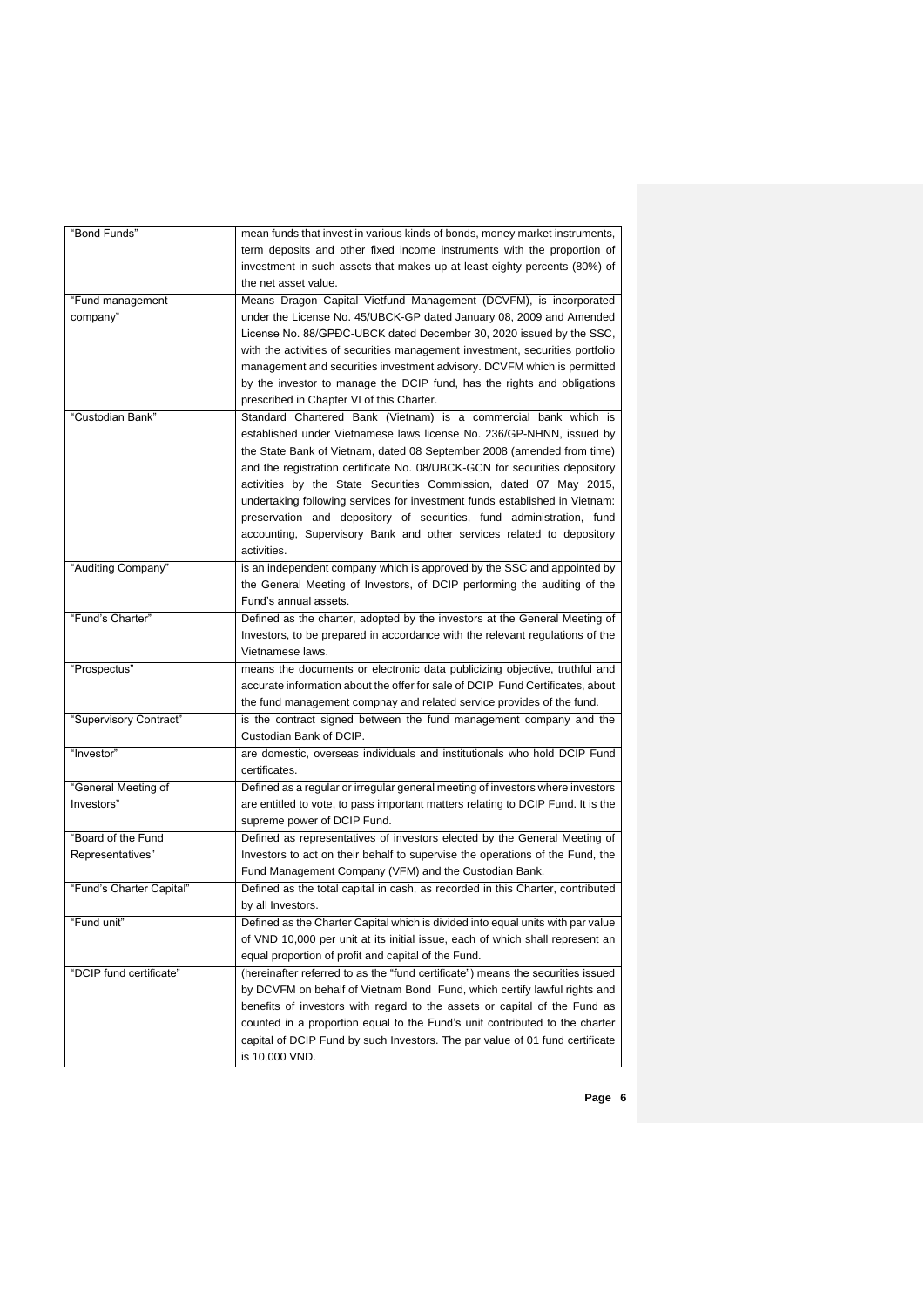| "Odd Fund units"                                                              | are the remaining fund units in the investor's account which are less than the<br>required account maintaining units. These odd fund units arise from the<br>partial redemption as regulated in the Chapter IX, article $3.6 -$ "Partial<br>redemption, suspension of trading of open-ended fund transactions" of this<br>Prospectus.                                                             |
|-------------------------------------------------------------------------------|---------------------------------------------------------------------------------------------------------------------------------------------------------------------------------------------------------------------------------------------------------------------------------------------------------------------------------------------------------------------------------------------------|
| "Subscription price"                                                          | is a price that investors must pay fund management company. The<br>subscription price at the subsequent trading cycle after fund's conversion<br>shall be determined by the net asset value per a fund unit as of the fund<br>certificate trading day plus price of service of subscription at the subsequent<br>trading cycle after fund's conversion.                                           |
| "Redemption price"                                                            | Redemption price is the price of a fund unit, that Fund Management company<br>must pay investors, is determined by the net asset value per a fund unit as<br>of the fund certificate Trading day minus price of service of redemption as<br>the Fund Charter.                                                                                                                                     |
| "Price of service of<br>managing public securities<br>investment funds"       | Defined as the price of servicespayable to the Fund Management Company<br>for its provision of fund management service as defined in Article $1.1 -$<br>Chapter X of the Prospectus.                                                                                                                                                                                                              |
| "Price of service of<br>Subscription at the next<br>subsequent trading cycle" | is the price of service that investors must pay when buying a fund unit at the<br>next subsequent trading cycle. Such price of service is counted as a<br>percentage of the subscription amount of a fund unit and payable upon the<br>issuance.                                                                                                                                                  |
| "Price of service of<br>Redemption"                                           | is the price of service that investors must pay when selling a fund unit. Such<br>price of service is substracted from the redeemed amount and payable as<br>the fund pays to investors and counted as a percentage of the redeemed<br>amount.                                                                                                                                                    |
| "Fiscal Year"                                                                 | Defined as a period of twelve months which commences on the beginning of<br>the 1st of January and ends on the end of the 31st of December according<br>to calendar year. The first fiscal year of Vietnam Bond Fund is calculated<br>from the day on which it is officially issued a license by the SSC until the end<br>of the 31st of December of the same year.                               |
| "Net Asset Value of the<br>Fund"                                              | (Hereinafter referred to as NAV) is the total value of assets and investments<br>owned by the DCIP minus total liabilities of the DCIP on the trading day<br>closest to the valuation day.                                                                                                                                                                                                        |
| "Valuation Day"                                                               | means the date the fund management company determines the net asset<br>value of one fund Certificate unit.                                                                                                                                                                                                                                                                                        |
| "Trading day"                                                                 | means the date when the fund management company, on behalf of the funds,<br>issues or repurchase open-ended fund certificates as required by the<br>investors by sending orders through appointed distribution agents before the<br>Cut-off time.                                                                                                                                                 |
| "Cut-off Time"                                                                | means the deadline for distribution agents to receive trading orders from<br>investors that shall be executed on fund certificate trading days.<br>Cut-off lime Is 11:30 pm am on 1-1 whereas I is the Valuation day and<br>Trading day                                                                                                                                                           |
| "Fund adminstration<br>service"                                               | is a service that the fund management company authorize to a service<br>provider to undertake the following services:<br>- Make accounting records of transactions of a Fund: record the changes of<br>cash inflows and outflows of the Fund;<br>- Preparing the Fund's financial statements; coordinating with and assisting<br>Fund's auditing organizations in performing audits for the Fund; |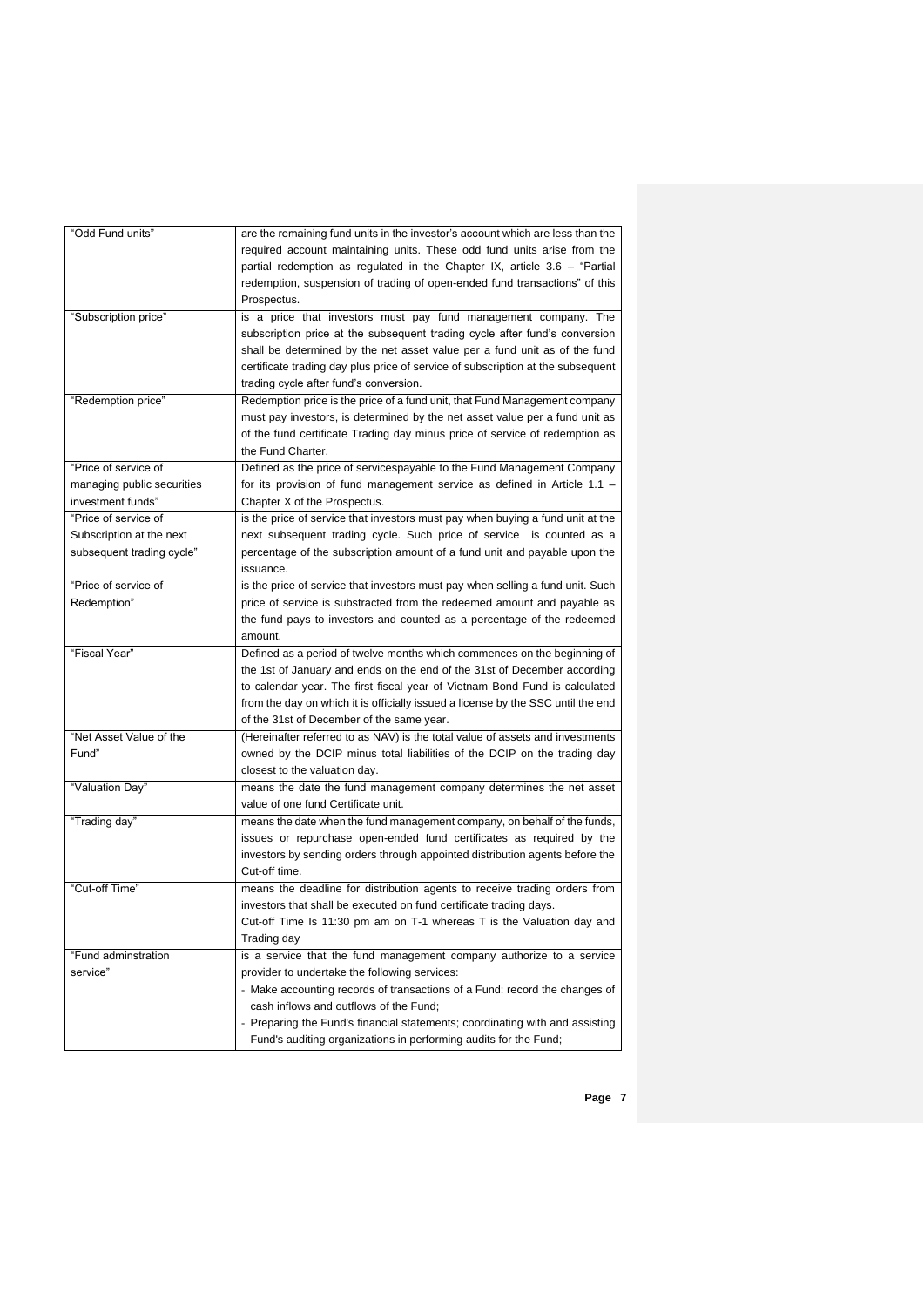|                           | - Determining the Fund's net asset value, the net asset value per fund<br>certificate unit in accordance with legal regulations and the Fund's Charter;<br>- Carrying out other activities in accordance with legal regulations and the<br>Fund's Charter. |
|---------------------------|------------------------------------------------------------------------------------------------------------------------------------------------------------------------------------------------------------------------------------------------------------|
| "Transfer agency service" | is a service that the fund management company authorize to a service                                                                                                                                                                                       |
|                           | provider to undertake the following services:                                                                                                                                                                                                              |
|                           | - Preparing and managing the Main Register of investors; opening, tracking                                                                                                                                                                                 |
|                           | and managing the system of investors' trading accounts, omnibus                                                                                                                                                                                            |
|                           | accounts; confirming the ownership of open-ended fund certificates;                                                                                                                                                                                        |
|                           | - Making records of subscription orders, redemption orders, switching orders                                                                                                                                                                               |
|                           | of investors; carry out the ownership transfer of fund certificates; updating                                                                                                                                                                              |
|                           | Main Registers;                                                                                                                                                                                                                                            |
|                           | - Supporting investors in implementation of rights related to the ownership of                                                                                                                                                                             |
|                           | fund certificates of investors:                                                                                                                                                                                                                            |
|                           | - Maintaining the communication channel with investors, distribution agents,                                                                                                                                                                               |
|                           | state competent authorities and other competent organizations;                                                                                                                                                                                             |
|                           | - Distributing to investors financial statements, fund operations reports,                                                                                                                                                                                 |
|                           | prospectus, simplified prospectus, trading account statements, transaction                                                                                                                                                                                 |
|                           | confirmations and other documents required to be provided for investors;                                                                                                                                                                                   |
| "Distribution agents"     | (are also known as Distributors) defined as the organizations that signed                                                                                                                                                                                  |
|                           | distribution agreement with the fund management company and/or the fund                                                                                                                                                                                    |
|                           | management company itself.                                                                                                                                                                                                                                 |
| "Omnibus agent"           | mean distribution agents which open omnibus accounts in its name and                                                                                                                                                                                       |
|                           | conduct transactions of fund certificates on behalf of investors in the sub-                                                                                                                                                                               |
|                           | account.                                                                                                                                                                                                                                                   |
| "Affiliated person"       | as defined in Clause 46 of Article 4 of the Securities Law No. 54/2019/QH14                                                                                                                                                                                |
|                           | passed on November 26, 2006 by National Assembly of Socialist Republic of                                                                                                                                                                                  |
|                           | Vietnam, effective from January 01, 2021.                                                                                                                                                                                                                  |
| "Other definitions"       | Other definitions (if any) shall be construed as set forth in the law on                                                                                                                                                                                   |
|                           | securities and other relevant documents.                                                                                                                                                                                                                   |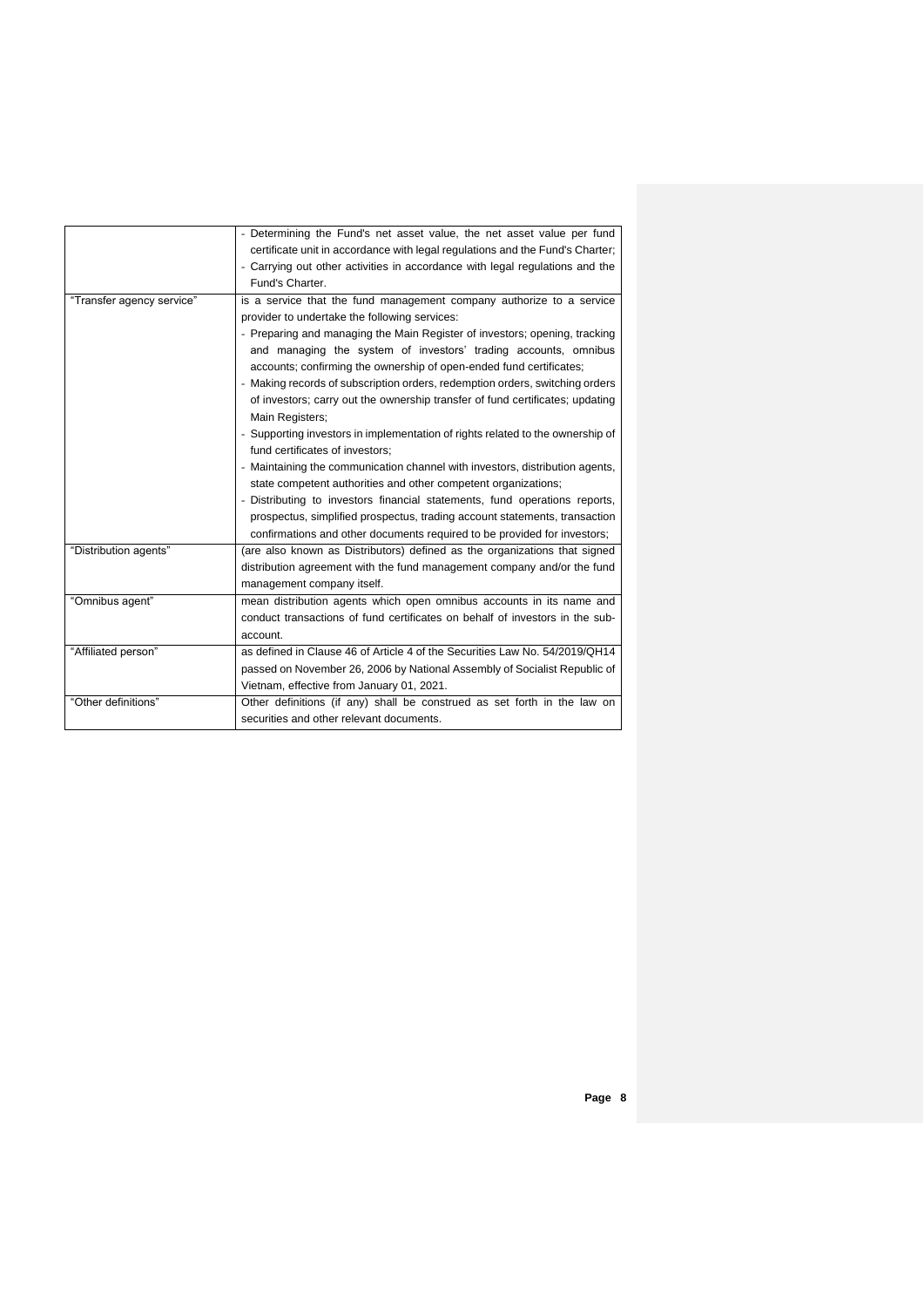## **CHAPTER 1 GENERAL PROVISIONS**

## **ARTICLE 1. Name and Contact details**

| Vietnamese name | : QUỸ ĐẦU TƯ TRÁI PHIẾU GIA TĂNG THU NHẤP CỔ ĐINH DC        |
|-----------------|-------------------------------------------------------------|
| English name    | : DC INCOME PLUS BOND FUND.                                 |
| Abbreviation    | : DCIP                                                      |
| Address         | Unit 1701-04, 1715 <sup>th</sup> Floor, Melinh Point Tower, |
|                 | 02 Ngo Duc Ke St., Ben Nghe Ward, District 1, HCMC, Vietnam |
| Telephone       | : +84-28 3825 1488                                          |
| Fax             | $: +84-2838251489$                                          |
| Website         | : www.dcvfm.com.vn                                          |

#### **ARTICLE 2. Objectives of the fund**

DCIP Fund is managed by DCVFM with the main objective is looking for profit from invest in various kinds of treasury bills, bonds, valuable papers and other fixed-income instruments, including but not limit in Vietnamese government bond, government guaranteed bonds, municipal bonds, corporate bonds in accordance with Vietnamese law, Prospectus and Charter of the Fund.

#### **ARTICLE 3. Duration of the fund**

1. Term of operation of DCIP is not limitedand

#### **ARTICLE 4. Coverted fund**

- 1. DCIP is a public open-end securities investment fund, shall operate in accordance with and be governed by Law on Securities no. 54/2019/QH14 passed by National Assembly of Socialist Republic of Vietnam on November 26, 2019, current regulations and this Charter.
- 2. During the Term, DCIP has obligation to redeem the fund certificates which have been issued to the Investorsin accordance with legal regulations.
- 3. The highest authority body of DCIP shall be the General Meeting of Investors.
- The Board of Representatives of DCIP, elected by the General Meeting of Investors, will act on behalf of the General Meeting of Investors to supervise frequent activities of DCIP, DCVFM and the Custodian bank. 5. DCVFM is elected to perform the investment management for the DCIP Fund.

### **ARTICLE 5. Total capital to be mobilized and number of fund certificates to be offered**

- 1. The total capital of DCIP is made by the contribution capital of the Investors/ authorized person. Investors/ authorized person shall contribute capital in Vietnam dong in the form of bank transfer into the fund's account opened at the supervisory bank.
- 2. The charter capital of DCIP in IPO is 50 billion Vietnam Dong and corresponds to five (05) million fund units. The par value of a fund unit shall be VND10.000.

#### **ARTICLE 6. Appointment of the capital mobilization and fund certificate offering representative**

- 1. DCIP shall appoint DCVFM as its representative to mobilize the capital and issue new fund certificates.
- 2. The legal representative of DCVFM shall be appointed as the representative of the fund's public offering of fund certificates.

#### **ARTICLE 7. Fund Management Company**

- **-** Fund manangement company: DRAGON CAPITAL VIETFUND MANAGEMENT JOINT STOCK COMPANY (DCVFM)
- **-** License for establishment and operation No. 45/UBCK-GP dated 08 Jan 2009 and Amended License No. 88/GPĐC-UBCK dated December 30, 2020 issued by the SSC.
- **-** DCVFM is the official fund management company of DCIP. DCVFM operates under Law of Enterprise and Law on securities and other relevent regulations.

#### • **Head office in Ho Chi Minh City**

Unit 1701-04, 17<sup>th</sup>15<sup>th</sup> Floor, Me Linh Point Building, 02 Ngo Duc Ke St, Dist 1, Ho Chi Minh city, Vietnam Tel: (84-28) 3825 1488 Fax: (84-28) 3825 1489

Website: [www.dcvfm.dragoncapital.com.vn](http://www.dragoncapital.com.vn/)

#### • **Hanoi Branch Office**

Unit 903, 9 Floor, BIDV Tower, 194 Tran Quang Khai Street, Dist Hoan Kiem, Ha Noi, Vietnam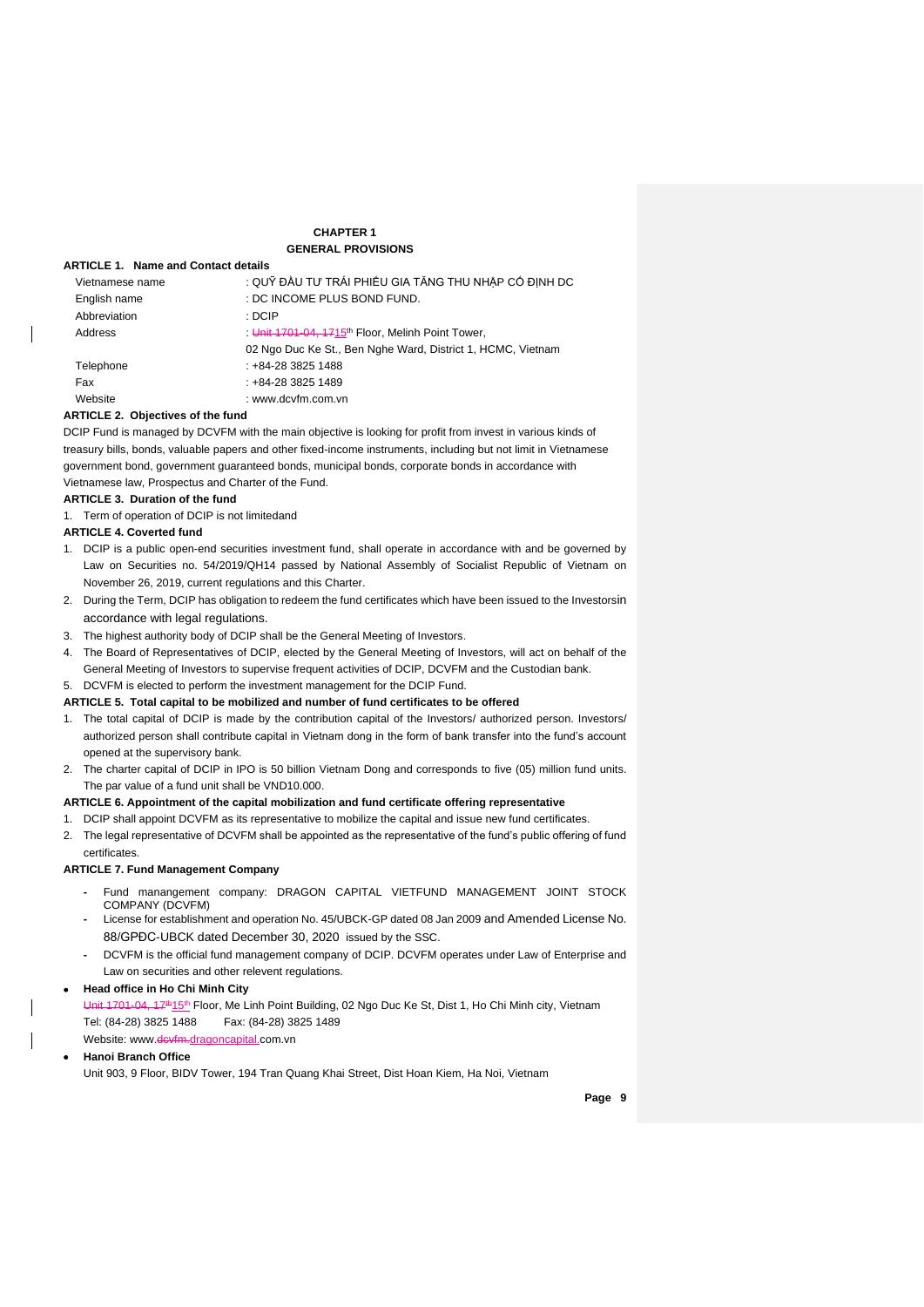## Tel: (84-24) 3942 8168 Fax: (84-24) 3942 8169

#### **ARTICLE 8. The Custodian bank**

Standard Chartered Bank (Vietnam) Ltd, is established under the license No. 236/GP-NHNN issued by the State Bank of Vietnam under the Law on Credit Institutions dated 08/09/2008 and the registration certificate No. 08/UBCK-GCN for securities depository activities by the State Securities Commission, dated 07 May 2015, undertaking following services for investment funds established in Vietnam: preservation and depository of securities, the economy contracts, the documents relating to the Fund's assets, and to supervise the activities of the Fund. Rights and responsibilities of The Custodian bank are defined in Chapter VIII of this Charter.

The head office of Custodian bank is located at: Unit 1810 - 1815, Keangnam Hanoi Landmark Tower, E6 Pham Hung Street, Me Tri Ward, Nam Tu Liem Dist, Hanoi, Vietnam.

Tel: (84-24) 3936 8000 Fax: (84-24) 3248 4355

#### **Chapter II**

#### **PROVISIONS ON INVESTMENT OBJECTIVES, POLICIES AND LIMITATIONS**

#### **ARTICLE 9. Investment objectives**

The main objective of DCIP is looking for profit from fixed income investment, including but not limit in Vietnamese government bond, government guaranteed bonds, municipal bonds, corporate bonds in accordance with Vietnamese law, commercial notes and fixed-income instruments. DCIP's investment objectives are also towards meeting the needs of investors with investment needs in the period up to 12 months.

Dragon Capital Vietfund Management manages DCIP based on the current enforced regulations. In addition, the fund's investment target can be adjusted up to the resolution from fund holders meeting. The adjustment would be always in accordance with Vietnamese law and reported to State Securities Committee.

#### **ARTICLE 10. Investment Strategy**

DCIP's strategy is actively based on analysis of macroeconomic fluctuations, analysis of volatility trends of the money market and debt stock market, applying technical models, statistics or analysis of issuers Practice to make investment decisions with the goal of delivering returns that are consistent with the expected investment term of investors.

1. Investment Structure

DCIP Fund shall be allowed to invest in the following assets:

- a) Deposits at commercial bank as stipulated by banking laws;
- b) Money market instruments including valuable papers and negotiable instruments in accordance with relevant laws and regulations;
- c) Government debt instruments, bonds underwritten by the Government and municipal bonds;
- d) Listed shares, registered shares, and listed bonds on stock exchanges, public fund certificates.
- e) Shares offered for the first time to the public, bonds offered to the public; Corporate bonds privately issued by listed organizations with credit institutions' payment guarantee or the issuer's commitment to repurchase at least once in 12 months and each commitment to redeem is at least 30 % value of the issue. The investment in this kind of assets shall be followed the following conditions:
	- All the securities shall be approved by the Board of Representatives by documents about type, securities ticker, quantity, trading value and timing;
	- There are sufficient documents to prove the payment guarantee or documents on the issuer's commitment to buy back
- f) Listed and registered derivatives at Stock Exchanges, and solely used for hedging purpose and for the underlying securities in which the fund is holding;
- g) Rights and assets that may arise in connexion with securities that the fund is holding.

#### Investment areas

DCIP's investment areas focus on the types of assets operating under the provisions of the Law of Vietnam as follows:

- Government bonds, Government guaranteed bonds, municipal bonds;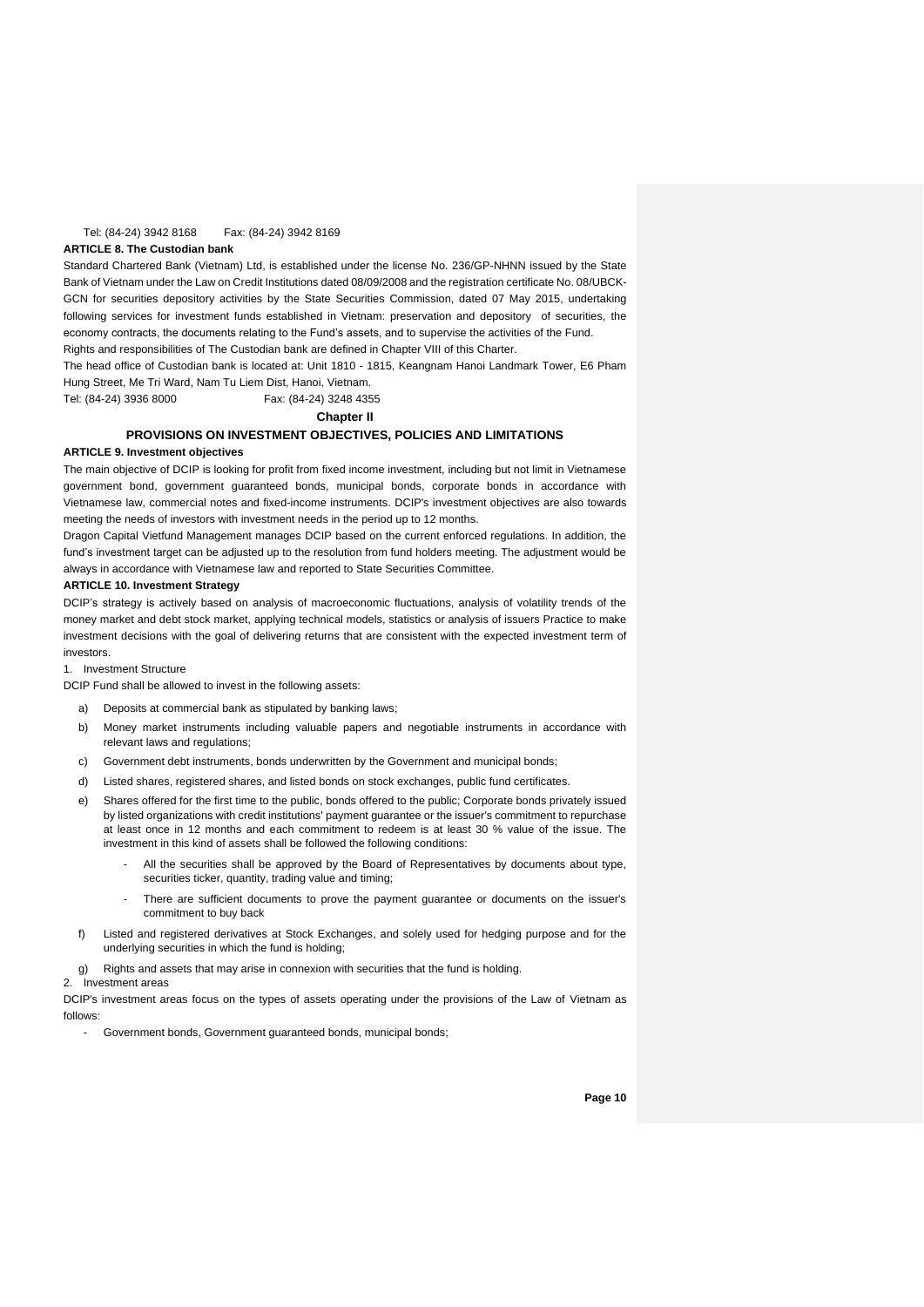- T-bills; Other fixed income instruments; Bonds and attached derivative securities of issuers operating under Vietnamese law (including corporate bonds, warrant-linked bonds, convertible bonds, assets arising from exercising rights associated with bonds and other types of securities…).
- DCIP's investment portfolio also includes valuable papers, money market instruments, stocks ... in accordance with the law of Vietnam.

#### **ARTICLE 11. Investment restrictions**

- 1. DCIP's porfolio shall be in accordance to the investment objectives and structures as stated in Article 10 of this Charter and Prospectus.
- 2. DCIP's porfolio shall follow the following conditions:
	- a) Do not invest more than 20% of total asset value of the fund in circulating securities and assets (if any) specified at Points a and b, Clause 1, Article 10 of this Charter of an issuer, except for Government debt instruments;
	- b) Do not invest in securities of an issuer more than 10% of the total value of circulating securities of that issuer; (except Government debt instrument);
	- c) Do not invest more than thirty percent (30%) of the fund's total asset value in assets set out in points a, b, d, e, f Clause 1 Article 10 of this Charter, these assets are issued by companies in the same group of companies having an ownership relationship in the following cases: parent company, subsidiary company; companies owning more than 35% of each other's shares or capital contributions; Subsidiary groups with the same parent company. In which the investment in derivative securities is calculated by the committed value of the contract determined in accordance with Clause 3, Article 56 of this Charter;
	- d) Do not invest more than 10% of the total asset value in the assets prescribed in point e Clause 1 Article 10 of this Charter;
	- e) At any time, the total value in committed the transactions of derivative securities, outstanding loans and other payables of the fund must not exceed the net asset value of the fund;
	- f) Do not invest in fund certificates of the same fund;
	- g) Do not directly invest in real estates, precious stones and metals.
	- h) Only invest in other public fund certificates or public securities investment companies managed by other fund management companies and ensure the following restrictions:
		- Do not invest in more than 10% of total outstanding fund certificates of a public fund or outstanding shares of a public securities investment company;
		- Do not invest more than 20% of the fund's total asset value in fund certificates of a public fund or stock of a public securities investment company;
		- Do not invest more than 30% of the fund's total asset value in public fund certificates or public securities investment company shares.
- 3. The portfolio of an open-ended fund may only exceed the investment restrictions specified at Points a, b, c, d, h Clause 2 hereof, and only due to the following reasons:
	- a) The fluctuation of the market prices of assets in the fund's investment portfolio;
	- b) Execution of eligible payments of the fund according to the regulations, including implementation of transaction orders of investors ;
	- c) Split, merge, consolidation of issuers;
	- d) The new fund has just been licensed for establishment due to the splitting, merge, consolidation of the fund is executed, and the operation time has not exceeded six (06) months from the date of issuance of certificate of fund registration.
- e) The fund is under dissolution process.
- 4. The fund management company is obliged to report, disclose information and adjust the fund's investment structure as follows:
	- Within 03 months from the date on which deviations arise due to the reasons specified at Points a, b, c and d, Clause 3 of this Article, the fund management company is obliged to notify the Securities Commission.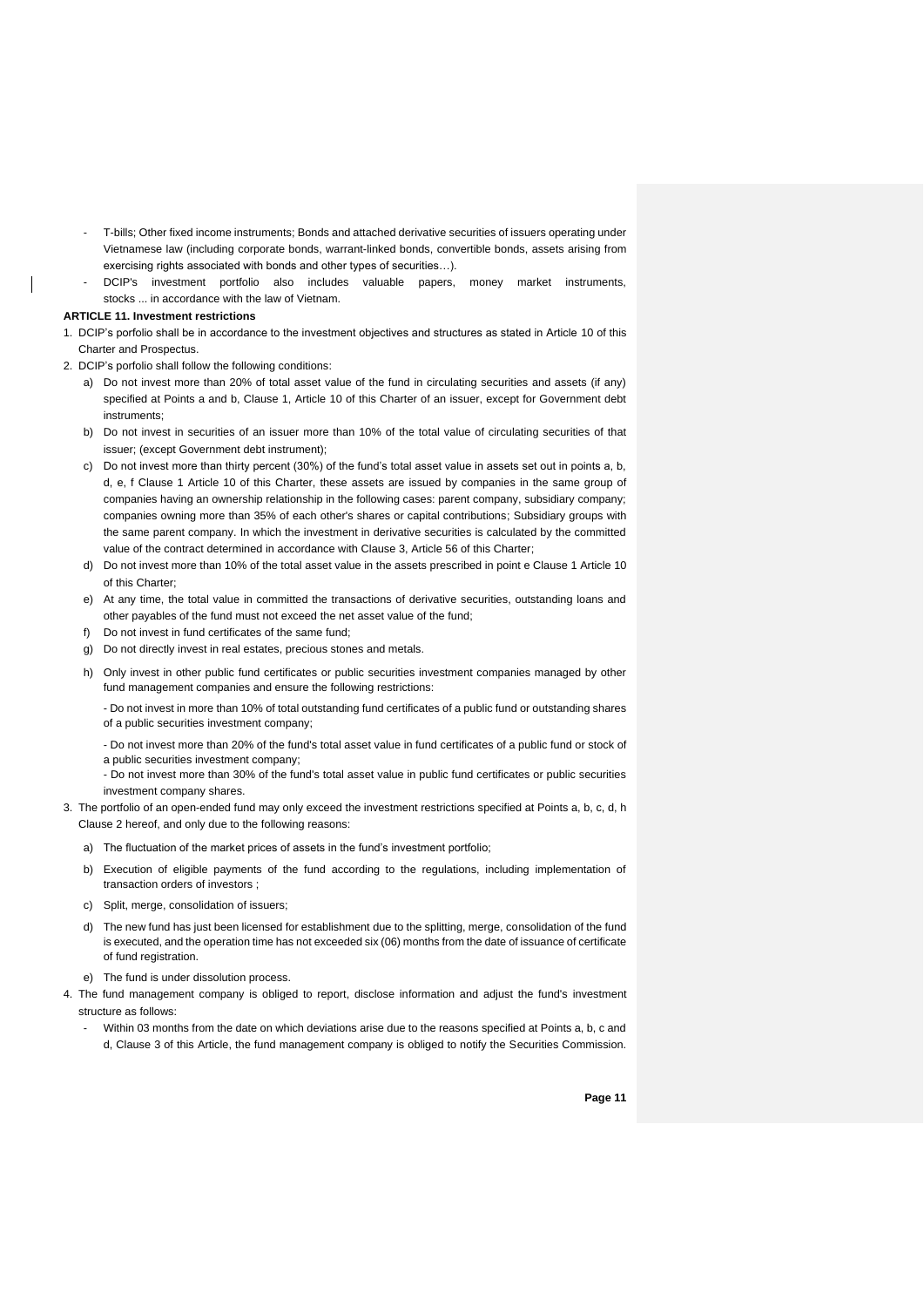State and readjust the structure of the investment portfolio to comply with the provisions of Clause 2 of this Article.

- If the fund management company fails to comply with the investment restrictions as prescribed by law or the Fund Charter, the fund management company must adjust the investment portfolio within 15 days from date of detecting the discrepancy. The fund management company must compensate for the fund's damage (if any) and bear all arising costs related to the adjustment of the investment portfolio. If there is any profit, it must immediately record all profits to the fund.
- Within 05 working days from the date of completion of the adjustment of the investment portfolio, the fund management company must disclose information as prescribed, and at the same time notify the State Securities Commission of the deviation of portfolio structure, causes, time of arising or discovery of the incident, level of damage and compensation for the fund (if any) or profits created for the fund (if any), measures remediation, execution time, correcting results.
- 5. Fund management company may only invest in deposit and monetary instruments stated in points a, b Clause 1 Article 10 of this Charter, issued by credit institutions approved in writing by the board of representatives of the fund.
- 6. Deposit outward portfolio investments according to the provisions of the investment law after being approved by SSC for outward portfolio investments and followed the following principles:
	- a) The State Bank has granted the level of outward portfolio investments;

b) Asset only allowed to make outward portfolio investments in assets as stipulated in the Fund Charter and in accordance with the State Bank of Vietnam regulations;

c) Not to invest more than 20% of the fund's asset value abroad and not exceed the registered investment level certified by the State Bank of Vietnam;

d) The structure of the outward portfolio, the norms of foreign indirect investment, the adjustment of the amount of foreign indirect investment of the fund must comply with the regulations on the structure, the level of investment, the adjusted investment limit according to specified in this Article.

#### **ARTICLE 12. Lending, borrowing, repo and margin transactions**

- 1. Fund management company may not use the capital and assets of the fund to give or underwrite any loan
- 2. Fund management companies may not take out loans for investment activities, except for short–term loans according to regulations on banks to defray necessary costs of the fund or make payments for fund certificate transactions with investors. The total value of short–term loans, exclusive of advances and payables, must not exceed five percents (5%) of the net asset values of the fund at any time and the longest loan term is thirty (30) days.
- 3. Fund management company may not use the fund's assets to make margin transactions (taking loans to purchase securities) for the fund or other organizations and individuals; may not use the fund's assets to make false transactions or give securities loans.
- 4. DCIP may conduct Government bonds repo transactions in accordance with the regulations of the Ministry of Finance on the management of Government bond transactions

#### **ARTICLE 13. Investment Selection Method**

.

DCVFM will carry out investment research, evaluation, appraisal and apply a dynamic investment strategy to increase the portfolio's profit in the management of the DCIP Fund.

Based on the reviews, basic macroeconomic research, fluctuations and trends in the money market, and interest rate trends in each period, DCVFM will implement the strategy of asset allocation. to maximize returns with a reasonable level of risk for the portfolio while maintaining an adequate level of portfolio liquidity to maintain the frequency of day-to-day trading.

For investment opportunities in corporate bonds, warrant-linked bonds, and convertible bonds, the Fund Management Company will perform fundamental analysis on issuers, and apply a benchmark model. Appropriate credit when making investment decisions.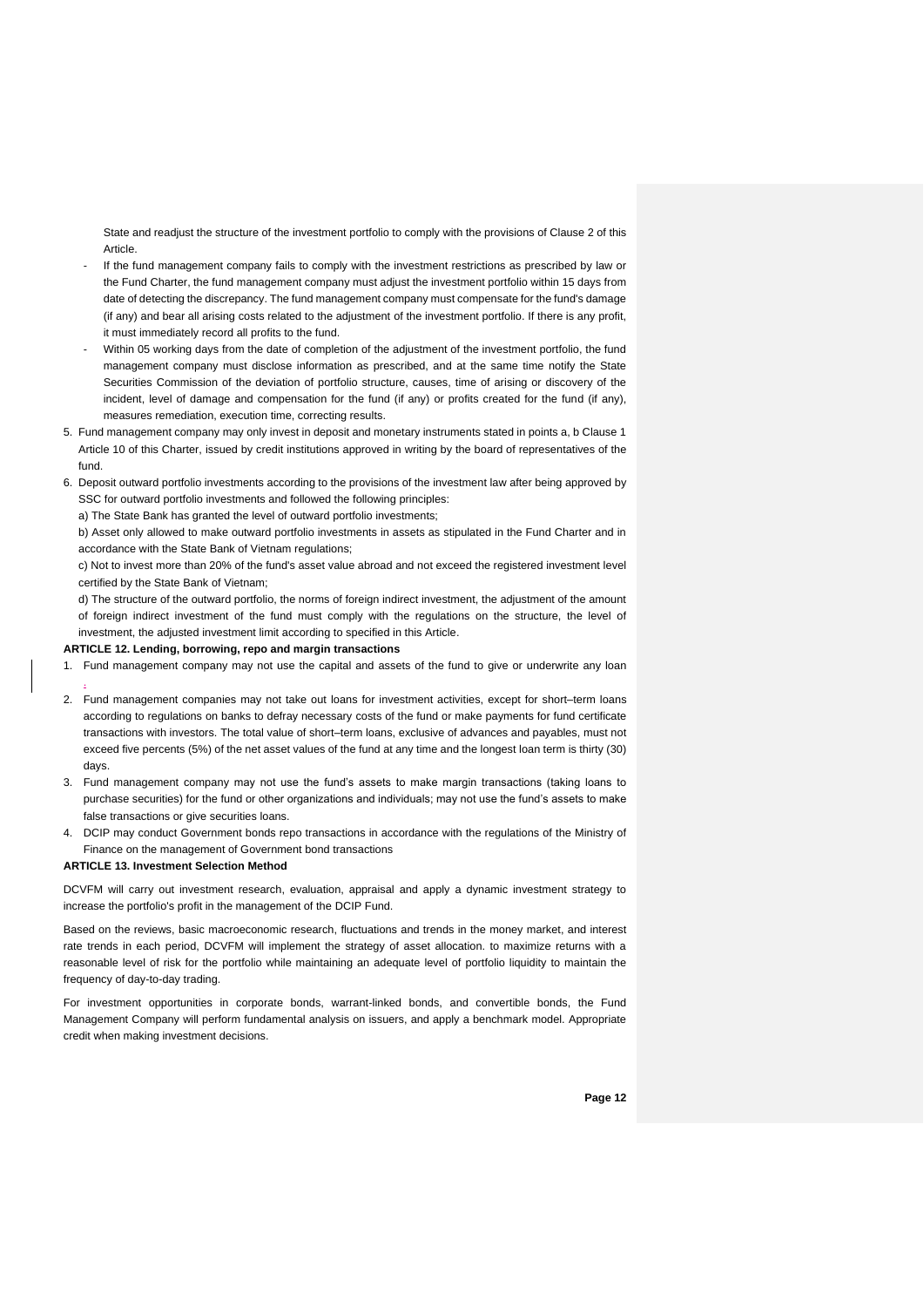#### **Chapter III**

## **INVESTORS, REGISTER OF INVESTORS AND TRANSACTIONS IN FUND CERTIFICATES**

#### **ARTICLE 14. Investors**

- 1. Investors of DCIP may be domestic and foreign individuals or incorporated entities, owning fund certificates. Such investors shall not be liable or have any other obligations to fund other than those within the number of fund units by them.
- 2. Incorporated investors shall include socio-economic organizations recognized by the law of Vietnam. Legal investors appoint legal representative to represent the number of fund certificates they own. The nomination, cancellation or replacement of this representative must be notified in writing, signed by the authorized representative of the institutional investor.

#### **ARTICLE 15. Rights and obligations of investors**

1. Investors have the following rights and obligations:

a) Benefit from the securities investment fund's investment activities in proportion to the capital contribution ratio;

b) To enjoy benefits and assets legally distributed from the liquidation of the securities investment fund's assets;

c) To request the securities investment fund management company to redeem open-end fund certificates;

d) To initiate a lawsuit against the securities investment fund management company, the custodian bank or a related organization if this organization violates its legitimate rights and interests;

đ) The right to be treated fairly, each fund certificate gives the holder equal rights, obligations and interests;

e) The right to freely transfer the fund certificates in accordance with the Fund Charter, except where the assignment is restricted in accordance with the provisions of law and the Fund Charter;

f) Right to full access to periodic and extraordinary information about the Fund's operations;

g) Rights and responsibilities to participate in the General Meeting of Investors and exercise the right to vote in the form of either directly or through an authorized representative or remote voting (sending mail, fax, email, attending online conferences, electronic voting or other electronic forms);

h) Exercise their rights through the General Meeting of Investors and be obliged to abide by decisions of the General Meeting of Investors;

k) The obligation to pay in full for the fund certificate within the time limit specified in the Fund Charter, Prospectus and only be responsible for debts and other property obligations of the fund within the amount paid. payment when purchasing fund certificates;

l) Other rights and obligations accordance with provisions of law on secutities and this Charter.

2. An investor or group of investors owning 5% or more of the total outstanding fund certificates has the following rights:

a) To examine and extract the minutes book and Resolutions of the Board of Representatives, the annual financial statements and reports of the supervisory bank relating to the operation of the fund;

b) To request the fund management company to convene an extraordinary General Meeting of Investors in the following cases:

- The fund management company, the custodian bank violates the investor's rights or the obligations of the fund management company, the custodian bank or makes a decision beyond the authority specified in the Fund Charter, the supervision contract. close to or assigned by the General Meeting of Investors, causing losses to the fund;

- The Board of Representatives has expired for more than 6 months but has not been elected to replace it;

- Other cases as stipulated in the Fund Charter;

c) To request the fund management company and the supervising bank to explain unusual issues related to the assets and the management and transaction of the fund's assets. Within 15 days from the date of receiving the request, the fund management company and the custodian bank must reply to the investor;

d) To propose issues to be included in the agenda of the General Meeting of Investors. The recommendation must be in writing and sent to the fund management company at least three (03) working days before the opening date: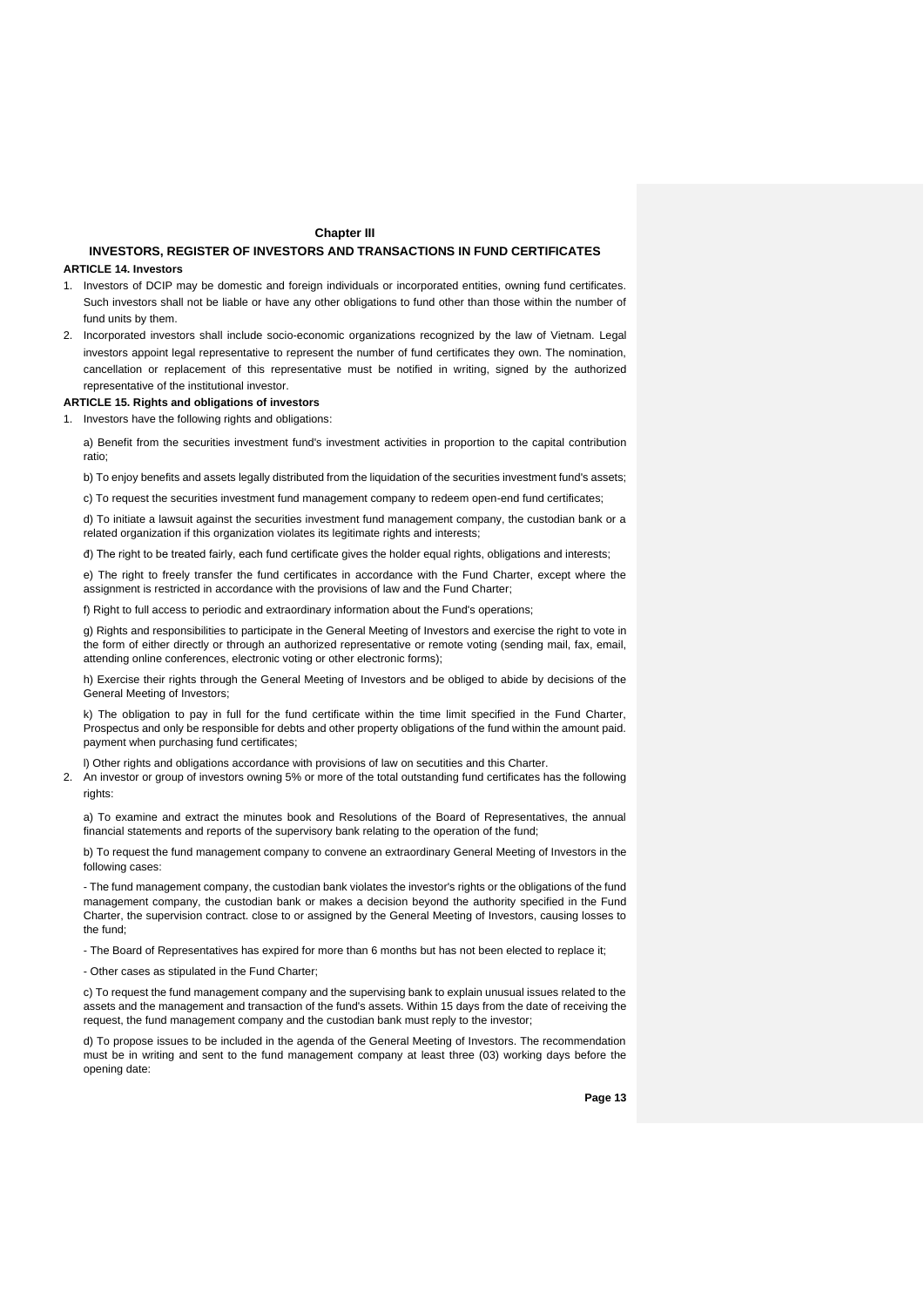đ) Other rights and obligations as prescribed in the Fund Charter.

- 3. Investors or groups of investors owning 10% or more of the total outstanding fund certificates have the right to nominate people to the Board of Representatives. The nomination letter and procedures are similar to those of the law on enterprises, applicable to the nomination of a person to the Board of Directors by a shareholder or a group of shareholders holding 10% or more of the total number of common shares.
- 4. Requests and recommendations of investors or groups of investors as provided for in Clause 2.3 of this Article must be made in writing and must contain full name, contact address, identity card number or citizen ID or Passport or other legal personal identification; name, head office address, nationality, number of the Certificate of Business registration or the number of the Establishment Decision for the investor being an organization; the number of fund certificates held and the holding time of each investor, the total number of fund certificates of the group of investors and the ownership percentage in the total outstanding fund certificates of the fund; content requests and recommendations; grounds and reasons. In case of convening the extraordinary General Meeting of Investors as prescribed at Point b, Clause 2 of this Article, there must be documents verifying the reasons for convening the extraordinary General Meeting of investors; or documents, evidence about the violations of the fund management company, the custodian bank or the decision beyond its authority as prescribed in the Fund Charter, the supervision contract.

#### **ARTICLE 16. Register of investors**

1. The Transfer Agent services provider must prepare, file and promptly update the Main register of investor (Main Register) from the time DCIP completes the transferring of fund certificates account management to investors after conversion.The register of Investors of the Fund is in writing, in the form of electronic information data files or in both formats.

Main, subsidy Register shall comprise the following contents:

- a. Name and address of the fund management company, name and address of custodian bank, Name of the DCIP Fund,
- b. Number of the certificate of registration of the offer, total value of capital raised and the operational duration of the Fund,
- c. Investor's information:
	- i. For individual: Name investor, numbers of valid ID card or [Citizen Card](https://www.citizencard.com/) or Passport or other legal legal personal attestation, trading code (for foreign investor), contact address, telephone numbers, email address (if any);
	- ii. For the organization: full name, short name, trade name, head office address, the number of licenses for the establishment and operation / business registration certificate, trading code (for foreign investor); full names, numbers of valid ID Card or [Citizen Card,](https://www.citizencard.com/) trading code (for foreign investor), passports (for authorized persons without Vietnamese nationality), telephone numbers, email addresses of persons authorized by institutional investors to execute fund certificate transactions.
- d. Securities depository account number (if any), the number of investor's account, or the number of personal sub – accounts, attached with the number of omnibus accounts of omnibus agent; securities trading codes (with respect to foreign investors);
- e. The number of fund certificates held; the date of subscription purchase and date of payment;
- f. Date of preparing the Register.
- 2. Fund Management Company, The Transfer Agent services provider shall at any time have sufficient information about the ownership of each investor (including investors trading on registered accounts), including those trading on omnibus accounts. Information about assets of investors in main registers of investors, including investors trading on the account of omnibus agents shall be the evidence confirming investors' ownership of fund certificates. Investors' ownership shall be established at the time when information about investors' ownership is updated into Main Register.
- 3. The Main Register shall be kept at the office of The Transfer Agent services provider and the Fund Management Company.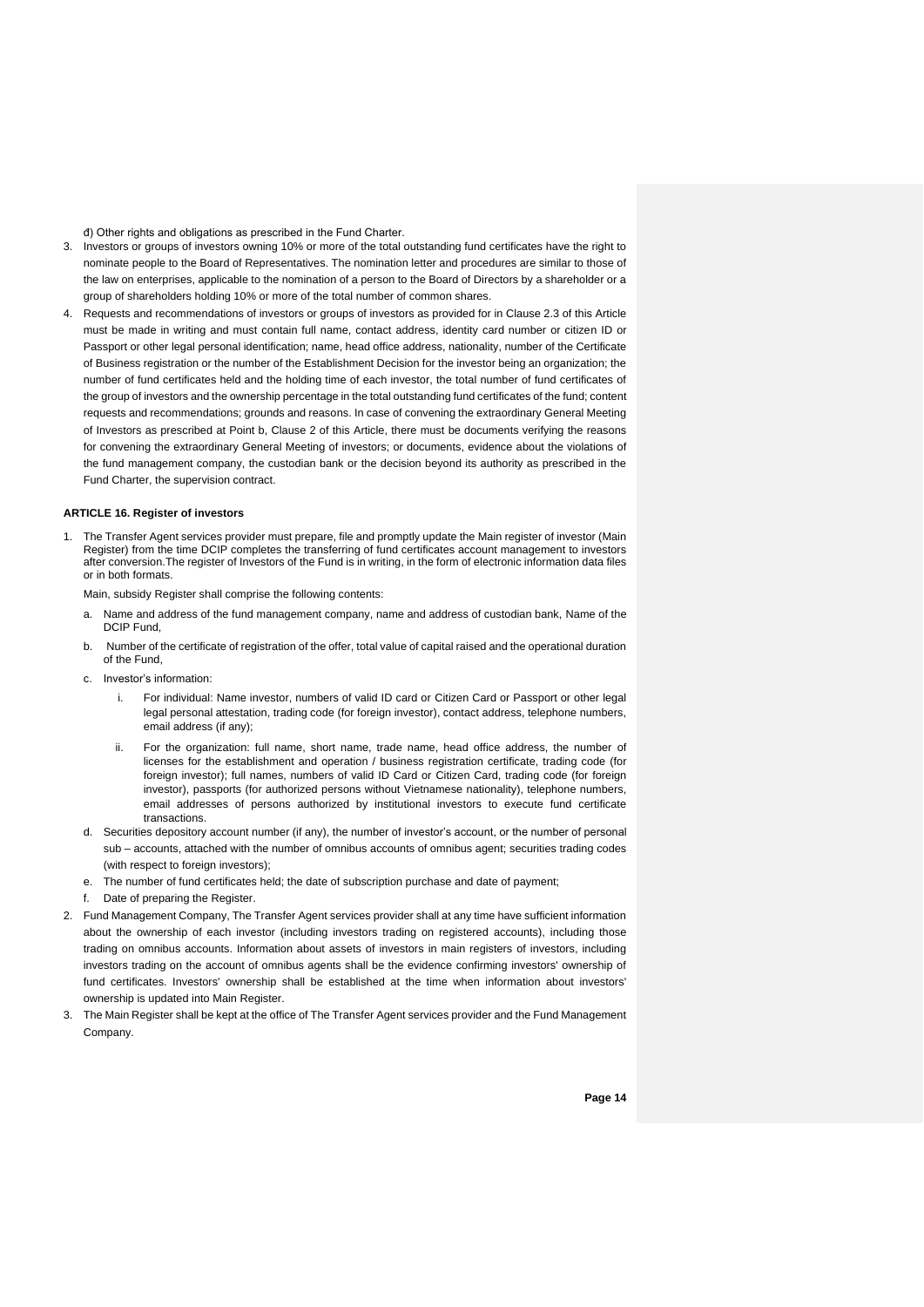#### **ARTICLE 17. Fund certificate transactions**

- 1. The Fund management company shall arrange the trading of fund certificates for investors. Open-ended fund certificate trading activities shall be arranged periodically.
- 2. Trading frequency shall be arranged on every working day, except for the compensatory working day would be fallen on Saturday and/or Sunday. If the trading day falls on a public holiday, the trading shall be carried on the next trading day. The Fund management company shall announce to investors, distribution agents and other related service providers about details of the trading schedule and the Cut-off time whenever the holiday is coming on our website or emails.

The reducing of trading frequency shall be approved by the general investors meeting and the trading frequency are not less than two (02) times in one (01) months.

## 3. Distribution principles

.

a. Subscription orders

- Minimum required subscription amount <u>shall be stated in Prospectus</u>
- Investors/ authorized person transfer the subscription amount to the Vietnam dong account of DCIP at Custodian Bank. Where orders of subscription of fund certificates and payment for such orders are performed by individuals or organizations other than investors, order forms and written confirmation of such payment must clearly include name, account number and payment value of the interested investor..
- The number of fund certificates that investor shall receive for the IPO shall be alloted as the following formula:

|                             | Subscription amount x (1- Price of service of Subscription |
|-----------------------------|------------------------------------------------------------|
| Number of fund certificates | (%)                                                        |
| received                    | NAV per unit use at the Trading day                        |
|                             |                                                            |

- Number of allotted fund units can be rounded up to two decimal places.
- Solving method in case the actual payment for subscription amount is less than or greater than the registered subscription amount and in case of invalid trading, detail stated in Prospectus.
- The Transfer Agent shall be responsible for updating full and accurate information on post-trading holdings of investors named in the Main Registers and providing such information for Distributors to send to such investors the trading confirmations.
- Procedure of receiving and executing subscription orders shall be stated in Prospectus.
- b. Redemption orders
- The redemption units shall be stated detail in Prospectus must be equal or greater than one hundred units (100 units). The remaining units after the trading must be equal to or greater than the required account maintaining units, which are one hundred units (100 units), except for trading odd units which is defined in the Prosp
- The redemption order can not be redeemed or only be partially redeemed as stated in Article 18 of this Charter.
- Investors shall comply with all the tax obligations (if any) for the redemption orders per current legal regulations.
- Redemption payment shall be made by directly transferring to investors' bank accounts or a bank account designated by the investor as stated detail in Prospectus as by Vietnam dong. Bank charges in this case will be paid by the investor (if any).
- Redemption amount shall be calculated at the following formula: Redemtion = Number of redeemed x NAV per unit use x (1– Price of service of
	- amount received fund certificate at Trading day Redemption (%))
- Solving method in case of the registered redemption units cause remaining units in the account less than the required account maintaining units or invalid trading, detail stated in Prospectus.
- Procedure of receiving and executing Redemption orders shall be stated in Prospectus.
- c. Switching Orders
- All Investors shall have the right to switch between different open-ended funds if Fund m nies have at least two open-ended fundsthat managed by DCVFM and those open-ended funds have

**Page 15**

**Formatted:** Default Paragraph Font, Font: (Default) Arial, 10 pt, Font color: Auto, Portuguese (Brazil), Pattern: Clear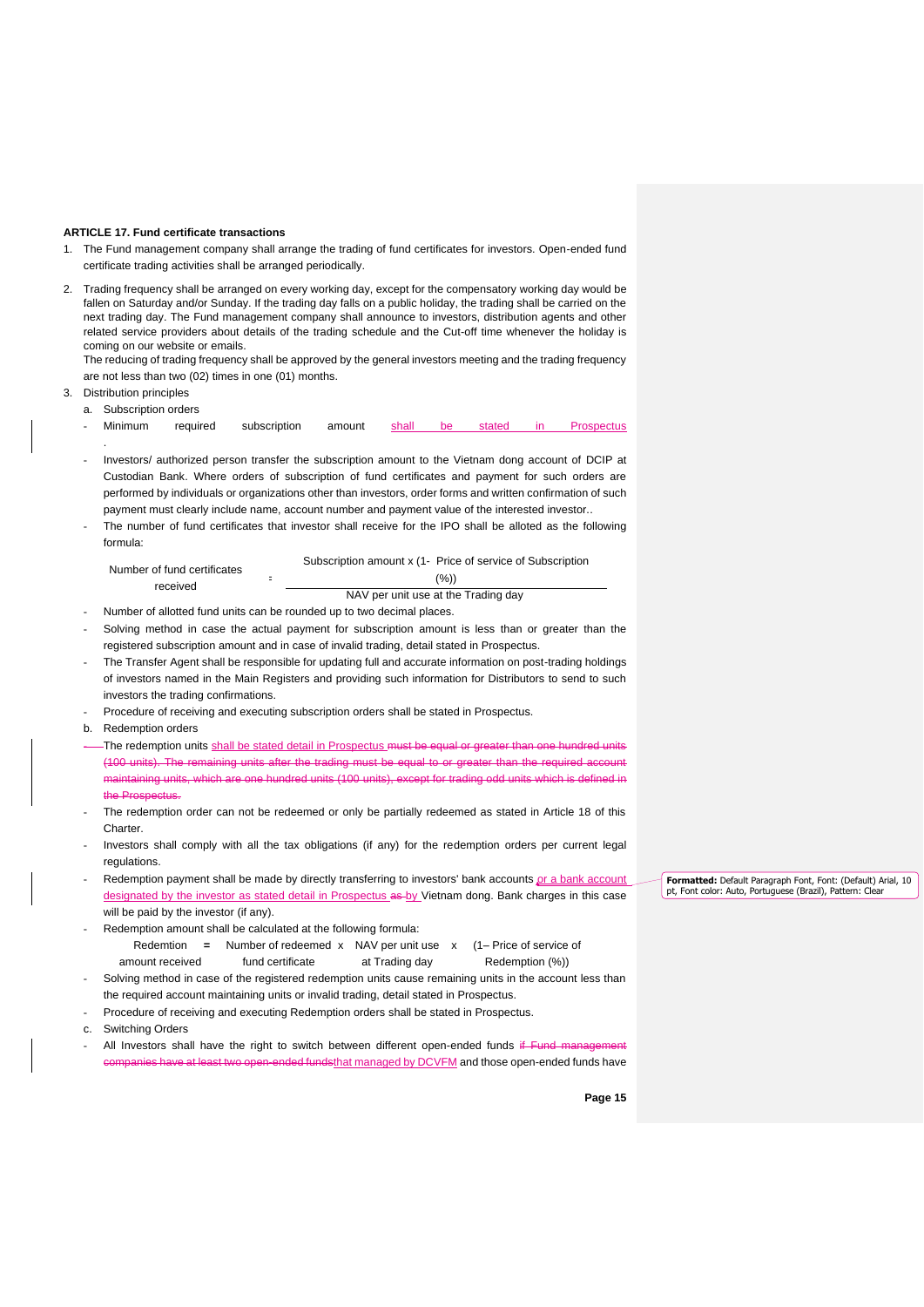the same the transfer agent service provider, except for swith to Vietnam Select Equities Investment Fund (VFMVSF).

- Principle of receiving and executing switching orders shall be stated in Prospectus.
- The Fund management company shall update all information on the switching regulations to the investors on the website of the fund management company and Distribution agents.
- 4. Non-commercial transactions (gift, present, inheritance, transfer of ownership…)
	- All of DCIP non-commercial transactions (gift, present, inheritance, transfer of ownership...) to an individual/institution shall be executed at appointed Distribution Agents.
	- Procedure of receiving and executing Non-commercial transactions shall be stated in Prospectus.
	- Investors must provide all the necessary documents to complete the non-commercial transaction as applicable laws.
	- Non-commercial price of service of transaction shall be stated in Prospectus.
	- Investors shall be responsible to fulfill any tax duty arised from the non-commercial transaction as applicable laws.
- 5. Fund management companies, relevant persons of the fund management companies may contribute capital, trade certificates of open-ended funds managed by the fund management company at the same price as that of other investors in accordance with Article 14 this fund Charter.

#### **ARTICLE 18. Partial redemption, suspension of trading of open-ended fund transactions**

- 1. The fund management company shall be allowed to satisfy part of an investor's subscription, redemption or switching orders under the following circumstances:
- a. The total value of redemption orders (including redemption orders for switch) minus the total value of subscription orders (including subscription orders for switch) on the trading day of fund certificates exceeds ten percent (10%) of the net asset value of that fund; or
- b. The implementation of all of the investors' orders shall lead to the fact that:
	- The net asset value of the fund is lower than VND fifty (50) billion.
	- The remaining net asset value or the remaining fund units of the fund are lower than the minimum net asset value or the minimum number of circulating fund units as specified in the Fund Charter and Prospectus (if any); or
	- The remaining net asset value or the remaining fund units of the fund are lower than the minimum net asset value or the minimum number of circulating fund units as specified in the Fund Charter and Prospectus (if any); or
	- The number of circulating fund units exceeds the maximum amount (if any) specified in the Fund Charter and the Prospectus.
- c. The selling of securities in the portfolio for cash to satisfy the redemption orders cannot be executed due to the following circumtances:
	- The lack of market liquidity which cannot satisfy the redemption orders;
- One (or more) securities in the DCIP portfolio is suspended trading due to the Decision from the Securities Exchanges.
- 2. For the case specified at Point a, Clause 1 of this Article, the fund management company may extend the payment term up to 30 days after obtaining the approval of the Board of Representatives from the date of trading fund certificates.
- 3. For the redemption/switching orders that were partly executed as mentioned in Clause 1of this Article, the fund management shall apply the pro-rata principle for fund certificates alllotment as follows:
	- The executed value shall be allotted to all investors registered at the same trading cycle, ensuring the prorata between the executed value and the registered value so that the total value of redemption at the trading day shall not violate the conditions for partial stated in this Article. The number of redeemed fund certificates in this case shall be calculated as the following formula:

$$
Xi = SLDKi * \frac{SLTT}{\sum SLDKi}
$$

Whereas: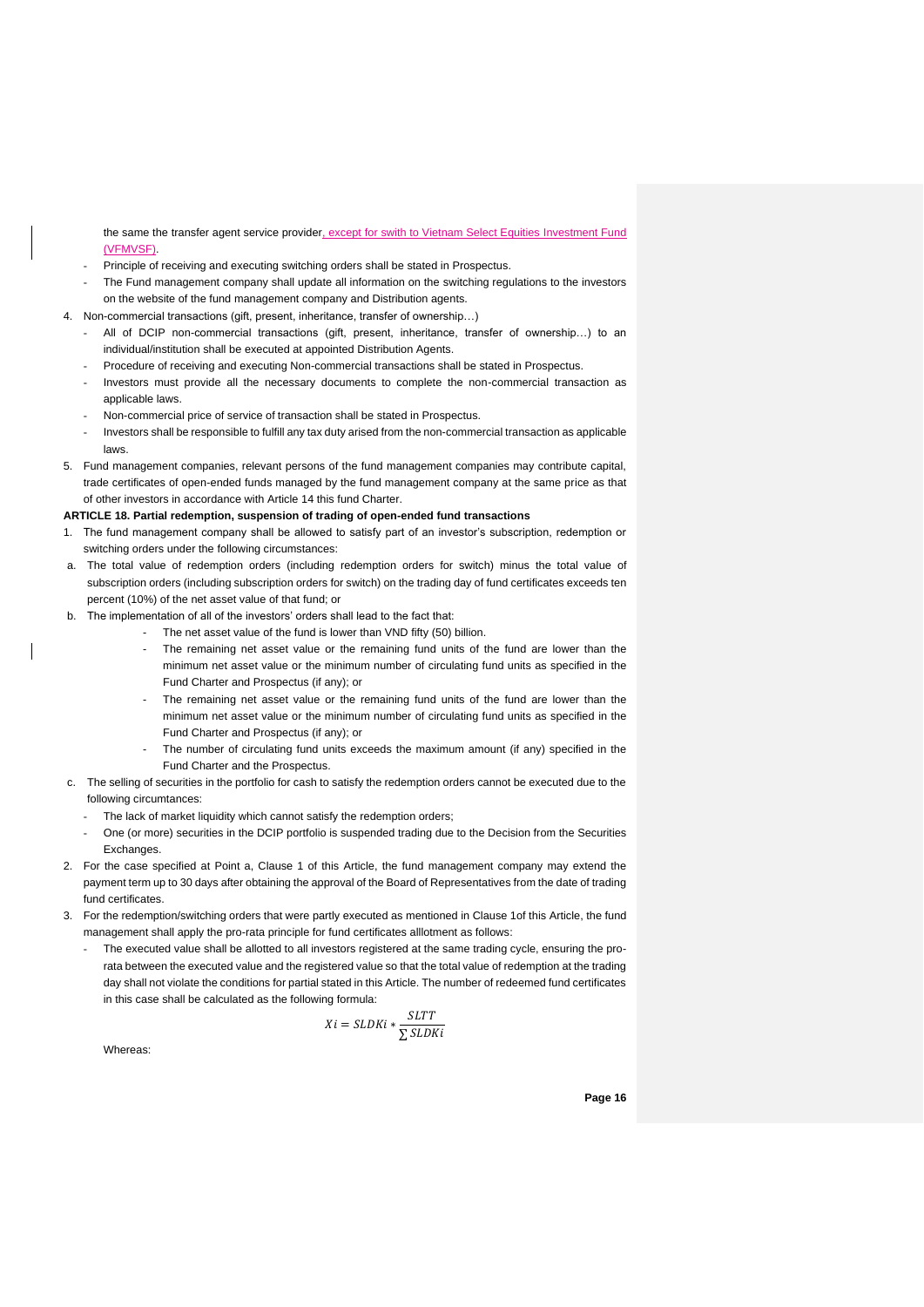Xi: The actual redeemed fund certificates that an investor can redeem (or number of fund certificates are actually executed in the redemption order). Number of allotted fund units can be rounded up to two decimal places;

SLDKi: Number of fund certificates that an investor has registered to redeem;

SLTT: Total number of fund certificates that the Fund management can actually satisfy the redemption orders.

∑ SLDKi: Total number of fund certificates that investors have registered to redeem in one trading cycle.

- Solving method of the unredeemed orders shall be stated in Prospectus.
- Statement on fully redemption or partial redemption or canceled orders shall be announced in details of the trading confirmation reports to investors.
- 4. Open-ended fund certificate transactions may be suspended in where one of following events happens:
	- Force majeure condition;
	- It is impossible to determine the net asset value of the fund at the Trading day due to the Securities Exchange suspense securities trading in the fund's portfolio.
- Other cases as prescribed in the fund's charter or the State Securities Commission deems necessary
- 5. The fund management company shall report to the fund representative board and SSC, within 24 hours, since the occurrence of events specified in Clause 4 of this Article and shall have to resume the repurchase orders of open-ended fund certificate after such event ends.
- 6. Duration for suspension of fund certificate trading is ninety (90) days from the last fund certificate trading day.
- 7. Within maximum period of thirty (30) days, from the end of suspension of fund certificate trading period as stated in Clause 6 of this Article, the Fund management company shall organize an investors'general meeting to consult investors of the dissolution, segregation of the fund or the extension of the suspension duration.
- 8. Within the time frame to convene the investors' general meeting, if the reasons for such suspension of fund certificate trading end, the fund management company may cancel the convention of the investors' general meeting.

#### **ARTICLE 19. Subscription price and redemption price of open-ended fund units**

- 1. Subscription price at trading cycles is the price that investors must pay when buying a fund unit use at the issue of fund certificates to the public. The subscription price shall be determined by par value (on IPO) or the net asset value per a fund unit as of the fund certificate trading day plus price of service of subscription at the following trading cycles.
- 2. Redemption price is the price of a fund unit, that Fund Management company must pay investors, is determined by the net asset value per a fund unit as of the fund certificate Trading day minus price of service of redemption.
- 3. Price of service of Subscription, Redemption fee stated in Chapter XIII of this Charter.

#### **ARTICLE 20. Inheritance of fund certificates**

- 1. Any inheritance of fund certificates shall be in line with prevailing legal regulations on inheritance. The fund shall only recognize legal heirs and shall not be responsible for any disputes with respect to such inheritance or heirs.
- 2. The Transfer Agent shall register such legal heirs in the register of investors after such heirs provide sufficient legal evidence of their inheritance to the fund management company or authorized service providers.

#### **Chapter IV**

## **GENERAL INVESTORS MEETING**

#### **ARTICLE 21. General investors meeting**

- 1. The general investors meeting is the highest authority of DCIP. All investors named in the register of investors prior to the convention of such meeting shall be entitled to attend such meeting.
- 2. The annual General Meeting of Investors shall be held within 4 months from the end of the fiscal year. At the request of the Board of Representatives, the Annual General Meeting of Investors may be extended for no more than 06 months from the end of the fiscal year and must be notified to the State Securities Commission.
- 3. The annual general meeting of investors can be held in the form of a concentrated meeting or collecting written opinions or attending and voting via online conference, electronic voting or electric form. other death. The General Meeting of Investors in the form of collecting written opinions can be done in the form of writing or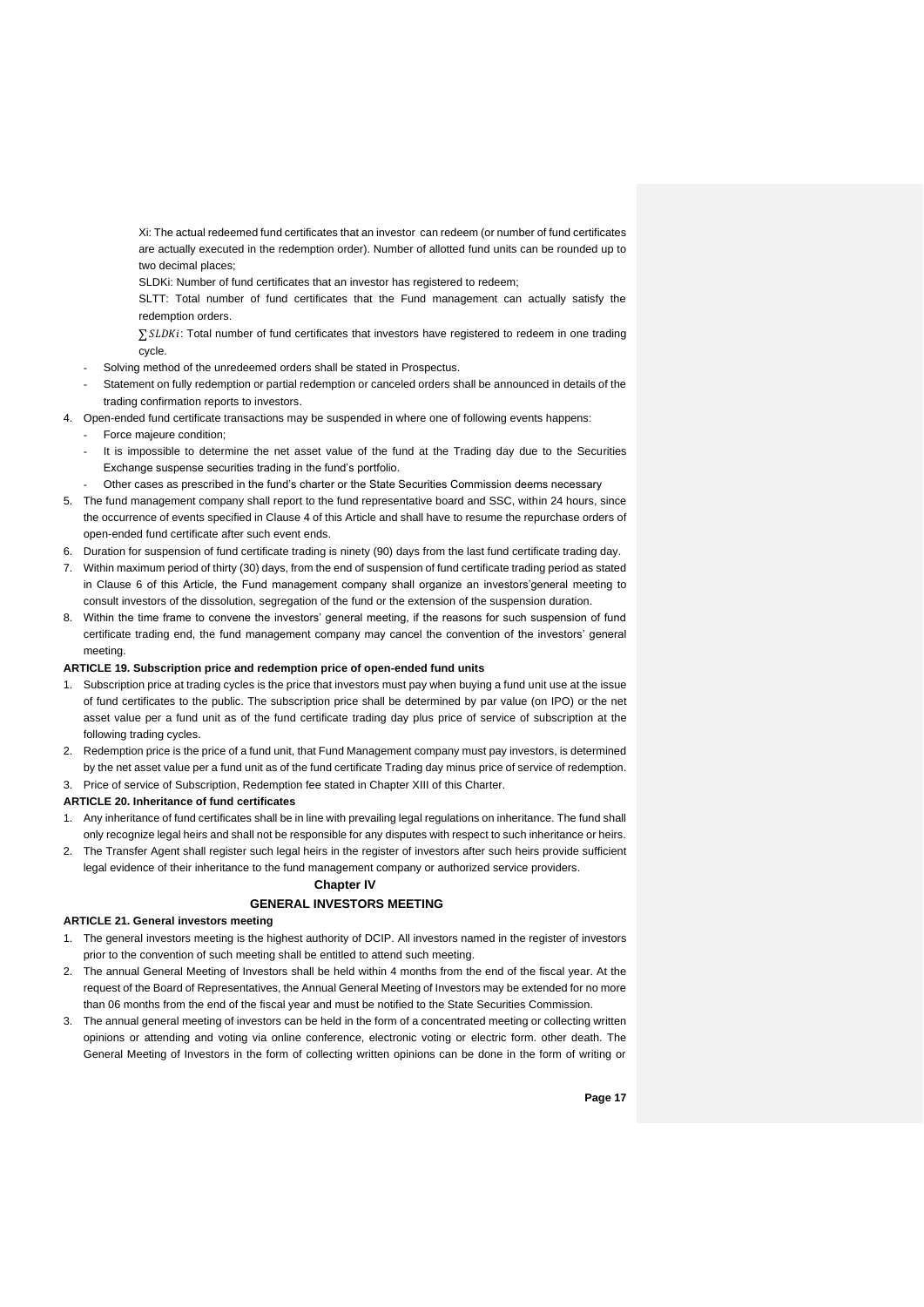email. The General Meeting of Investors authorizes the Board of Representatives to approve the regulations of the form of written opinion meeting, online conference, electronic voting or other electronic form (if any).

- 4. The agenda and contents of the General Meeting of Investors are built by the fund management company corresponding to the agenda and contents of the General Meeting of Shareholders in accordance with the law on enterprises. At least 07 working days before the General Meeting of Investors, the fund management company must send to the State Securities Commission all the agenda, meeting contents and relevant documents, concurrently. announce information about convening the General Meeting of Investors, clearly stating the reason and objectives of the meeting.
- 5. All costs for the annual General Meeting of investors and the initial General Meeting of investors shall be paid by DCIP.

#### **ARTICLE 22. Extraordinary Investors' General Meeting**

- 1. The fund management company shall convene an extraordinary Investors' General Meeting in the following cases:
	- a) The fund management company, or Supervisory Bank, or the fund representative board considers such meeting are necessary for the interests of the fund;
	- b) Upon request of an investor or a group of investors representing at least 10% of total fund units in issue within at least 6 successive months as of the date of convention of such meeting, or a smaller ratio as stipulated in the Fund's Charter;
- 2. The convention of such extraordinary Investors' General Meeting as mentioned in Clause 4 of this Article shall be conducted within 30 days from the date when the fund management company receives request for convention of an extraordinary Investors' General Meeting which specifies reasons and purposes of the meeting and having all signatures of related investors.
- 3. In case the fund management company fails to convene the General Meeting of Investors as provided for in Clause 2 of this Article, the fund management company shall be responsible by law and must compensate for any damage arising to the fund (if any). If the fund management company fails to convene a meeting of the General Meeting of Investors as prescribed in Clause 2 of this Article, within the next 30 days, the Board of Representatives or the supervisory bank shall convene the General Meeting of Investors according to the order and procedures specified in this Charter.

## **ARTICLE 23. Rights and obligations of the general investors meeting**

- 1. To elect, remove or dismiss the chairman or a member of the fund representative board;
- 2. To approve the remuneration and operating expenses of the fund representative board;
- 3. To approve increasing the prices of service payable to the Fund Management Company and the Custodian bank;
- 4. To consider and deal with breaches by the Fund Management Company, the Custodian bank and the Board of Representatives of the Fund;
- 5. To approve the modification and supplementation of the fund's charter; profit distribution plan,
- 6. To approve fundamental changes in the fund's investment policies and objectives and dissolution of the Fund;
- 7. To replace the fund management company or the supervisory bank;
- 8. To request the Fund Management Company and the Custodian bank to submit books or transaction documents at the General Investors Meeting;
- 9. To approve reports on the financial position, assets and annual operations of the fund;
- 10. To approve the selection of the approved auditing organization to audit annual financial statements of the fund, independent valuation organization (if any);
- 11. To approve the dissolution, consolidation, acquisition, splitting of the fund according to this Charter and regualtions:

#### 12. Other issues within its authority according to the Securities Law and this Charter.

#### **ARTICLE 24. Requirements, proceedings of the general investors meeting**

- 1. A meeting of the General Meeting of investors may be conducted when the attending investors represent over 50% of the number of fund units in circulation. The form of attendance and votes at a meeting shall be direct in person, or via a proxy in following cases:
	- Attend and vote directly at the meeting;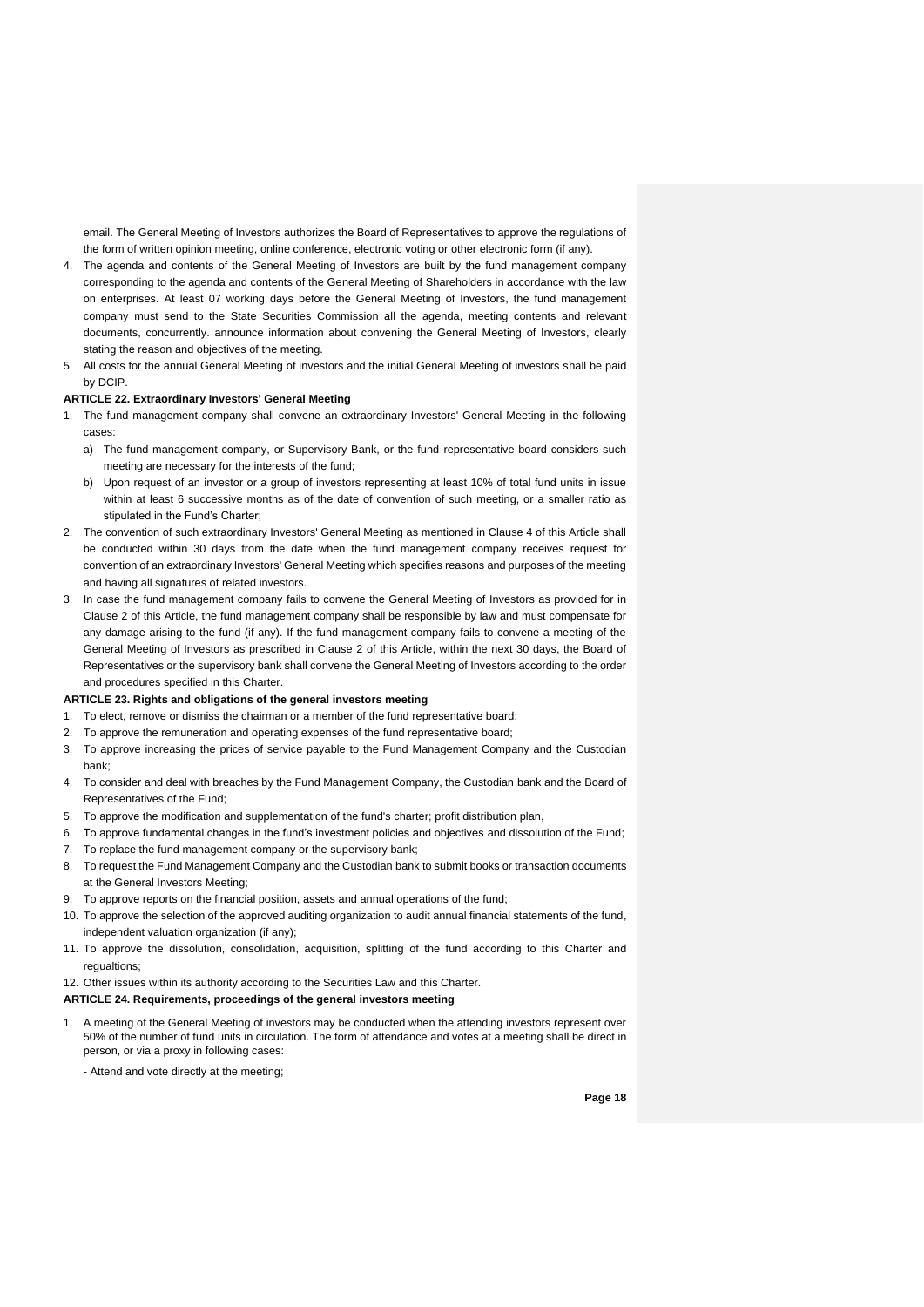- Authorize another person or authorize the Board of Representatives to attend and vote at the meeting;

- Attend and vote via online conferences, electronic voting or other electronic forms; Attend online meetings via phone, internet or other audio and visual media;

- Send votes to the meeting by mail, fax, email or other electronic form.

- 2. Whether the initial meeting does not take place because the conditions stipulated in clause 1 of this article were not satisfied, the meeting may be convened for a second time within thirty (30) days from the date on which the first meeting was intended to be opened. In this case, the meeting of the General Meeting of investors shall be conducted irrespective of the number of attending investors.
- 3. The General Meeting of investors may be held in the form of voting at the meeting or collecting written opinions;
- 4. General Meeting of investors shall be presided over by Chairman of the Board of Representatives of the Fund. In case of absence of the Chairman, Vice Chairman of the Board of Representatives of the Fund or a representatives elected by the General Meeting of investors shall preside over the meeting.
- 5. All the General Meetings of investors shall be documented and kept at the head office of the Fund Management Company.

#### **ARTICLE 25. Decisions of the general investors meeting**

- 1. Each fund unit/share shall have a voting right. The custodian bank, the fund management company, the auditing organization and the law firm providing services to the fund shall be entitled to attend the general investors meeting yet shall not be entitled to voting.
- 2. The general investors meeting shall adopt Resolutions within its authority by way of voting or by collecting written opinions, or another electronic medium.
- 3. Except for the cases prescribed in paragraph 5 this Article of this Charter, the decisions made in the Investors' General Meeting shall be ratified at the meeting if the number of participating investors that represent over fifty percents (50%) of the total amount of such investors' fund units votes for it;
- 4. Fund management companies may consult investors in writing, except for the case specified in Clause 5 of this Article. Principles, contents, order and procedures for collecting written opinions of investors must be clearly defined in the Fund's charter, in accordance with the enterprise's legal regulations. In this case, the fund management company must comply with the deadline for sending the votes and meeting documents to the investor as in the case of inviting the General Meeting of Investors. When seeking investor's written opinions, decisions are approved when they are approved by the number of investors that represent over fifty percents (50%) of the total amount of such investors' total fund units;
- 5. The decision of the General Investor Meeting on the following matters must be passed by way of voting at the meeting:
	- a. To make significant changes to the Fund's investment policies and objectives, to increase prices of service paid to fund management company, supervisory bank; to change fund management company, supervisory bank;
	- b. Fund split, merger, consolidation; dissolution of the fund; change the term of the fund's operation.

The decision made in the Investors' General Meeting shall be ratified if the number of participating investors that represent over sixty-five percents (65%) of the total amount of such investors' fund units votes for it.

- 6. The fund management company and the fund representative board shall be liable to take into consideration, ensuring that all decisions of the Investors' General Meeting are in line with laws and the Fund's charter.
- 7. Within 24 hours, after the Investors' General Meeting or deadline for obtaining investors' written opinions as mentioned in Clause 5 of this Article, the fund management company, the fund representative board shall be liable to prepare minutes or report on vote counting (in case collection of investor's opinions in writing or collection of investor's opinions by e-mail or using another electronic medium and resolutions of the Investors' General Meeting and send to SSC, Custodian Bank and provided to investors according to the current regulations of Guidelines for disclosure of information on the stock market.
- 8. Any decision of the General Meeting of investors which is not complied with law and this charter, shall not be effective or legal and shall automatically be cancelled. The fund management company have the duty to announce to the SSC and investors about this matter.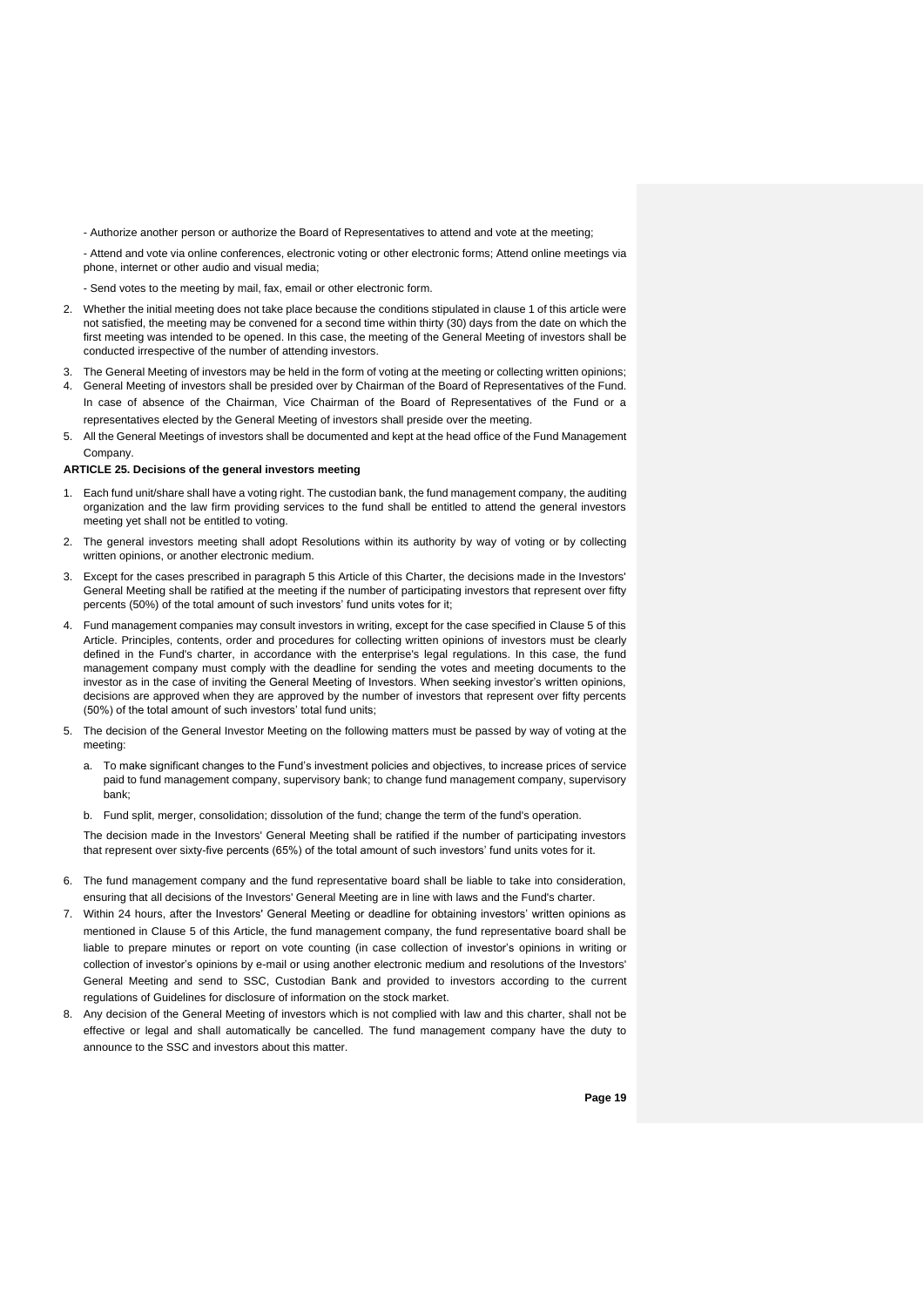#### **ARTICLE 26. Objection to decisions of Investors' General Meetings**

- 1. Investors holding open-ended fund certificates who object to decisions passed by the Investors' General Meeting on significant changes to the Fund's investment policies and objectives, to increase prices of service paid to fund management company, supervisory bank; to change fund management company, supervisory bank; split, mergeer, consolidation or dissolution of the fund; shall have the right to require the fund management company to redeem their fund certificates or convert their fund certificates to certificates of another open-ended fund which have the same fund's type that is under management of the fund management company. The request must be in writing, clearly stating the name, contact address of the investor, the number of fund units, the reason for requesting redemption or conversion to another fund of the fund management company. Investors must send the request to the head office of Fund Management Company, omnibus agent within fifteen (15) days from the date the Investors' General Meeting approving the decision mentioned above issues.
- 2. Within forty five (45) days from the announcement date of investor's general meeting, fhe fund management company must complete the redemption or switching of fund certificates for investors who object to decisions passed by the Investors' General Meeting as stipulated in Clause 1 of this Article. In this case, redemption price is defined based on the net asset value per fund unit at at the latest fund certificate trading period since the Fund Management Company receives request from investors and investors shall not have to pay price of service of redemption, price of service of conversion.

## **Chapter V THE BOARD OF REPRESENTATIVES**

#### **ARTICLE 27. The Board of Representatives**

1. The Board of Representatives of DCIP shall have from 3 to 7 members, to be elected at the General Meeting of Investors or to be consulted in writing by investors. The nomination and candidacy for a member of the Board of Representatives must comply with the following provisions:

a) Information about candidates to the Board of Representatives must be published on the website of the fund management company at least 10 days before the date of convening the General Meeting of Investors to elect members of the Board of Representatives. fund area. The minimum information must include: full name, date of birth; qualification; manager level; experience in asset management, investment analysis, or experience in securities, banking, and insurance; working process and results achieved; companies, funds in which the candidate holds the position of members of the Board of Directors, members of the Board of Representatives; benefits related to the fund management company, custodian bank (if any); other information if relevant;

b) In case the number of candidates to the Board of Representatives through nomination and candidacy is still insufficient, the incumbent Board of Representatives may nominate more candidates or organize the nomination according to the mechanism specified in Fund charter. The nomination mechanism or the way the incumbent Board of Representatives nominates candidates to the Board of Representatives is clearly announced and approved by the General Meeting of Investors before the nomination is conducted;

c) Order and procedures for nomination and candidacy for a member of the Board of Representatives

- In case it is determined that the candidates for the Board of Representatives must disclose information related to the candidates at least 10 days before the opening date of the General Meeting of Investors on the company's website. fund management so that investors can learn about these candidates before voting;

- In case the number of candidates for the Board of Representatives through nomination and candidacy is still insufficient as prescribed by law, the incumbent Board of Representatives may introduce additional candidates or nominate candidates. appointed in accordance with the Fund Charter

- Investors or groups of investors owning 10% or more of the total number of fund certificates have the right to nominate people to the Board of Representatives, the nomination of persons to the Board of Fund Representatives is as follows:

+ Investors who form groups to nominate people to the Board of Representatives must notify the group meeting to investors attending the meeting prior to the opening of the General Meeting of Investors;

+ Based on the number of members of the Board of Representatives, the Investor or group of investors specified in this Clause is entitled to nominate one or more people according to the decision of the General Meeting of Investors as the candidate for the Board of Representatives. funds. In case the number of candidates nominated by an investor or group of investors is lower than the number of candidates they are entitled to nominate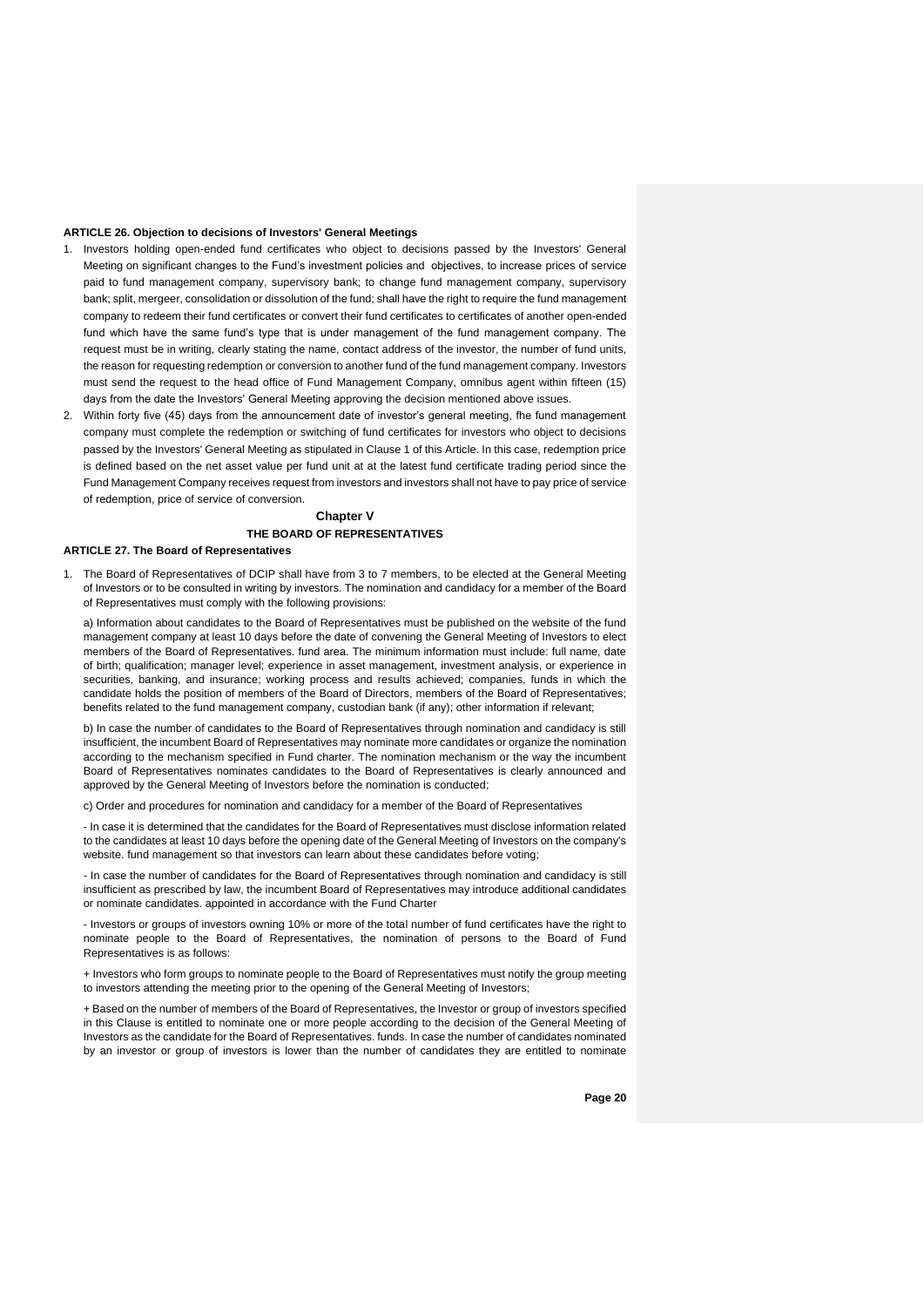according to the decision of the General Meeting of Investors, the remaining number of candidates shall be determined by the Board of Representatives. nominated by other investors.

2. At least two third (2/3) of the Board of Representatives shall be independent members according to the following principles:

- Not being the related person of the fund management and custodian bank or authorised representatives of these organizations;

- Comply with other regulations of Fund charter (if any).

- 3. The Board of Representatives shall comprise:
	- a. At least one independent member with qualifications and experience in accounting and auditing;
	- b. At least one independent member with qualifications and working experience in securities investment analysis or asset management;
- c. At least one member with qualifications and experience in laws.
- 4. Any decisions of the Board of Representatives shall be passed by way of voting at the meeting, collecting written opinions. Each member of the Board of Representatives shall have one vote. In BOR meetings, members who cannot attend the meeting of the Board of Representatives directly, can submit comments in writing and/ or appoint a representative to attend and vote at meeting.
- 5. During the fund operation, when Members of the Board of Representatives be suspended or dismissed acording to Article 32 of this Charter, or when the Board of Representatives not meet the conditions stated un Clause 2, 3 this Article, the fund representative board and the fund management company shall be liable to select a member meeting the regulations at clause 3 of this Article for temporary substitution within 15 days from the date of detection. The temporary substitute member shall exercise the rights and duties of the committee's member until the Investors' General Meeting officially appoints a substitute member.
- 6. The fund management company must announce the change in Board of Representatives according to the current regulations of Guidelines for disclosure of information on the stock market and report to the SSC and Custodian bank.

#### **ARTICLE 28. Criteria for selecting members of the Board of Representatives of the Fund**

- 1. The Board of Representatives has a term not over 5 years and may be re-appointed in next General Meeting of investors.
- 2. Criteria for selecting the members of the Board of Representatives

a) Not being in the category that does not have the right to establish and manage an enterprise in Vietnam under the Law on Enterprises;

b) Having professional qualifications, experience in economic, financial and capital market management. Independent members will not be affiliated person of Fund Management Company and the Custodian bank. The member who is chairman or vice chairman of the Board of Representatives of the Fund must be wellqualified persons in economic management, finance, with good knowledge of operations and business of the Investment Fund. The Chairman of the Fund must be independent member.

3. The following persons are not allowed to be members of the Board of Representatives: a) Cases in accordance with regulations of law on enterprises and securities applicable to members of the Board of Directors and Board of Directors;

b) Being a member of more than 5 Boards of Representatives of a public fund or Board of Directors of a public securities investment company.

**ARTICLE 29. Rights and obligations of members of the Board of Representatives of the Fund**

Members of the Board of Representatives of the Fund have following rights and obligations:

- 1. To exercise the delegated rights and perform his/her delegated duties honestly in accordance with the law in force and this Charter which is approved by the General Meeting of investors;
- 2. To be loyal to the interest of the Fund, avoid conflicts of interests which may damage the Fund, ensure complying with the principles when the conflicts of interests between members and the Fund or between members and affiliated person of the Fund;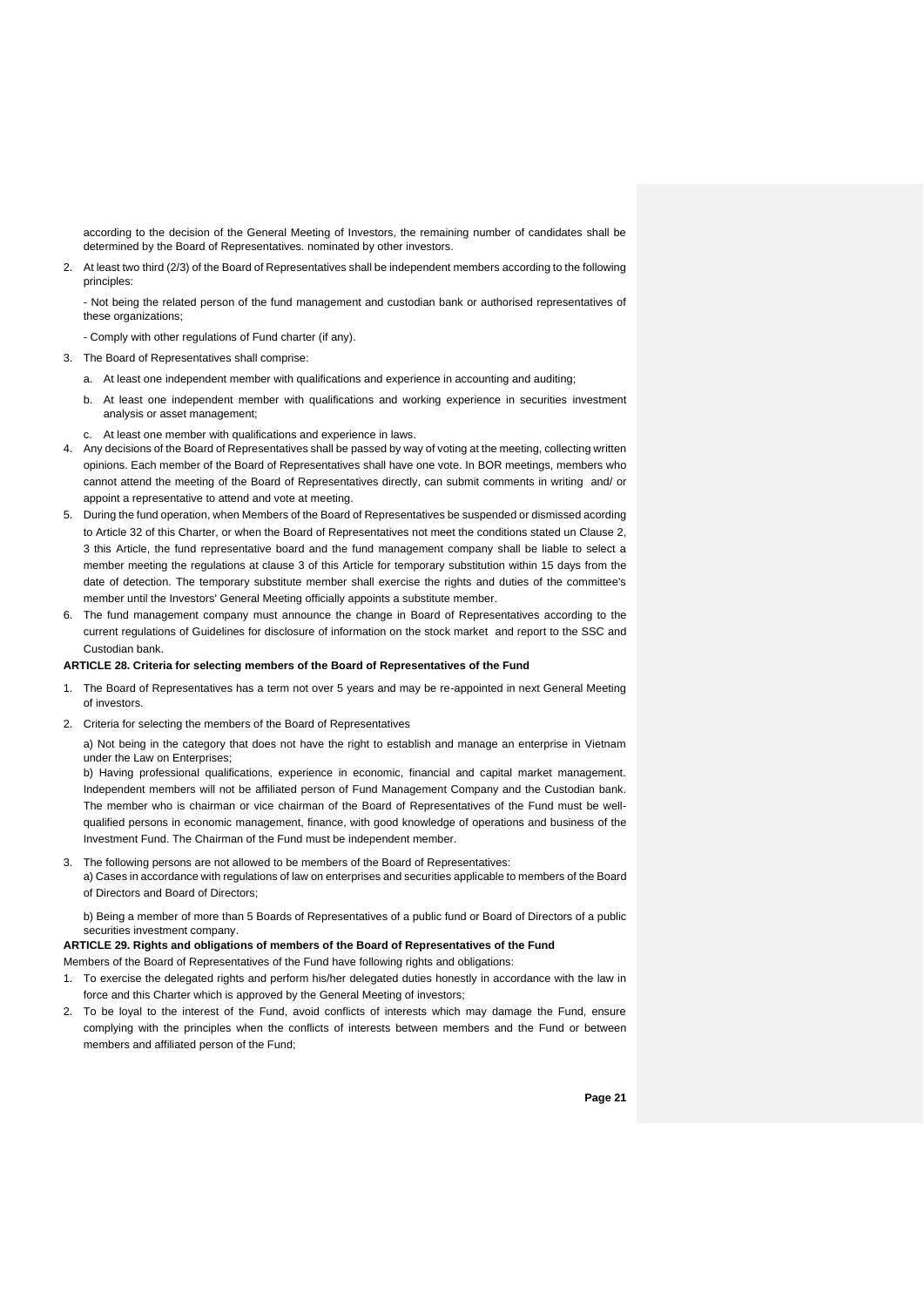- 3. To evaluate the performance of the fund management company, regularly check the validity, legality, truthfulness, prudence in the management of the assets of the fund management company;
- 4. To supervise the operation of the Fund Management Company, the Custodian bank and service providers of the Public Fund in compliance with this Charter and law;
- 5. To inspect and supervise the performance of the process and method of determining the net asset value of the Fund;
- 6. To propose investment policies and objectives of the Fund;
- 7. To recommend the level of profits to be distributed to investors; to approve the period and procedures for distribution of profits;
- 8. To decide issues which is not agreed by the fund management company and the custodian bank on the basis of the provisions of the law;
- 9. To approve list of quotation service providers, valuation handbook; approved list of credit institutions receive deposits of funds, monetary instruments and other assets funds are allowed toinvestment as prescribed at point a, b, e, Clause 1 Article 10 of this Charter; approve fund assets' transaction by jurisdiction for transactions in the form of negotiations, and transactions for buying, selling securities which are unlisted or not registered for trading;
- 10. To request the fund management company, custodian bank promptly provide all documents, information on asset management activities and supervisory activities;
- 11. To propose change of the Fund Management Company or the Custodian bank;
- 12. No member of the Board of Representatives shall be individually responsible for their activities or any other activities which are done on behalf of the Fund in the manner of willingness, faithfulness, unblemished, publicspirited and selfless and in compliance with scope and powers properly assigned, or in compliance with powers assigned in accordance with this Charter or Regulation of the Board of Representatives and law.
- 13. To elect, remove or dismiss positions in the Board of Representatives under the jurisdiction of the Board of Representatives (exculsive position of Chairman of the Board);
- 14. Research, evaluate the operation situation and result, and give comment to construction of annual and quarter tasks plan and growth strategy of the Fund.
- 15. The Board of Representatives shall not be allowed directly or indirectly:
	- a. To use assets of the Fund to provide loan to any investor of the Fund;
	- b. To use assets of the Fund to guarantee or as pledges for any loan of any investor;
	- c. To use assets of the Fund to guarantee or as pledges for any loan of any company;
	- d. To provide information of the Fund or client, which is not allowed to disclose to any person.
- 16. To attend meetings of the Board of Representatives, to directly discuss and vote or send the vote (in case of absence or collecting written opinions by the Chairman) in order to decide matters belonged to the meeting's content.
- 17. To implement the resolutions of the General Meeting of investors and decisions of the Board of Representatives.
- 18. More than 2/3 (two third) of number of members of Board of Representatives have right to convene the extraordinary General Meeting of investors or the meeting of Board of Representatives.
- 19. To be authorized by the Chairman in making decisions in some particular works under the authority of Chairman.
- 20. To comply with other laws and this Charter.
- 21. The Board of Representatives receive remuneration for each month and the remuneration is decided by the General Meeting of investors
- 22. Except issues stated in Clause 5 Article 23 of this Charter, the Board of Representatives have right to decide all issued stated in Article 23 of this Charter if to be authorized by General Meeting of investors.
- 23. Within 15 days, after the date which Board of Representatives decides issues stated in Clause 22 of this Article, the Board of Representatives, through by the fund management company, send meeting minutes and resolution of the Board to SSC and Custodian Bank, and announce decision according to the current regulations of Guidelines for disclosure of information on the stock market
- 24. BOR's member shall fulfill the information disclosure obligation of executive officers of public funds and relevant persons of executive officers according to the current regulations of Guidelines for disclosure of information on the stock market.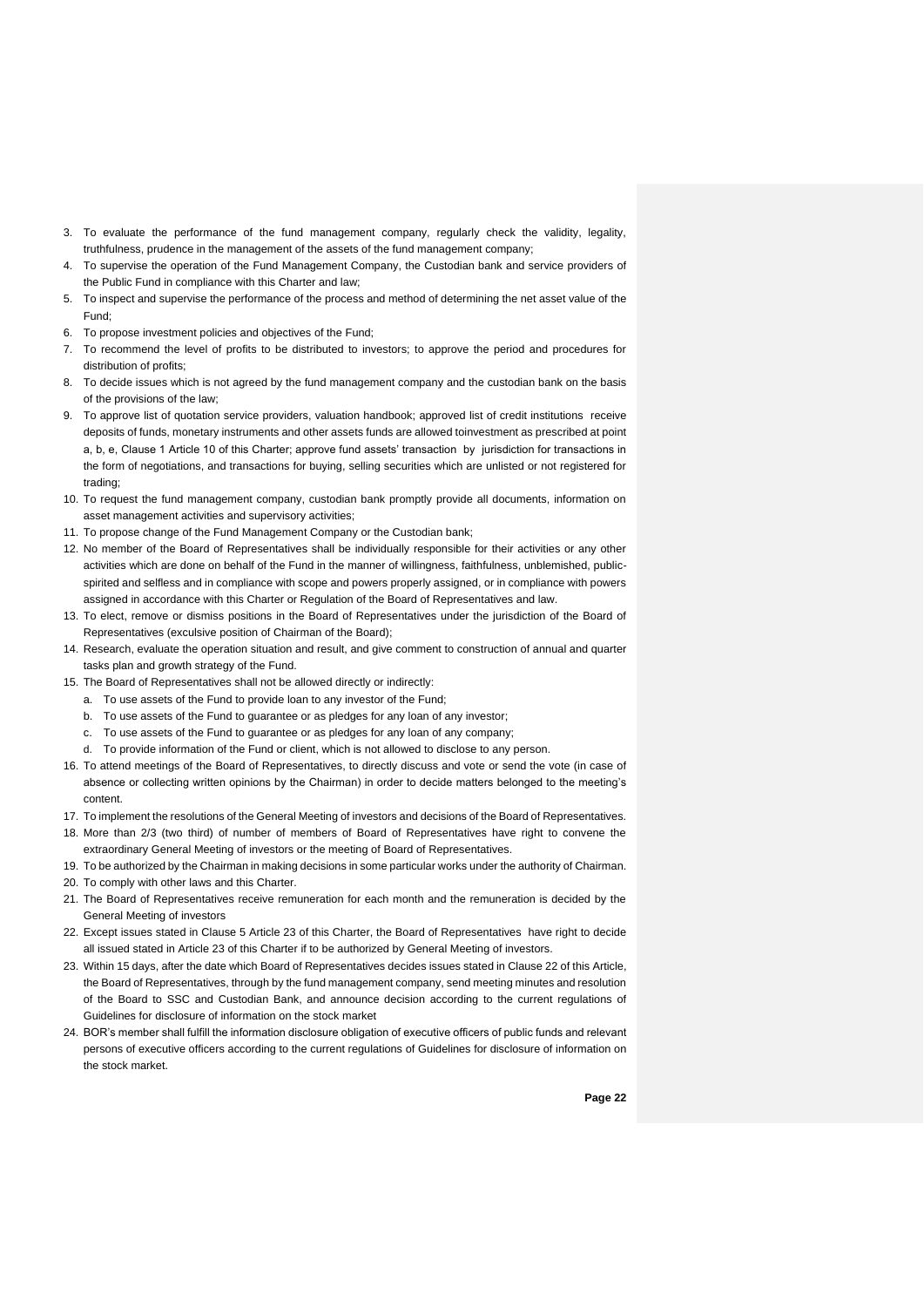#### **ARTICLE 30. Chairman of the Board of Representatives of the Fund**

- 1. The General Meeting of investors shall elect a Chairman of the Board of Representatives from its members. The Chairman of the Board of Representatives must be an independent member.
- 2. The Chairman of the Board of Representatives shall have the following rights and duties:
	- a. To prepare working programs and plans of the Board of Representatives;
	- b. To prepare programs, contents and documents for the meeting; to convene and chair meetings of the Board of Representatives;
	- c. To monitor the implementation of the decisions of the Board of Representatives;
	- d. To issue Notice of the automatic suspension or dismissal under Clause 1 Article 32 of this Charter.
		- Other rights and obligations according to this Charter.

#### **ARTICLE 31. Procedures for management of the Board of Representatives of the Fund**

- 1. In the event that the Chairman of the Board of Representatives is absent or has lost his/her ability to perform assigned duties, any member of the Board of Representatives authorized by the Chairman shall perform rights and duties of the Chairman of the Board of Representatives.
- 2. Where such a member is unavailable, other members of the Board of Representatives shall select one person from the independent members to temporarily hold the position of the Chairman in accordance with the principle of unanimity. Re-election of the Chairman of the Board of Representatives shall be carried out at the next General Meeting of investors.

#### **ARTICLE 32. Suspension and dismissal of members of the Board of Representatives of the Fund**

- 1. The General Meeting of Investors shall dismiss members of the Board of Representatives in the following cases:
	- a) Fail to meet the criteria and conditions as prescribed in Article 28 of this Charter;
	- b) There is a resignation and it is approved;
	- c) Is declared lost, died or has limited capacity of civil acts by court;
- 2. The General Meeting of Investors shall dismiss members of the Board of Representatives in the following cases:

a) Fail to participate in the activities of the Board of Representatives for 06 consecutive months, except for force majeure;

- b) Disclosing secrets which are contrary to the interests of the Fund;
- c) Being prosecuted or prosecuted;

d) Prohibited from being a member of the Board of Representatives due to regulations of law or the State Securities Commission and competent authorities.

- 3. When it is deemed necessary, the General Meeting of Investors shall decide to replace the members of the Board of Representatives; to dismiss or remove members of the Board of Representatives outside the cases specified in Clauses 1 and 2 of this Article.
- 4. The Board of Representatives must convene the General Meeting of Investors to elect additional members of the Board of Representatives in the following cases:

a) The number of members of the Board of Representatives is reduced by more than one third of the number specified in the Fund's Charter. In this case, the Board of Representatives must convene a meeting of the General Meeting of Investors within 60 days from the date on which the number of members is reduced by more than one third;

b) The number of independent members of the Board of Representatives has decreased, not ensuring the percentage as prescribed in the charter;

c) Except for the case specified at Points a and b of this Clause, the General Meeting of Investors elects new members to replace members of the Board of Representatives who have been dismissed or dismissed at the nearest meeting.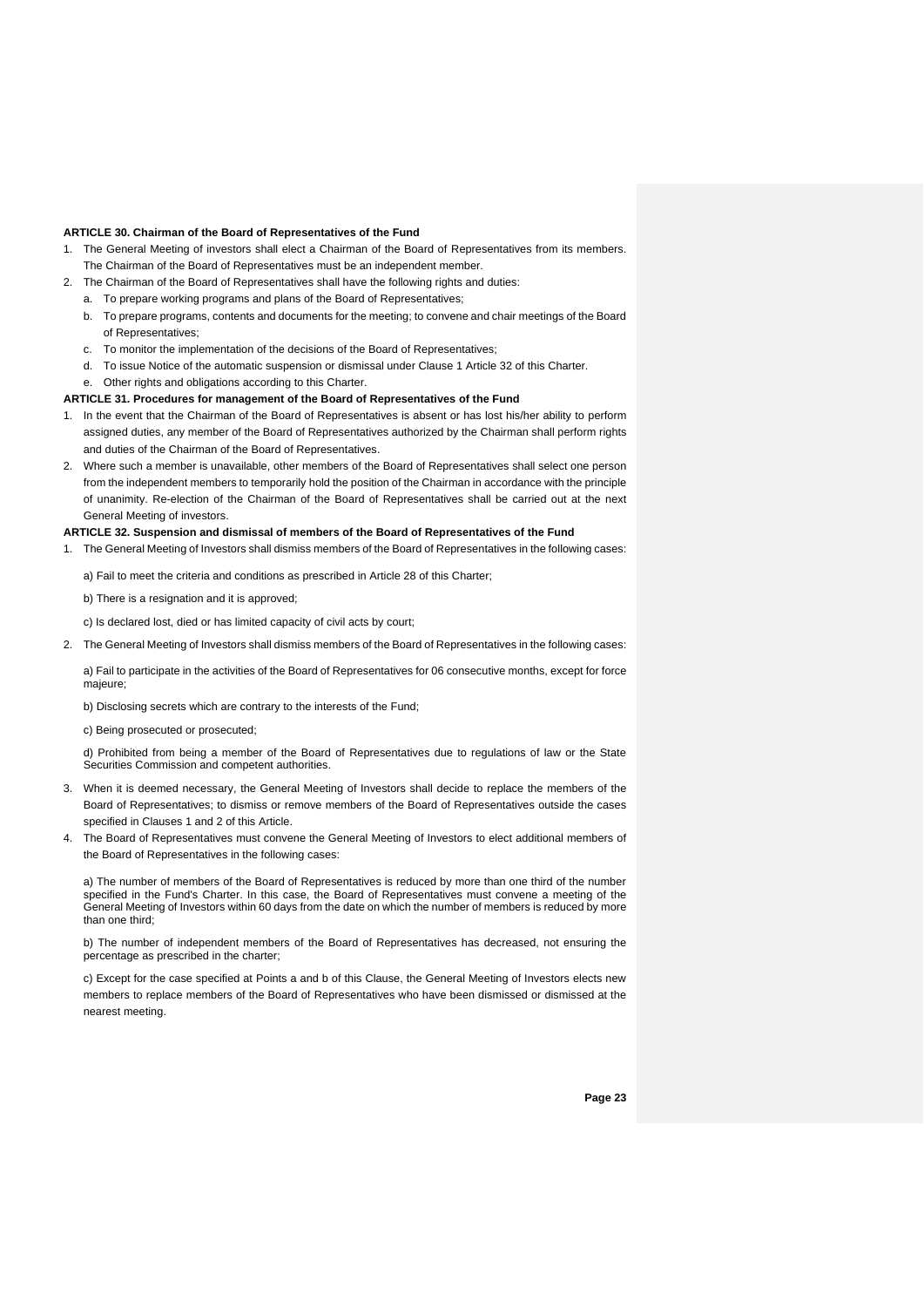#### **ARTICLE 33. Meetings of the fund representative board**

- 1. The Chairman of the Board of Representatives shall have the right to convene a meeting of the Board of Representatives. The Board of Representatives of the Fund must meet at least once a quarter in order to discuss, decide related matters within the jurisdiction of the Board of Representatives.
- 2. The Board of Representatives of the Fund shall hold an extraordinary meeting at the request of the Chairman, or the Fund Management Company, or the Custodian bank, or two-thirds of number of Members of the Board of Representatives.
- 3. Meeting of The Board of Representatives may be held in the form of either face-to-face meeting or distant meeting by telephone, internet and other media means, or collection of opinions in writing;
- 4. Meeting order, agenda and related documents are notified in advance 5 days in advance;
- 5. A meeting of the Board of Representatives shall be conducted when there are two thirds or more of the total members attending, over 50% of which shall be independent members, including the representative of Board member to attend meeting having voting right, and the Board member attend distant meeting of send writing opinion. A decision of the Board of Representatives shall only be passed when it is approved by over 50% of the attending members and above and by over 50% of the independent members and above.
- 6. The Fund Management Company and the Custodian bank shall be entitled to participate in meetings of The Board of Representatives but having no right of vote.
- 7. The Board of Representatives of the Fund shall appoint a capable staff of fund management to act as secretary to record minutes of meetings of the Board of Representatives.
- 8. All meetings of the Board of Representatives must be fully recorded in minutes. Minutes of meetings of the Board of Representatives must be made in detail and clarity. The meeting secretary and chair must sign the minutes of the meeting. In case the chair or secretary refuses to sign the meeting minutes but if signed by all other members of the Board of Representatives attending the meeting and has full contents, this minutes shall take effect. Minutes of meetings of the Board of Representatives must be kept at the fund management company in accordance with the law on enterprises and the fund's charter. The chairman and secretary shall be jointly liable for the accuracy and truthfulness of the minutes of meetings of the Board of Representatives.
- 9. All costs for the meeting and expenses for business trip of the Board of Representatives shall be paid by the Fund.

## **Chapter VI**

## **THE FUND MANAGEMENT COMPANY**

#### **ARTICLE 34. Criteria for selecting the Fund Management Company**

- Fund Management Company to be selected to manage DCIP must meet following conditions in full:
- 1. Being issued a Fund Management Operating License by SSC;
- 2. Being completely independent to the Custodian bank;
- 3. Having full capacity to manage the Fund;
- 4. Agreeing to fulfill its commitments to the Fund as stated in Appendices 1 and 3 of this Charter.

#### **ARTICLE 35. Rights and obligations of the Fund Management Company**

- 1. Obligations of the fund management company
	- a) To comply with the provisions of law and the charter of the fund management company. Implement the entrusted asset management as stipulated in the fund charter. To comply with the rules of professional ethics, voluntariness, fairness, honesty and for the fund' sack of the best interests.
	- b) When managing fund's assets, the fund management company must:
		- i. Sign custodian, depository contract with a custodian bank; make depository for all assets arising in the territory of Vietnam and store full, timely and accurate information on data of ownership, the original legal documents verifying the ownership of property in a custodian bank;
		- ii. In case of investing in deposits and certificates of deposit to the fund, the fund management company may only deposit at credit institutions on the approved list; must provide full information about the deposit contracts, deposit accounts to the custodian bank, the custodian bank for these institutions to check the balance of deposit accounts, the value of the deposit contracts. with credit institutions receiving deposits, archiving original contracts of deposits and providing such contracts at the request of depository banks, custodian banks;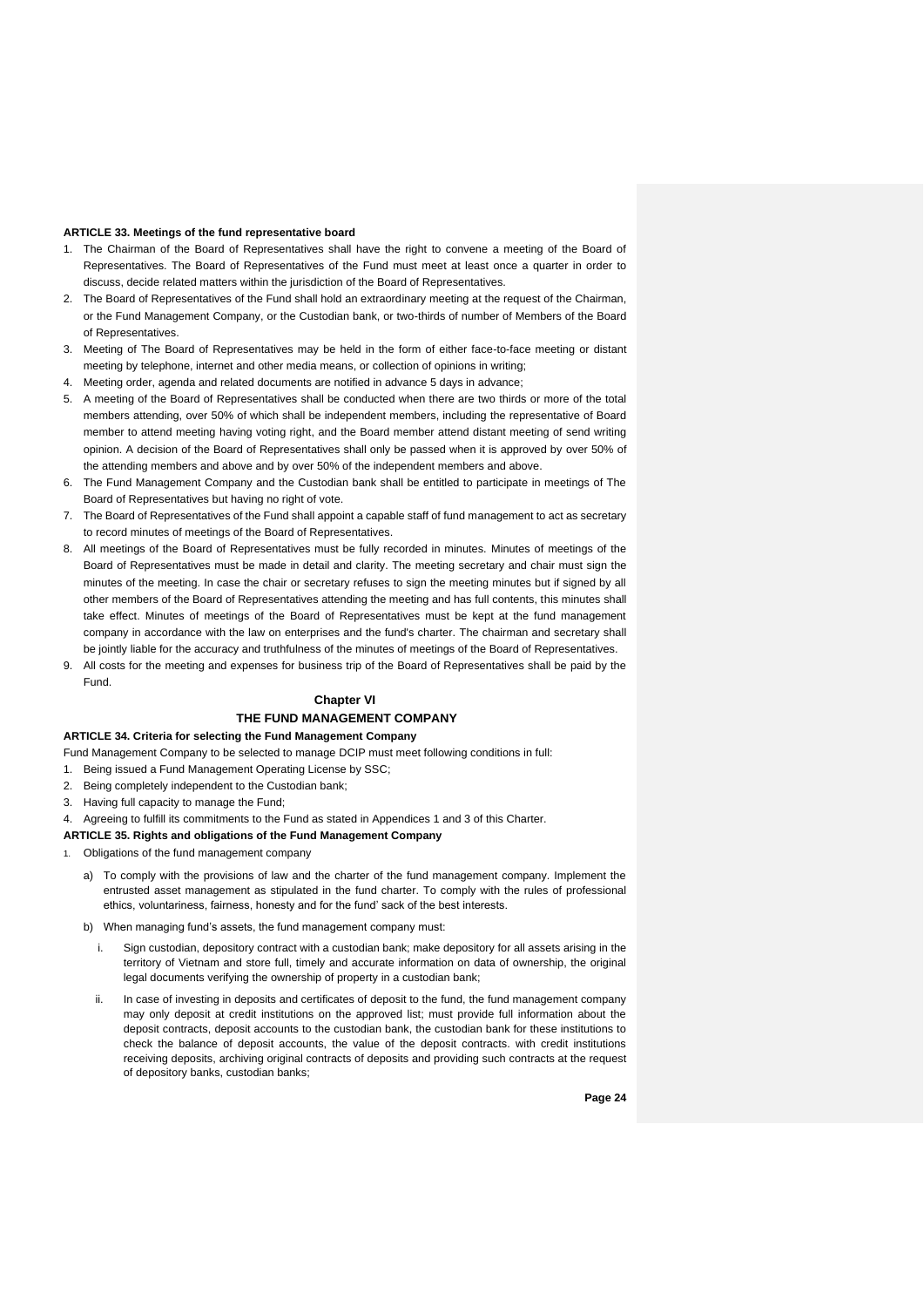- iii. In case of investing in capital contributions in limited liability companies, unlisted stocks, unregistered for trading, unlisted bonds for the fund; Fund management company must deposit original or valid copies for trading contracts, transaction documents, or the original register of shareholders or the register of members or documents certifying ownership of assets. assets at depository banks, custodian banks for these institutions to periodically check against the investment-receiving organizations;
- iv. Seperate assets of fund and assets of the company, entrusted customers; adequate and timely storage of accounting books, transaction documents and other documents related to transactions and ownership of funds' assets; sum up fully, accurately and timely information on fund' s assets and place for depository, storage of assets;
- Establish a mechanism of examination, regular crosscheck of three parties to ensure the consistency of data of fund's assets on the system of accounts of funds managed in the company, the depository system of assets of funds in custodian bank with the issuers, the Securities Depository Center, the organization managing the registrars of shareholders, project owners, organizations receiving investment capital, banks of deposit. The fund management company shall establish a mechanism for custodian bank to actively, directly cross-check with the above organizations to inspect, monitor, sum up fully and accurately information of depository, property registration and management of fund's assets.
- vi. Invest fund's assets in accordance with the provisions of law and fund charter;
- vii. Assign at least two (02) fund managers to manage the fund, manage investment activities of each securities investment fund. The fund managers mentioned above must have management practice certificate, practical experience in the asset management activities for at least two (02) years and have not been sanctioned for administrative violations in the field of securities and securities markets. Information on qualifications and professional skill, experience managing assets of the fund managers must be disclosed in the prospectus.
- c) The fund management company must set up a process of allocation of transaction orders, allocation of transacted assets reasonablely, fairly when conducting the transactions for the fund and the company itself. The asset allocation process must clearly state the implementation principles, the method of determining the price and the volume of assets allocated to each entrusting customer, ensuring the suitability of the investment objectives, the level of risk tolerance. of each entrusting customer. Fund management companies must promulgate the process of managing securities investment funds, the process of managing securities investment portfolios, securities investment advisory processes and other professional processes in accordance with the business operations. securities trading of the company; internal control process; price book; the process of conditions, order, procedures for convening, meeting and passing decisions at the General Meeting of Investors applicable to all funds, the General Meeting of Shareholders of the securities investment company; detailed professional ethical rules to each position. In case customers entrust derivative securities to hedge risks, the securities investment fund management process must specify principles and methods of using derivative securities to hedge risks. for funds, securities investment companies; The securities portfolio management process must contain specific provisions on principles and methods of using derivative securities to hedge risks for underlying securities held by entrusting customers. The processes are implemented and applied uniformly in the company's operations.
- d) In the fund management, the fund management company is responsible for ensuring:
	- To determine the net asset value of the portfolio of the fund; the net asset value per fund unit under the provisions of the law and fund charter;
- ii. To make, store and update timely, completely and accurately the registers of investors. Contents of register of investors shall comply with relevant regulations of law on securities investment funds and the fund's charter.
- e) The fund management company is authorized the fund management activities. The authorization for the activities shall comply with the provisions of law on guiding the establishment, organization and operation of fund management company and fund charter.
- f) The fund management company is obliged to provide timely, completely the necessary information on the fund, information on fund's asset transactions, information on the place to make depository of fund's assets, other concerned information (if any) and create all the necessary convenient conditions for custodian bank at the request in writing of these organizations to fulfill the rights and responsibilities to the fund in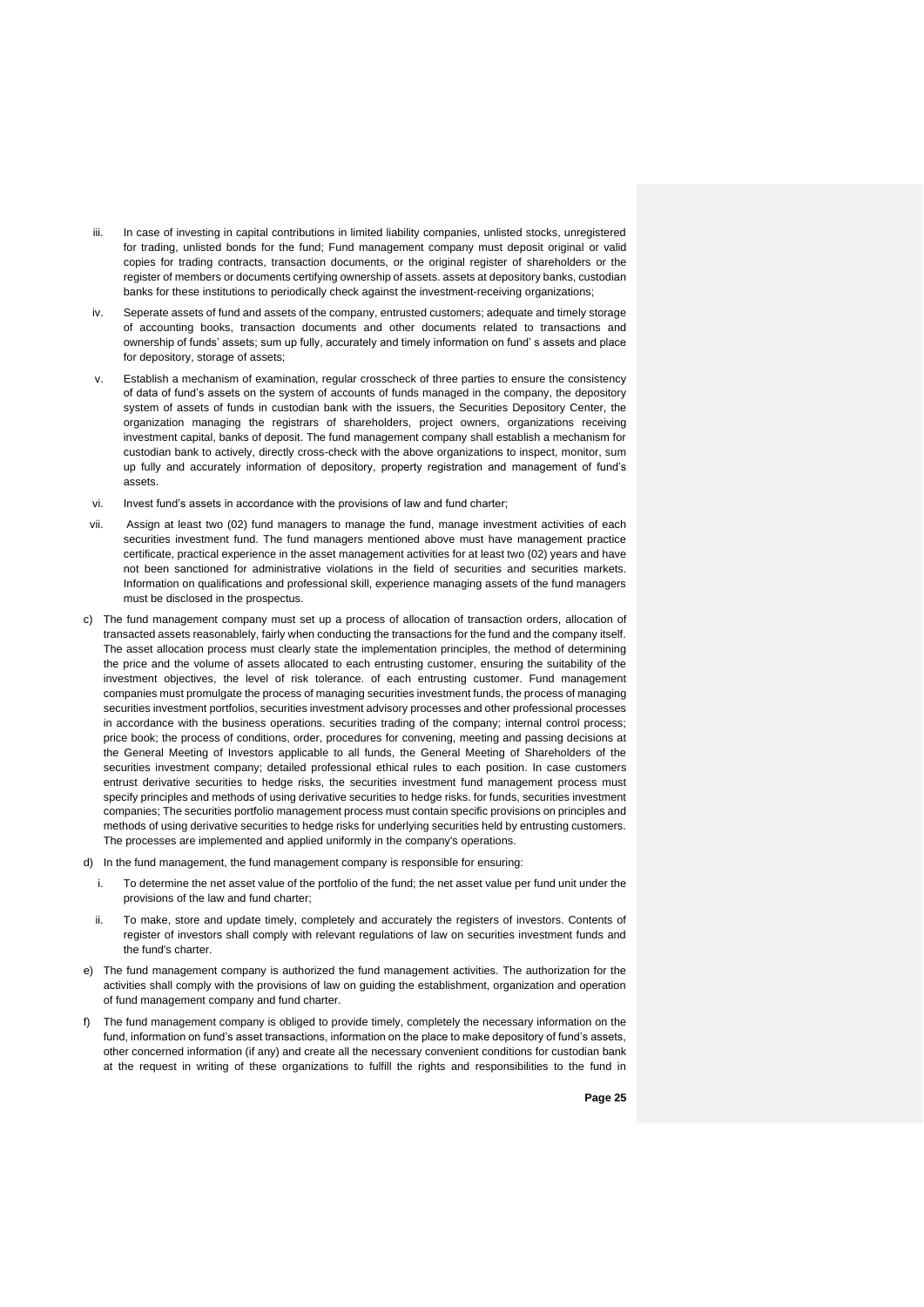accordance with the law provisions. At least once a (01) month, the fund management company is obliged to compare the list of assets of the fund with custodian bank.

- g) Within fifteen (15) days from the date that the custodian bank detects and informs the fund management company on fund's asset transactions contrary to the provisions or exceeding the competence of the fund management company in accordance with law provisions, provisions in fund charter, the fund management company must cancel the transactions, or perform the transactions in order to restore the position for the fund. The fund management company shall bear all costs incurred related to the transactions and the losses (if any). In case the transactions generate profit, all profits have to be accounted for the fund.
- h) The fund management company must build and deploy consistent application of the professional processes, the manual of valuation, accounting policy in accordance with the provisions of relevant laws and fund charter.
- i) The fund management company must comply with the rules of professional ethics, voluntary, fair, honest and in the best interests of entrusting customers. The compliance with the code of professional ethics is a mandatory clause of the employment contract between the company and its employees.
- j) The fund management company must build the processes and establish organizational structure, risk management system in accordance with the scale and type of the fund. Risk management system should be based on the policy, risk management process built according to international practice in accordance with market conditions in Vietnam and under the guidance of the State Securities Commission to ensure a full identification, to determine a potential scale of risk in the fund's portfolio. Depending on the type of risk and level of complexity of invested assets and requirements of the fund, the companies must give an appropriate level of risk.
- k) The fund management company is responsible for compensation for the losses caused to the fund due to the employee's fault, malfunction or error of technical system and professional process of the company or because the fund management company fails to comply with its obligations under the provisions of law and fund charter. The compensation for the fund, investors shall comply with the provisions of the law on the establishment and management of open ended fund and the agreement between the concerned parties.
- l) The fund management company must purchase professional liability insurance for their professional staffs (when necessary), or set up a risk reserve fund as prescribed by law to compensate for the fund in the cases specified in point j of this Clause. The fund management company is responsible for implementing and requesting distribution agents to build, issue and organize the implementation of the process and procedures for identifying customers, verifying and updating customer information according to the regulations of law on securities, law on money laundering prevention and related legal regulations. When getting to know customers, the fund management company and distribution agents are allowed to decide to meet in person or not to meet customers in person.

- In case of not meeting with customers in person, the fund management company or distribution agent must ensure that there are measures, forms and technologies to identify and fully collect customer information and verify identify customers according to the provisions of the securities law, the law on money laundering prevention, the law on electronic transactions, the relevant legal regulations on ensuring safety, confidentiality of customer information;

- The fund management companies, distribution agents must store sufficient information and identification data to identify customers in accordance with the law on securities, law on money laundering prevention and relevant laws. Information to identify customers must be stored backup, confidentially and provided at the request of competent state management agencies;

- Before implementing the activity of identifying customers by the method of no face-to-face meeting, the fund management company, distribution agency through the fund management company must notify the State Securities Commission;

- In case of need, the State Securities Commission requires the fund management company, distribution agent to suspend or terminate the implementation of customer identification by the method of no face-toface contact.

m) In case the fund is foreign investor, the fund management company must ensure the investment of assets of entrusting customers as individuals, foreign organizations to comply with the regulations of law on foreign exchange management, ownership percentage in the Vietnamese Enterprises at the time of investment.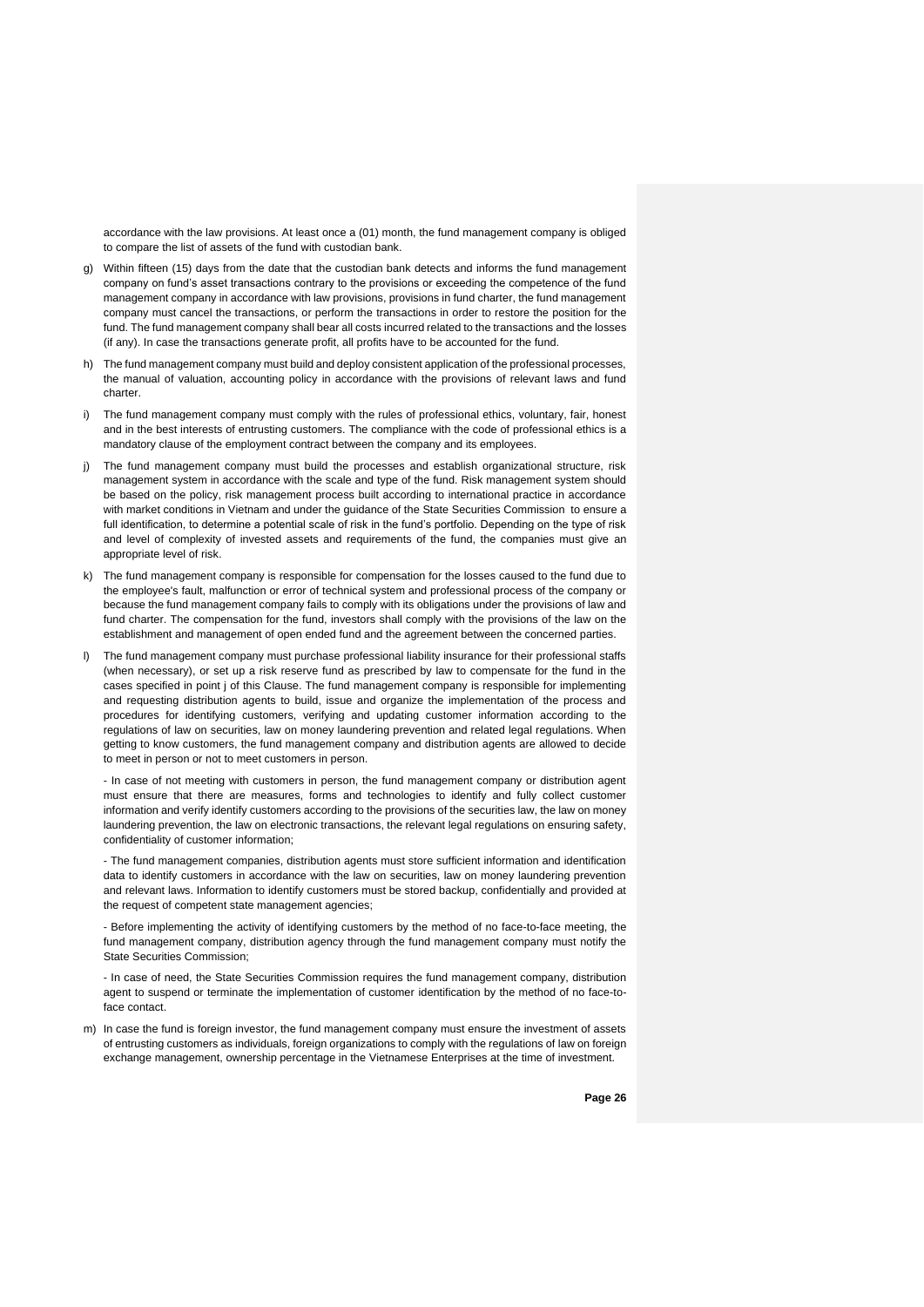- n) The fund management company, when using the entrusted assets mobilized in Vietnam for outward portfolio investments, must comply with the laws on outward portfolio investments, foreign exchange management and other relevant laws. Outward portfolio investments can only be performed if the fund's charter, the charter of the securities investment company, or the investment trust contract have a term that allows it to be performed.
- o) When making transactions of fund's assets, the fund management company ensures that:
	- i. The value of the transactions during the year through a securities company shall not exceed 50% of the total value of transactions in the year of the fund; and
	- The value of the transactions during the year through a securities company to be the relevant persons of the fund management company shall not exceed 20% of the total value of transactions in the year of the fund.
- p) The fund management company is responsible for keeping secret of information of the fund, information on asset transactions, fund's portfolio and other relevant information, except for providing information to the Commission State Security and the competent State management agencies on demand.
- q) The fund management company must:
	- i. Separate its headquarters, information technology infrastructure with the other economic organizations. Where the company uses information technology infrastructure of its parent companies, subsidiaries or organizations who are the concerned one, it must use the mechanism of decentralization and restriction of use to make sure that the departments of the parent companies, subsidiaries or organizations who are the concerned one can not access to the computer system, database of the company;
	- ii. Separate database between the professional departments of potential conflicts of interest in the company, including the separation between the entrusted assets management department; department of research, investment analysis and the investment implementing department. Computer system and databases are decentralized to each individual, department, consistent with the working position in accordance with the provisions on internal control.
- iii. Separate facilities, personnel and database between financial investment activities of the company and securities investment fund management, securities portfolio management, and investment consulting stock.
- r) When providing online securities trading services, fund management companies and fund certificate distributors must comply with the law on electronic securities trading
- s) Other responsibilities comply with the provisions of law on guiding the establishment, organization and operation of fund management company.
- 2. Rights of the fund management company:
	- a) To select custodian bank in accordance with article 38 of this Charter;
	- b) To authorize custodian bank and related services providers to execute some or all of fund aministration activities. The fund management company is responsible for the authorization, and ensures the relationship of authorization shall not adversely affect the benefit of investors;
	- c) To refuse issuance of fund certificates for the organization is not allowed to invest in the fund as prescribed by law or for individual investors do not have full civil act capacity;
	- d) To execute all the rights, obligations and responsibilities for the assets owned by the fund on behalf of the fund in accordance with the law;
	- e) When exercising the right to vote at the General Meeting of shareholders of the issuer, the join stock company in which the fund is a shareholder, fund management company or authorized custodian bank must ensure their vote shall not causing any effect to the voting decision of other shareholders in accordance with the law;
	- f) To sign fund-unit distribution agreements with distribution agents;
	- g) To be entitled to prices of services, remunerations in accordance with this Charter and the prevailing laws;
	- h) To be entitled to conduct business and provide services in accordance with the prevailing laws;
	- i) To participate in the periodic and irregular meeting of the General Meeting of Investors and the Board of Representatives;
	- j) To make decision fund's investment in accordance with this Charter and the prevailing laws.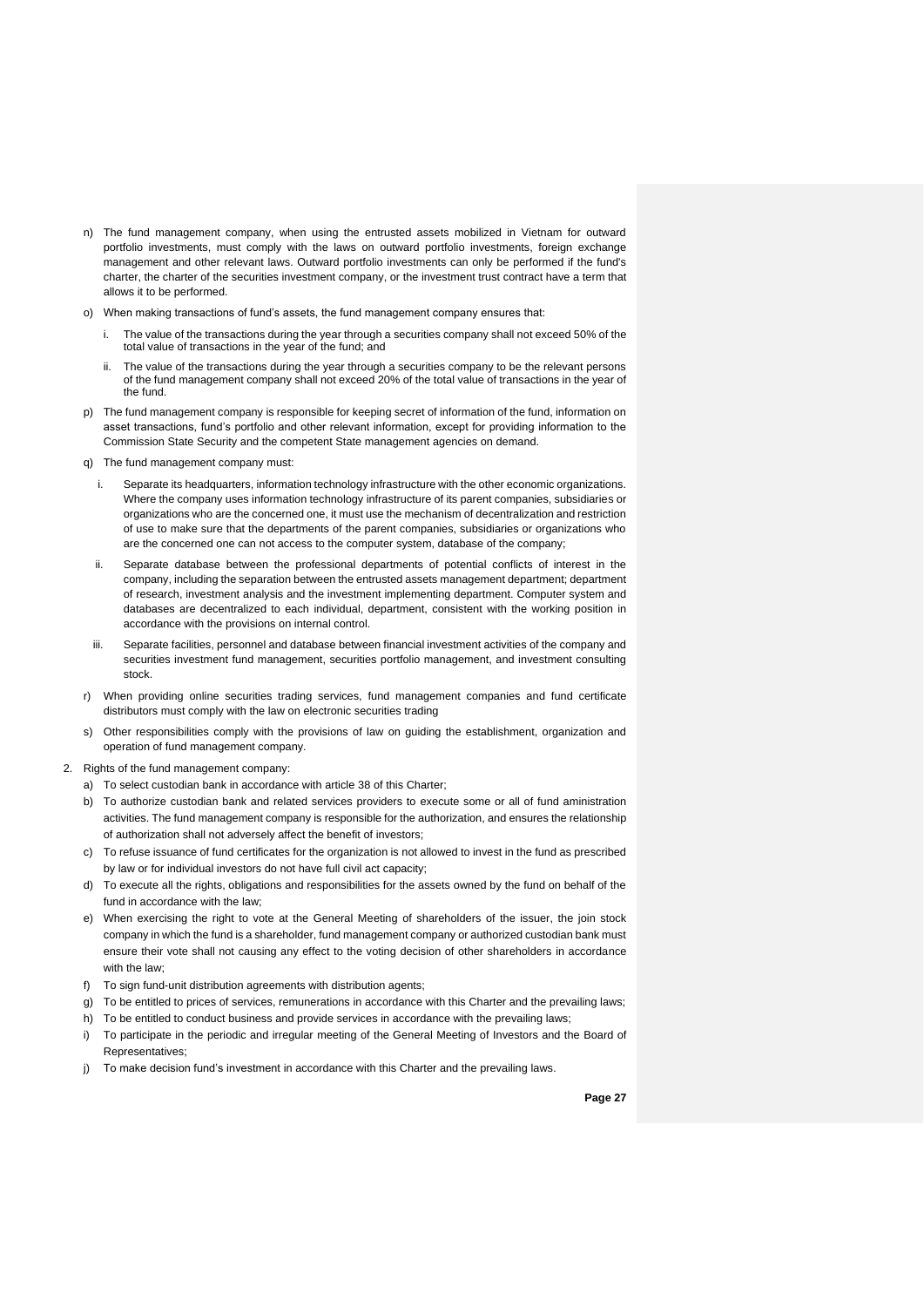#### **ARTICLE 36. Termination of rights and obligations of the Fund Management Company**

- 1. The Fund Management Company shall terminate its rights and obligations to the Fund in the following circumstances:
	- a. The fund management company voluntarily requests to terminate the rights and obligations towards the entrusting customers in accordance with the provisions of the Fund Charter;
	- b. At the request of the general meeting of investors of the securities investment fund;
	- c. The license for securities establishment and business is revoked in accordance with Article 95 of the Law on Securities;
	- d. Reorganization of the fund management company;
	- e. Other case in accordance with provisions of law.
- 2. The fund management company must hold a meeting of the General Meeting of investors of the securities investment fund to collect opinions on the plan of asset handling and the replacement fund management company in the case specified at Points a, c. , d Clause 1 of this Article.
- 3. Within 05 working days from the day on which the entrusting customer approves the decision to replace the fund management company, the replacement fund management company shall request the State Securities Commission to adjust the License of fund establishment, establishment and operation license of a securities investment company in connection with the change of fund management company.
- 4. Rights and obligations towards the entrusting customers of the replaced fund management company terminate only from the time of completion of registration, transfer of ownership of the entrusted assets, full handover of assets. , documents proving ownership, vouchers, books, information about the entrusted assets, rights and obligations for customers entrusting the replacement fund management company. The asset transfer must be completed within 06 months from the day on which the entrusting customer approves the decision to replace the fund management company.
- 5. Within 7 working days from the date of completion of the hand-over, the replacement fund management company shall send to the State Securities Commission the minute of the hand-over of responsibilities and assets between the two fund management companies. The minutes must be certified by the entrusting customer or the entrusting customer's representative and the custodian bank, the custodian bank.
- 6. The replaced fund management company must be fully responsible for its debt and asset obligations to the entrusting customer but has not yet fully handed over to the replacement fund management company. In this case, the replaced fund management company is responsible for settling and overcoming consequences arising within a period of 5 years from the completion of the handover of assets to the replacement fund management company. specified in Clause 5 of this Article.

7. Compensation when change of Fund Management Company

In case of changing fund Management Company in accordance with point a Clause 1 of this Article, the Fund shall pay to the Fund Management Company a compensation amount (in addition to the fees provided for under this Charter) according to the below schedule:

| Fee based on NAV of the fund | Time of changing fund management company                      |
|------------------------------|---------------------------------------------------------------|
| 2.0%                         | Within 3 years from the commencement of operation of the fund |
| 1.5%                         | After 03 years from the commencement date                     |

NAV using to calculate the compensation to the fund management company is the average NAV reported in the 52 weeks immediately preceding the time that the General Meeting of investors approve to change the fund management company and certified by custodian bank.

Such fee is to compensate for all arising cost to Fund Management Company as the consequence of downsize, change of personnel, management system and infrastructure.

If the General Meeting of investors decides to change the Fund Management Company due to the violation of the laws and this Decission is not opposed by SSC, the Fund in this case is not obligated to pay the above mentioned fee to the Fund Management Company.

## **ARTICLE 37. Restriction of operations of the Fund Management Company**

1. The fund management company may not be a affiliated person or having an ownership relationship, borrowing or lending with a custodian bank or a custodian of a securities investment fund of the custodian bank of the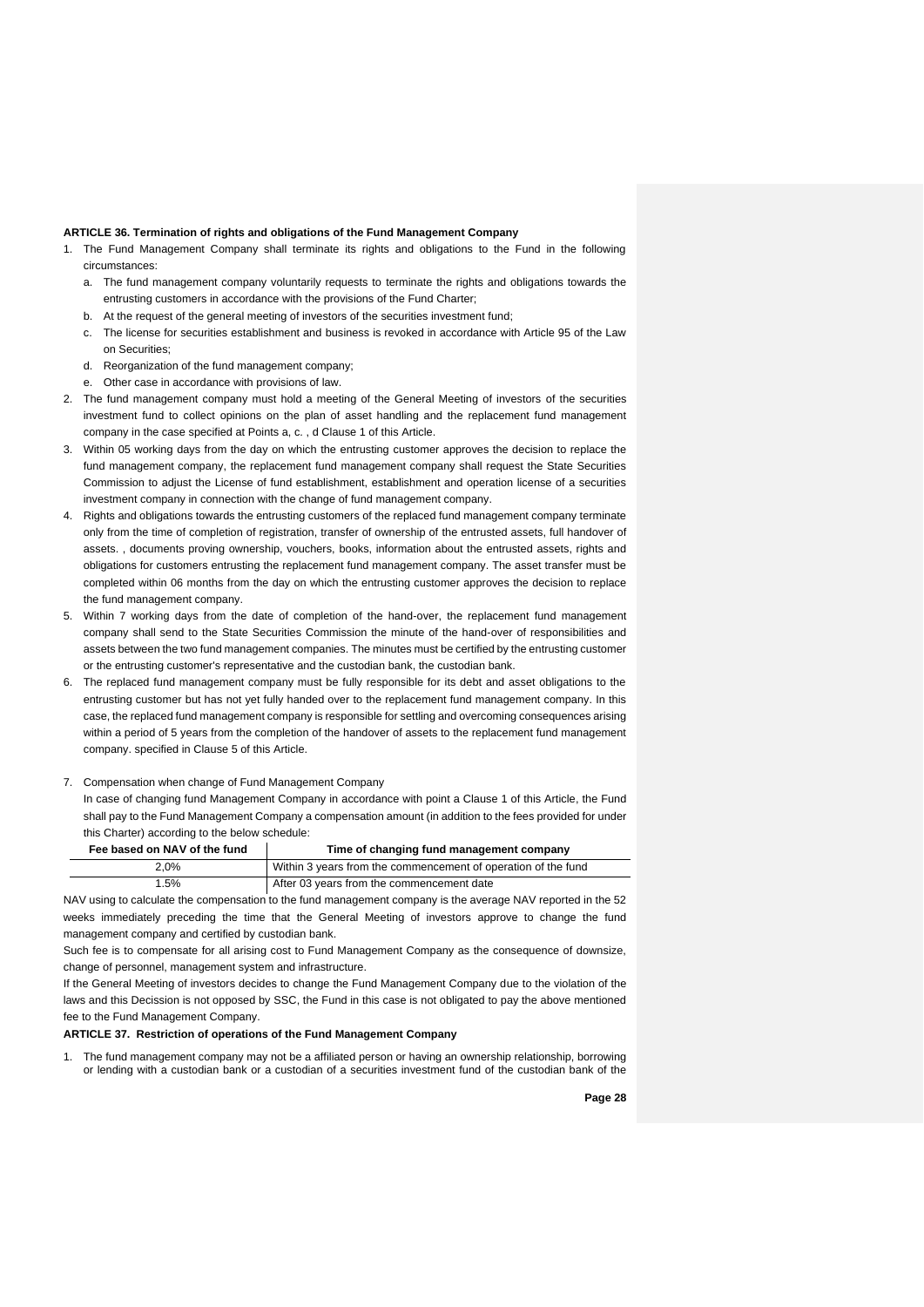fund. Members of the Management Board, internal audit department's staffs, supervisory board (if any), the chairman of the company, the Executive Board and employees of the fund management company may not work in the departments providing services of depository, supervision, fund management at custodian banks, and vice versa.

- 2. Members of the Management Board, the Executive Board and employees of the fund management company are not allowed to request, require or receive, in the name of the individual or in the name of the company, any remuneration, profits or benefits, in addition to the prices of services, fees and charges clearly stated in the fund charter.
- 3. In the management of entrusted assets, the fund management company must ensure that:
- a) Not use the assets of the fund to invest in fund certificates of the same fund;
- b) Not use fund's assets to invest in entrusted customers managed by the fund mangement company, except for entrusting customers to manage designated investment portfolios, entrusting customers being foreign individuals, organizations established under foreign laws, 100% foreign-owned enterprises, selfsupplementing pension funds these transactions have been approved by these customers and their consent;
- c) Not use fund's assets to invest in the fund management company itself; not invest in the organizations as affiliated persons of the fund management company; not invest in the organizations that the members of the Management Board, members of the Executive Board, and employees of the company are shareholders or members holding more than ten percent (10%) of the charter capital;
- d) Not use fund's assets to lend under any form, guarantee for the loans in any form or make payment for the debt obligations of the fund management company, the affiliated persons of the fund management company, other organizations and individuals;
- e) The investment of the fund's assets in derivative securities must comply with the provisions of the law on securities investment funds;
- f) Not make a judgment or commit, ensure investment results except for the investments in products with fixed-income; not sign the contracts receiving entrustment to invest in bonds with an interest rate not consistent with market and investment analysis result of the company itself; directly or indirectly to offset a part or all of the losses of entrusting customers caused by investment activities; shall not perform the transactions to reduce the profits of an entrusting customer to increase the profit of another entrusting customer; shall not enter into a contract, make transaction with the illegitimate, unreasonable disadvantage terms.
- 4. Except as a result of consolidation or merger of the issuer, the fund management company is used equity capital and capital of entrusting customers only for purchasing and owning (excluding shares in the porfolio of entrusting customers as porfolio swap fund) from and above twenty-five percent (25%) of the total number of outstanding shares of a public company, Outstanding closed-end fund certificates of a closed-end fund if meeting the following conditions:
- a) To be approved in writing of the entrusting customers or representatives of the entrusting customers of the public purchasing offering, the purchasing offering price, the volume of assets expected for purchasing offering, method to distribute assets after making the purchasing offering;
- b) The fund management company makes the public purchasing offering in accordance with the provisions of law on securities.
- 5. The fund management company is not authorized, outsourced the organizations in the territory of Vietnam to provide securities investment fund management, securities investment portfolio management, securities investment consultancy service;
- 6. Other restrictions comply with the provisions of law on guiding the establishment, organization and operation of fund management companies.

### **Chapter VII THE CUSTODIAN BANK**

## **ARTICLE 38. Criteria for selecting the Custodian bank**

The selected Custodian Bank must satisfy the following conditions:

- 1. The Custodian bank selected by the fund management company shall satisfy all requirements as provided in Clause 1 Article 116 of the Securities Law
- 2. The Custodian bank must be completely independent and separate from the fund management company that the bank provides the custodian service. The Custodian bank, members of the Board of Management, Board of Directors, direct operators and staff of the Custodian Bank discharging the duties of supervision of the operation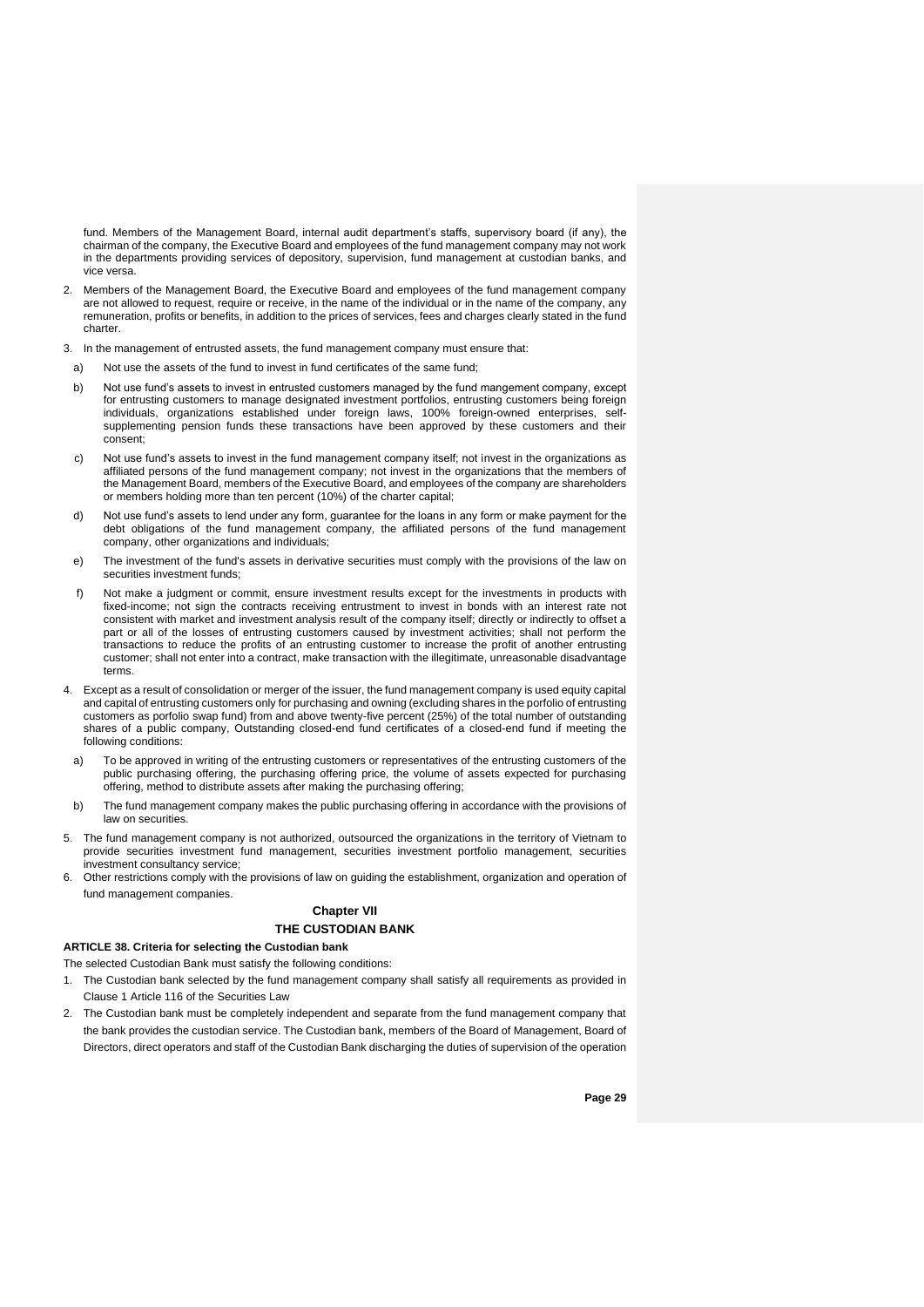of the Fund and preserving fund assets of the Custodian Bank shall not be affiliated persons or have an ownership, lending or borrowing relationship with the fund management company or vice versa.

- 3. The Custodian Bank, members of the Board of Management, Board of Directors, direct operators and staff of the Custodian Bank discharging the duties of supervision of the operation of the Fund and preserving fund assets of the Custodian Bank shall not be permitted to be purchasers or sellers in transactions of the purchase and sale of assets of the fund.
- 4. Having sufficient ability to provide supervisory and depository services.
- 5. Agreeing to fulfill its commitments to the Fund as stated in appendix 2 and appendix 3 of this Charter.

#### **ARTICLE 39. Rights and obligations of the Custodian bank**

Obligations of the Custodian bank

- a) To always act for the best interest of the fund's investors;
- b) To take responsibility for losses causing to the Fund by the bank's errors;
- c) To ensure supervise the activities of the Fund management company in managing the Fund's assets as prescribed at the Securities Law, relevant regulations and the Fund Charter;
- d) To supply services of supervision, asset deposit of the Fund according to the relevant legal regulations, the Supervision contract and the Fund Charter;
- e) To separate the fund's assets from assets of the fund management company, assets of other funds, assets of other customers of the custodian bank and assets of the bank.
- f) To ensure and take full responsibility for the fund's assets in case of authorizing sub-custodian organizations;
- g) To supervise or calculate the net asset value of the Fund appropriate to the legal regulations and the fund Charter to ensure that the calculation of net asset value of the fund is accurate;
- h) To settle securities transactions appropriate to the legal directives of the fund management company, the custodian bank may refuse such directives if the custodian bank may believe that these directives are illegal or inappropriate to the Fund Charter. The refusal specifying reasons must be sent in writing to the fund management company, its copy must be sent to the SSC;
- i) To regularly compare assets of the Fund with those of the fund management company;
- j) To pay reasonable, valid expenses of the Fund according to the legal directives of the fund management company, ensure that such expenses are appropriate to the legal regulations and the provisions of the Fund Charter;
- k) To pay money to the Fund's investors when the fund management company makes redemption of fund certificates from investors, or when the fund distributes income or when the Fund liquidates, winds up or pay to investors and other cases as stipulated by the law, the Fund Charter in accordance with the legal directives of the fund management company, ensure that payments made are appropriate to the Charter's provisions;
- To comply fully the regulations of the Law on Securities, related laws, the Fund Charter and the Supervisory Contract;
- m) Not receive any other interests (except the prices of services, fees according to Supervisory Contract) for itself or any third person.
- 2. Rights of the Custodian bank
	- a) To be entitled to service fees, prices of service of supervising and preserving assets of the Fund as stipulated in the Fund Charter in accordance with the prevailing laws.
	- b) To participate in the periodic and irregular meeting of the General Meeting of Investors and the Board of Representatives.

#### **ARTICLE 40. Operations of the supervisory bank**

1. The scope of supervision limits only within the fund management company's activities relating to the fund for which the bank carries out the supervision function. In the operation of supervisory activities, custodian bank shall: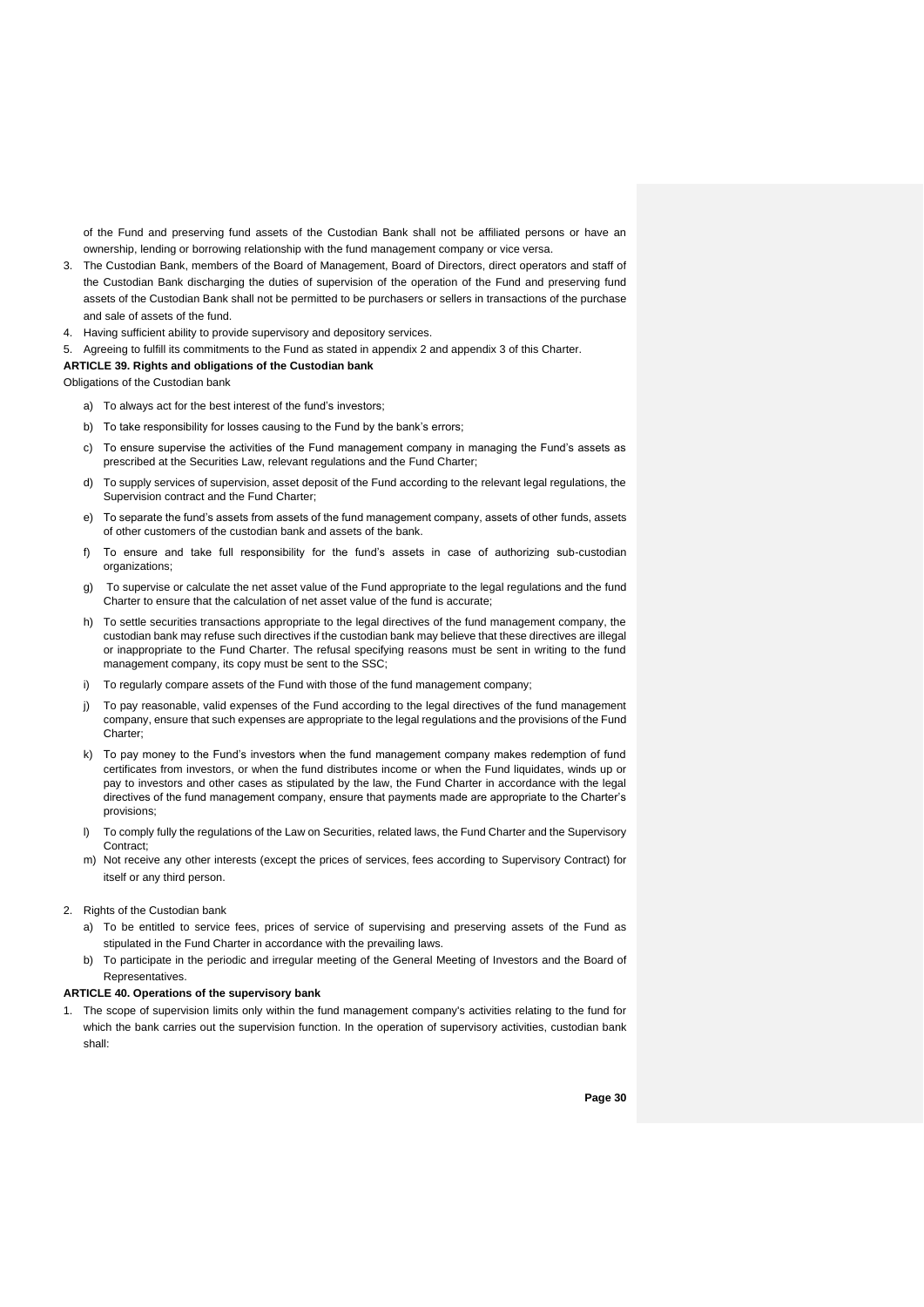- a. To co-ordinate with the fund management company to periodically review internal procedure of principle, method for defining fund's net asset value; to inspect and supervise the defining of fund's net asset value; to ensure that net asset value per unit of fund is correct, exact and in consistent with regulations of applicable law and this Charter.
- b. To supervise investment activities and transactions of fund's assets, re-check to ensure that the type of investment assets, the structure of the investment portfolio are in accordance with the provisions of investment restrictions and loan restrictions in accordance with the provisions of law and the Fund Charter; to inspect, supervise asset transactions between fund, fund management company and affiliated persons to ensure complying with regulations and Charter. In case of detecting violation signals of provisions of law, custodian bank shall report immediately to the State Securities Commission and notify the fund management company within twenty four (24) hours, upon the detection of such case, meanwhile request the fund management company take remedial measures, timely corrections or to conduct remedy activities within the regulated time.

If the ownership of the assets is registered, the registration must be undersigned by the fund, unless it must be undersigned by the supervisory bank, the secondary depository institution, or the fund management company as prescribed by relevant laws. The originals of legal documents certifying the fund's ownership of assets shall be adequately deposited at the supervisory bank, except for the securities have been registered and centrally deposited. To the extent of the book-entry securities, or incomplete assignment of ownership of such securities, the original or valid copy of sale and purchase contract and payment transactions must be deposited at the supervisory bank.

To the extent that registration for ownership of assets is not allowed, or ownership of such assets has not been completed by the deadline stipulated in issuance agreements, the assignment contract, investment contract or economic contracts of the equivalent value, the supervisory bank shall be responsible for expressly certifying the asset depository and registration status in periodic reports of the fund management company and supervisory bank, and concurrently send a written notification to the board for representations of the fund.

In respect of assets of which registration of ownership is not required, the supervisory bank shall be responsible for checking with investment receivers, issuers and shareholder register management organizations, or others of the same sort, volume and value of the fund's assets on a monthly basis, and ensuring compliance of asset depository with current regulations.

In respect of bank deposits, the supervisory bank shall have rights and responsibilities for requesting the fund management company to provide adequate information about the fund's deposit agreements and deposit accounts. The supervisory bank shall be responsible for checking deposit account balances, value of deposit agreements with banks receiving the fund's deposits on a monthly basis

- c. To supervise the organization and implementation and the appraisal of results of merger, consolidation, dissolution and liquidation of the fund's assets.
- d. To supervise, ensure legal status and only using fund's asset to make payment for expenditures consistent with regulations of law and this charter.
- e. The fund management company may from time to time place cash held by the Fund with any bank in list of banks approved by the Board of Representatives, and the custodian bank shall, whenever receiving and follow instruction of the fund management company, transfer money of or by the instruction of the fund management company. Notwithstanding any other provisions herein contained the Custodian bank shall not be responsible for the safekeeping of cash placed with such bank or other persons and will not be liable for any loss occasioned by reason of the liquidation, bankruptcy or insolvency of such bank
- f. To inspect, supervise other activities of the fund management company in asset management of fund according to regulations of Article 116, Securities Law and this Charter.
- g. To confirm reports on net asset value, investment activities, and portfolio of the fund prepared by the fund management company.
- 2. The custodian bank shall be liable to prepare and maintain files, documents in either hard copy or electronic files within 10 years for confirming the compliance of the custodian bank in supervising the fund management company in accordance with applicable laws. Such documents must be provided upon written request of SSC.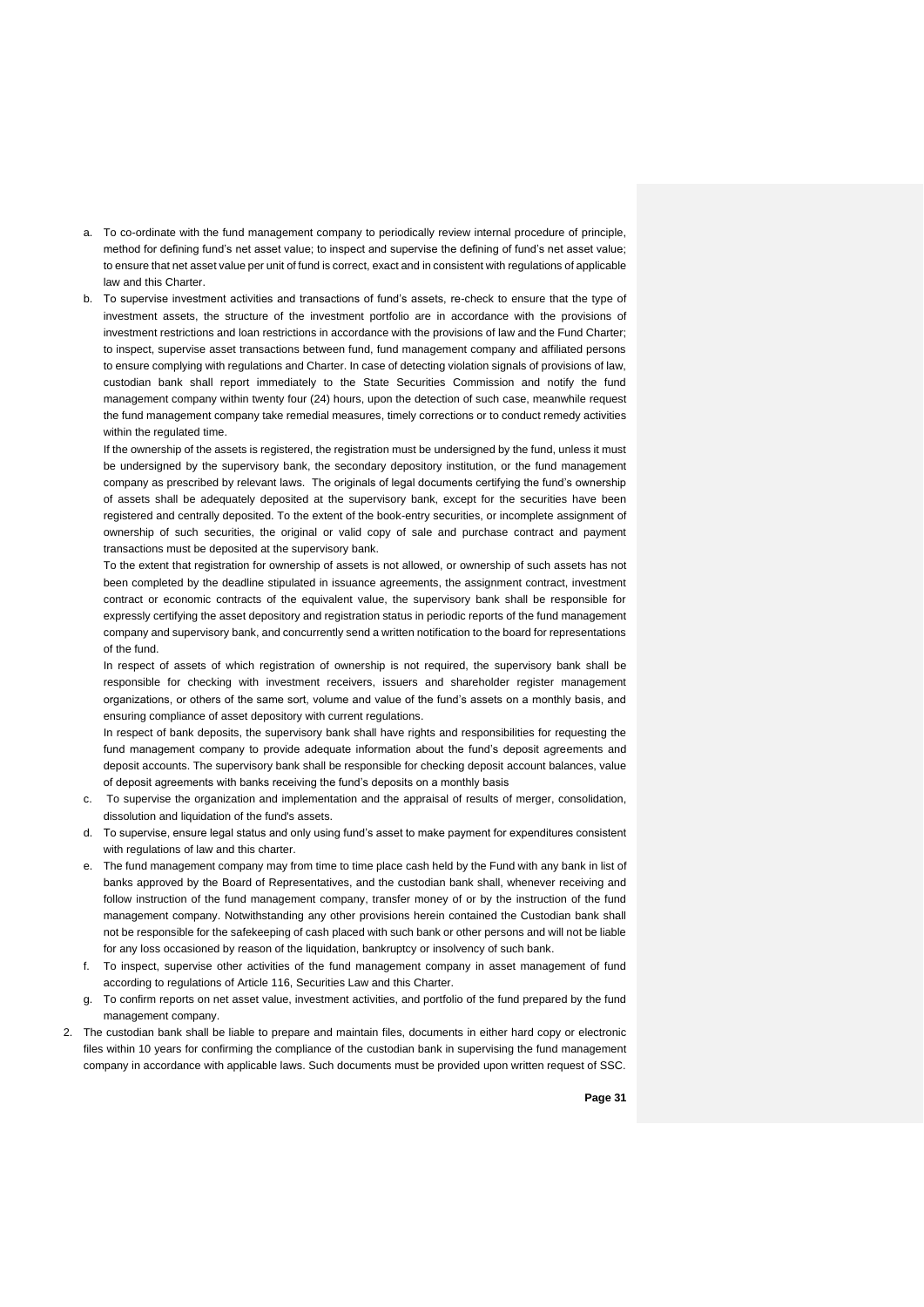- 3. Upon the written request from the fund management company, the custodian bank shall be liable to provide the fund management company and appointed audit firm with necessary information in a timely, accurate and sufficient manner so that those organizations can fully implement the rights and obligations to the fund according to the applicable regulations of the laws and the this charter.
- 4. The Custodian Bank has the right to request the fund management company to promptly provide necessary and relevant documents and information; information about the issuer that the fund or securities investment company invests so that the custodian bank can fully exercise its rights and obligations to the fund, securities investment company in accordance with the law. The custodian bank is responsible for keeping confidential in accordance with the law for all documents and information received from the fund management company.
- 5. In case the fund management company does not carry out activities aimed at restoring the position of the fund, the securities investment company shall comply with the provisions of Clauses 6, 7, Article 24, Clause 6, Article 35, Clause 6, Article 45, Clause 6, Article 24, Clause 6, Article 45, 6, 7 Article 51, Clause 2 Article 67 of Circular 98 / TT-BTC, the custodian bank shall report to the State Securities Commission within 05 working days from the date the supervisory bank sends the notice. notify the fund management company. In this case, the custodian bank has the right to execute only legitimate orders and trading instructions of the fund management company without leading to the fund's portfolio structure violating legal regulations and other regulations in the Fund Charter.
- 6. In case the fund management company has to compensate for the fund's damage, the investor in accordance with the provisions of Circular 98 / TT-BTC and other relevant regulations, the custodian bank must coordinate with the management company. The Fund performs payment procedures in a timely and complete manner to investors according to the legal instructions of the fund management company. The joint custodian bank together with the fund management company shall compensate the fund for damages arising from the failure of the supervisory bank to fully and promptly implement the responsibility of the first operation supervision. Fund investment, determine the net asset value of the fund and other supervisory activities of the fund in accordance with the provisions of law. Compensation for damage in accordance with the terms of a signed contract or agreement between the fund management company and the custodian bank.

#### **ARTICLE 41. Termination of rights and obligations of the supervisory bank to the fund**

- 1. The Custodian bank shall terminate its's rights and obligations with respect to the Fund in the following events
	- a. The Custodian bank services license is revoked pursuant to the Article 60.2 of the Law on Securities;
	- b. Unilaterally terminate the custodian, supervisory contract;
	- c. The Fund is expired, dissolved, splitted, merged or acquired by other fund;
	- d. Upon the decision of the General Meeting of investors;
	- e. Other cases comply with the provisions of law.
- 2. In the cases as stated in Clause 1 of this Article, the rights and obligations of the Custodian bank to the Fund are transferred to the other Custodian bank in accordance with the prevailing laws

#### **Chapter VIII RELATED SERVICE PROVIDERS**

#### **ARTICLE 42. Authorized operations**

The fund management company may authorize for the following services:

- 1. Fund administration services:
	- Making accounting records of transactions of a Fund: record the changes of cash inflows and outflows of the Fund;
	- Preparing the Fund's financial statements; coordinating with and assisting Fund's auditing organizations in performing audits for the Fund;
	- Determining the Fund's net asset value, the net asset value per fund certificate unit in accordance with legal regulations and the Fund's Charter;
	- Carrying out other activities in accordance with legal regulations and the Fund's Charter.
- 2. Transfer Agent services:
	- Preparing and managing the Main Register of investors; opening, tracking and managing the system of investors' trading accounts, omnibus accounts; confirming the ownership of open-ended fund certificates;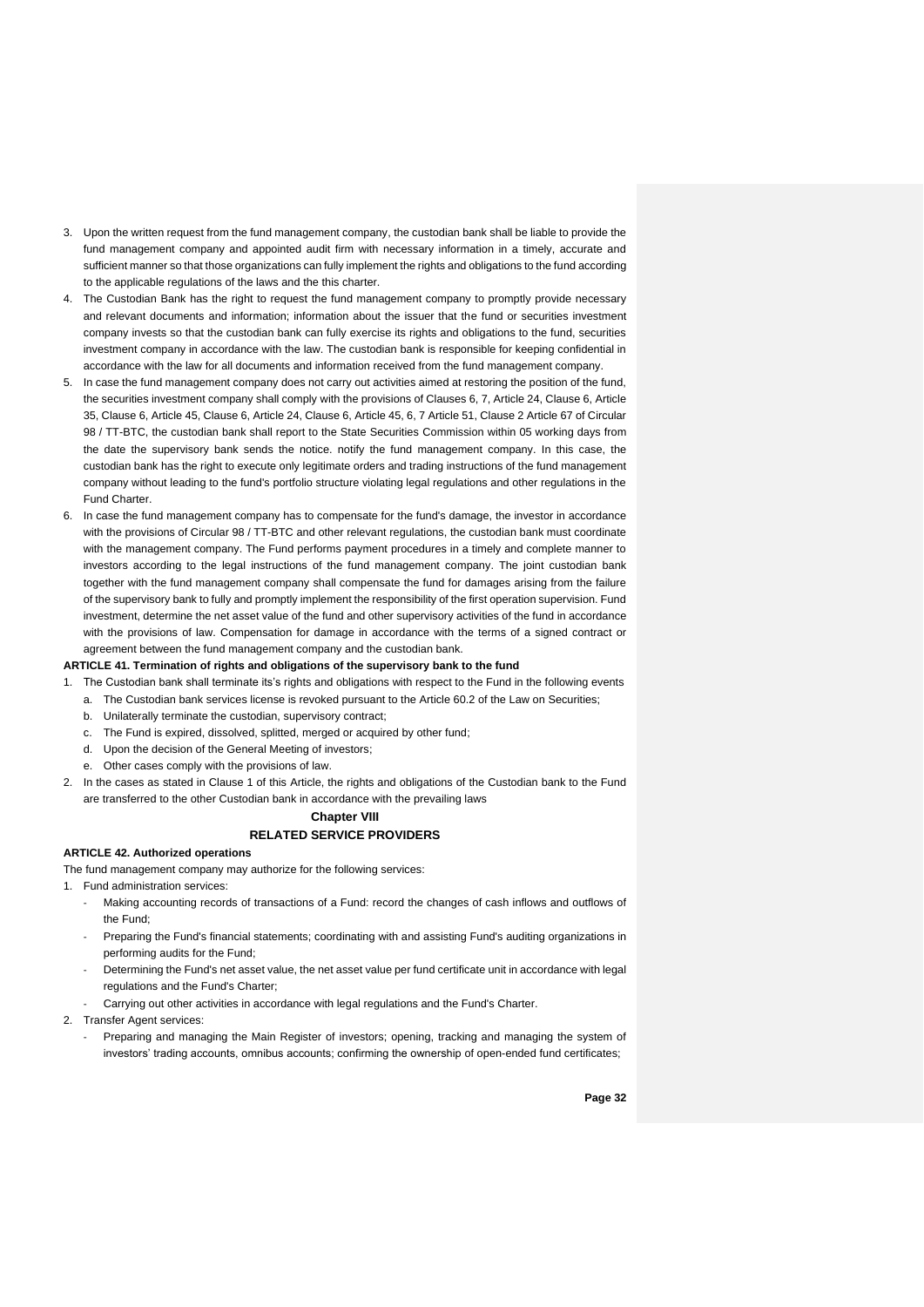- To keep a separate tracking book about changes out of the total issued certificates, the number of fund certificates owned by every person holding certificate, name, address, nationality, address and other identification factors of such person and immediately update all changes (if any);
- Making records of buying orders, selling orders, switching orders of investors; carry out the ownership transfer of fund certificates; updating Main Registers;
- Supporting investors in implementation of rights related to the ownership of fund certificates of investors;
- Maintaining the communication channel with investors, distribution agents, state competent authorities and other competent organizations;
- Providing trading account statements, transaction confirmations and other documents;
- Other activities in accordance with provisions of law and contract signed with the fund management company.

#### **ARTICLE 43. Criteria for selecting related service providers**

- 1. Criteria about the adequacy of capacity, personnel system, experience and profession. Service providers selected by the fund management company to provided related services shall be the organizations permitted by law in the field of service providing. At the same time, these organizations have organized a complete system storage facilities, data processing. Personnel system must be experienced, regularly trained and professional.
- 2. Criteria about organizational apparatus of related service supplying divisions of the authorized service provider, the system of professional process, the reporting and report approving system. Between the relevant service departments of the authorized service providers must have mutual professional process and must provide an accurate system of reports and report's approval in accordance with the law.

#### **ARTICLE 44. Responsibilities of related service providers**

- 1. Principles of authorized activities: The authorized service providers have to carry out works in accordance with authorization assigned in
	- accordance with the provisions of the law and is responsible for their work.
- 2. Scope of operation, functions, tasks of authorized service providers:
	- a. Fund administration services:
		- Making accounting records of transactions of a Fund: record the changes of cash inflows and outflows of the Fund;
	- Preparing the Fund's financial statements; coordinating with and assisting Fund's auditing organizations in performing audits for the Fund;
	- Determining the Fund's net asset value, the net asset value per fund certificate unit in accordance with legal regulations and the Fund's Charter;
	- Carrying out other activities in accordance with legal regulations and the Fund's Charter.
	- b. Transfer Agent services:
	- Preparing and managing the Main Register of investors; opening, tracking and managing the system of investors' trading accounts, omnibus accounts; confirming the ownership of open-ended fund certificates;
	- Making records of buying orders, selling orders, switching orders of investors; carry out the ownership transfer of fund certificates; updating Main Registers;
	- Supporting investors in implementation of rights related to the ownership of fund certificates of investors;
	- Maintaining the communication channel with investors, distribution agents, state competent authorities and other competent organizations;
	- Providing trading account statements, transaction confirmations and other documents;
	- Other activities in accordance with provisions of law and contract signed with the fund management company.
- 3. Requirements about documents, books and databases:

The documents and books related to the authorized services must be stored within the time limit prescribed by law by the authorized service providers. At the same time, authorized service provider shall take responsibility to create a database in accordance with the requirements of undertaking which be convenient and accurate as required by law.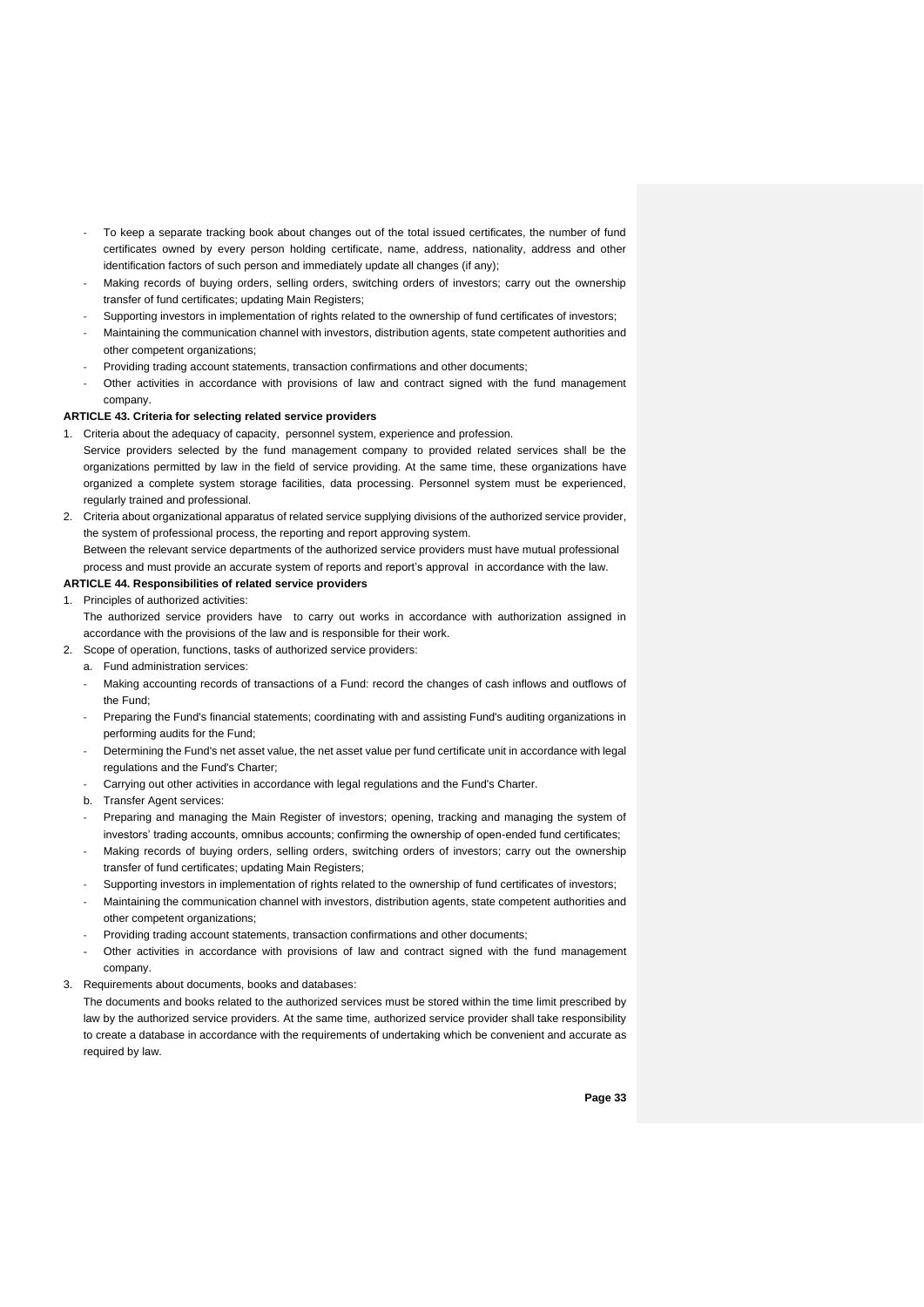- 4. The authorized service provider must implement authorized activities effectively, cautiously; take responsibility to keep confidential to all information relating to investors and partners of the fund management company;
- 5. The authorized service provider takes responsibility to supply the fund management company with independent auditing reports with the contents related to the authorization for checking, supervisory activities of the fund management company.

#### **ARTICLE 45. Responsibilities of the fund management company for authorized activities**

- 1. The authorization shall not decrease or change responsibilities of the fund management company to the fund;
- 2. Before signing the contract for using services of the authorized service provider, the fund management company must appraise and make an evaluation report on the capacity, material facilities, technical and information technology infrastructure of the authorized service provider to ensure that the authorized service provider has professional procedure, sufficient capacity of personnel and the system to implement authorized activities, including the internal control system, material facilities equipment, technical solutions, the system of disaster prevention, hot prevention, personnel with experience and professional qualification suitable for performing authorized operations;
- 3. To regularly check, supervise to ensure that authorized activities are implemented in a cautious, safe way according to the legal regulations and the regulations at this Charter; ensure that the service quality supplied by the authorized service provider is appropriate to the criteria and request by the fund.
- 4. The fund management company may use independent consultants, services supplied by professional organizations and other cooperation activities in order to implement the responsibilities provided;
- 5. To maintain personnel with experience, profession and required operation to have capacity of supervising, identifying and effectively managing risks arisen from authorized activities;
- 6. To construct with the process, system ensured at all times when the fund management company, the independent auditing company, the State's competent management agency may access to necessary information to check, supervise authorized activities, evaluate and manage risks arisen from the authorized activities;
- 7. The fund management company must take full responsibility arisen from the authorization. The fund management company must ensure the continuity for authorized activities, interruption and harmless to the investment operation of investors;
- 8. To adequately, opportunely and accurately provide relevant information to the authorized service provider who may fully, opportunely execute all rights, obligations and responsibilities in the authorization;
- 9. To completely, opportunely and accurately store directives, requests and documents sent to the authorized service provider to implement the authorization.

a. .

#### **ARTICLE 46. Termination of the authorization**

- 1. The authorized service provider shall terminate its's rights and obligations with respect to the Fund authorized by the fund management company in the following events:
	- a. The authorized service provider request to terminate its' rights and obligations;
	- b. The authorized service provider terminates its operation, is dissoluted, goes in bankruptcy;
	- c. At the request of the fund management company;
	- d. At the request of the General Meeting of investors;
	- e. The Fund is dissolved;
	- f. The Fund is merged or acquired by other fund which approved by dicision of the General Meeting of investors;
	- g. The services license of authorized sevice provider is revoked;
	- h. The authorized service provider is merged or acquired by other service provider.
- 2. The rights and obligations of the authorized service provider to the Fund are terminated from the time of completion of the handover of rights and obligations to the Fund for the replacing authorized service provider or for the management company. The replacing authorized service provider must establish the handover minutes between two authorized service providers/ the fund management company and certified by the fund management company.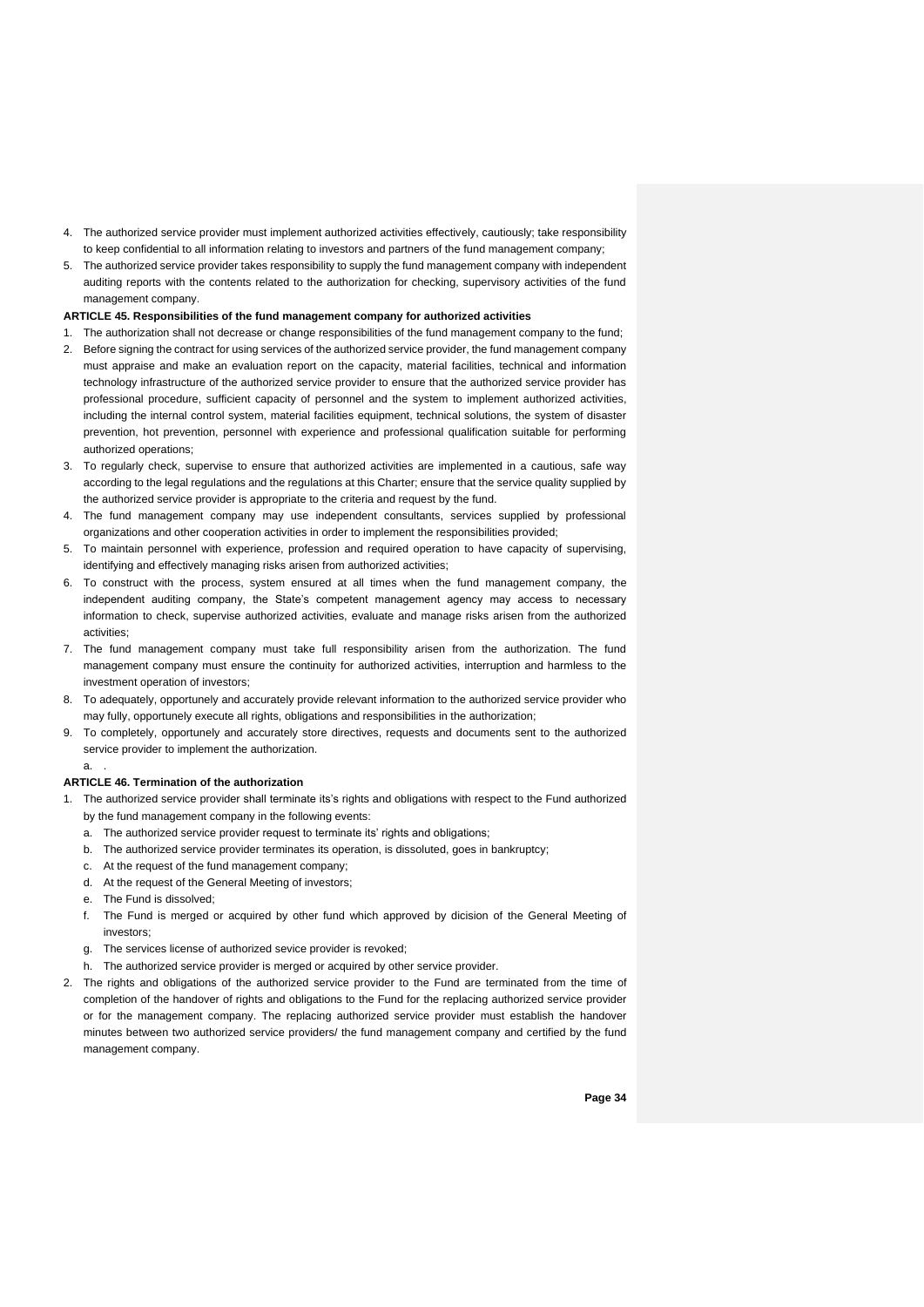## **Chapter IX DISTRIBUTION AGENT**

#### **ARTICLE 47. Criteria for selecting distribution agent**

- 1. Being securities firm having brokerage business, fund management company, custodian Bank, insurance company, commercial bank and other economic organizations. In case of commercial bank,insurance company and other economic organizations, it is required to conduct procedures to register with SSC for distributing fund certificates;
- 2. Having at least one business place that is selected as distribution place for open ended fund certificates at the time of registration which meet all requirements of distribution place of open ended fund certificates;
- 3. Having procedures on fund certificate distribution, including the process, procedure of analysis, update and identification of investor' and beneficiaries' information, code of conducts applied to staff who deal with fund certificate distribution, internal rules on prevention of late trading and arbitrage activities based on taking advantage of time differences, market timing in accordance with international practices..

#### **ARTICLE 48. Operations of distribution agent**

- 1. Operations of a distribution agent shall include:
	- a) To gather and consolidate information on investors and beneficiaries as required by legal regulations on securities, regulations on anti-money laundering and prevention of terrorist financing;
	- b) To receive and transmit transaction orders to the fund management company, related services providers in a timely and accurate manner; the distribution agents are not allowed to consolidate, offset the trading orders, or receive funds directly and settle transactions of fund certificates for investors; Distributors may only receive trading orders from investors when order forms are filled with complete and accurate information according to the form provided in Annex 21 enclosed with this Circular. Order forms shall be kept by distributors in accordance with the laws on securities, and ensure inclusion of the time of receipt of orders and receivers of trading orders obtained from investors in a sufficient, accurate, timely and evident manner. Delivery of investor's trading orders via telephone, fax, internet connection or electronic devices and other transmission lines must be consistent with regulations on electronic transactions and order forms must be stored in the form of electronic data folder.
	- c) To support investors to conduct procedures to change information in the main register; to confirm investor's ownership of fund units, to transfer of ownership in accordance with provisions of law;
	- d) To maintain a continuous and smooth communication channel with investor, to keep investors updated with accurate, adequate and timely information, to answer questions of investors about the offered fund products to consolidate the statement of trading accounts of fund certificates; to provide investors with prospectus, simplified prospectus, the fund's financial statements, documents about general meeting of investors and other information; to conduct information disclosure and reporting as authorized by the fund management company;
	- e) To support the fund management company or related services providers to organize general meeting of investors; to receive delegation to participate and vote at general meeting of shareholders upon written requests of investors;
	- f) To synthesize, store data on investors and transactions of investors to the Fund management company, related services providers, the SSC upon request of the fund management company and SSC as required by these organizations.
- 2. Distribution agents that are not securities trading organizations, depository banks, commercial banks or insurers shall not be eligible for:
	- a) acting as nominee agents;
	- b) acting as distributors of other fund management companies if this is not approved in writing by fund management companies of whom they are acting as distributors."
- 3. Omnibus agent is allowed to execute operations in accordance with provisions of law.

#### **ARTICLE 49. General provisions on fund certificate distribution**

1. Distribution agent and staff who deal with fund certificate distribution shall be voluntary, fair, and truthful to investors, provide all information to investors on an accurate and timely basis to enable investors to make investment decisions on their own. Information, data, economic forecast provided to investors must be based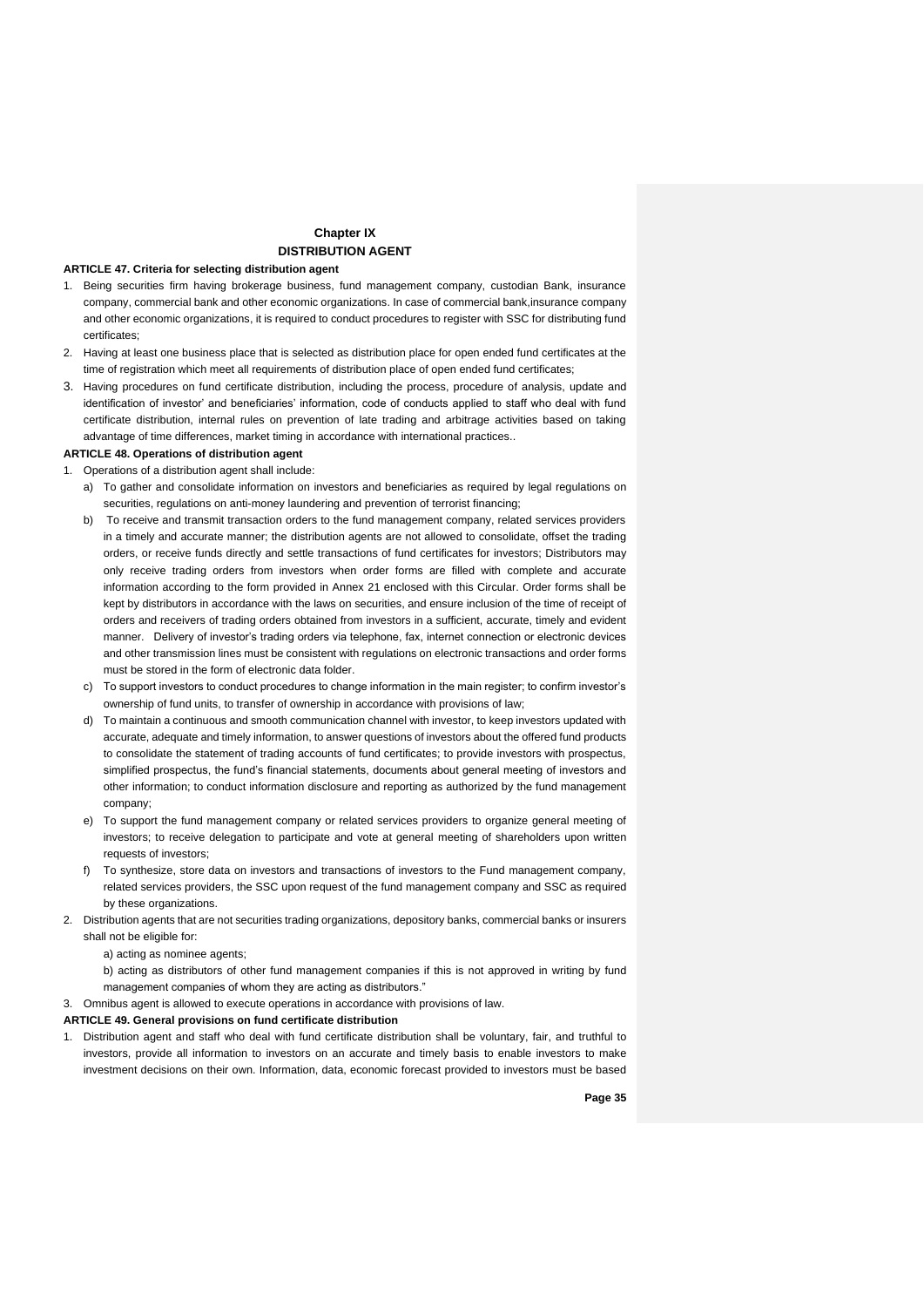on real events and enclosed with references that professional financial organizations issue and publicly announce. Fund certificate distribution officers shall not provide information that is not yet verified, rumor or misleading information to investors.

- 2. Distribution officers may offer fund certificates only after investors are provided with the fund's charter, prospectus, simplified prospectus, contracts which are referred in the prospectus and the most updated reports on the fund performance. Distribution officers shall explain to the investors to ensure that investors understand contents of the fund's charter and prospectus, especially investment objectives and policies, investment strategy to achieve such objectives, features of risks and profit, profit distribution policies, taxes, fees and charges and other expenses, mechanism of fund certificates transactions.
- 3. Distribution officers shall provide adequate and accurate information on performance of the fund with implication that such historical operating performance is for reference only and may be changed due to the market situation.
- 4. Distribution officers are not allowed either to provide untrue information, information that magnifies the truth easily leading misunderstanding, provide inadequate and incomplete information, to forecast future events with a view to attract, persuade investors to purchase fund certificates. It is not allowed to cause misunderstanding about profit characteristics and risks of such fund certificates. On comparing this fund certificate with certificates of other open-ended funds, difference among these funds must be clarified and highlighted to the investors for them to choose. It is prohibited to directly or indirectly conduct activities to attract or incite the investors to purchase high risk fund certificates when the investors have not yet understood all about implicit risks of investing into the fund, or in case such funds are inappropriate for the investment objectives and financial capacity of the investors.
- 5. Distribution agents and distribution officers must keep information on the investors, information on the investors' transactions confidential; they are not entitled to use such information for any purposes otherwise upon the approval of investors or the request of state competent authorities.
- 6. Distribution agents are not allowed to discount or reduce transaction price of fund certificates in any form. It is prohibited to offer gifts or physical/financial benefits to encourage investors to purchase fund certificates; it is prohibited to propose, request or receive in their own name or the name of their organization from the fund management company any remuneration, income or interest for the purpose of persuading investors to buy fund certificates in addition to the prices of services, fees announced at the prospectus and distribution contracts signed with the fund management company.
- 7. Distribution agents shall not be allowed to distribute fund's certificates at business places which have not yet registered for operation or have not been granted operation certificates pursuant to the applicable regulations or have not notified the State Securities Commission. Distribution agents shall take full responsibility for operations of fund certificates distribution places and distribution officers while distributing fund certificates to investors.
- 8. The fund management company and distribution agent must annually organize training to enhance knowledge and capability of fund certificate distribution officers. Information on annual training of the fund management company and distribution agent needs to be attached to operational annual report of the fund management company

#### **Chapter X**

## **ACCOUNTING, AUDITING, AND REPORTING SYSTEM**

#### **ARTICLE 50. Criteria for selecting and changing the auditing firm**

Each year, Fund Management Company shall propose at least two (2) auditing companies to the General Meeting of investors. In case the General Meeting of investors authorizing the Board of Representatives as stated in Clause 20 Article 29 of this Charter, the Board of Representatives shall determine an auditing company to conduct auditing for the Fund. Selected auditing company shall satisfy the following conditions:

- (i) Having obtained auditing licence by the Ministry of Finance;
- (ii) Having full capacity to provide auditing service;
- (iii) Having approved from SSC for providing auditing services to the Fund;
- (iv) Not being a affiliated person to the Fund Management Company or the Custodian bank.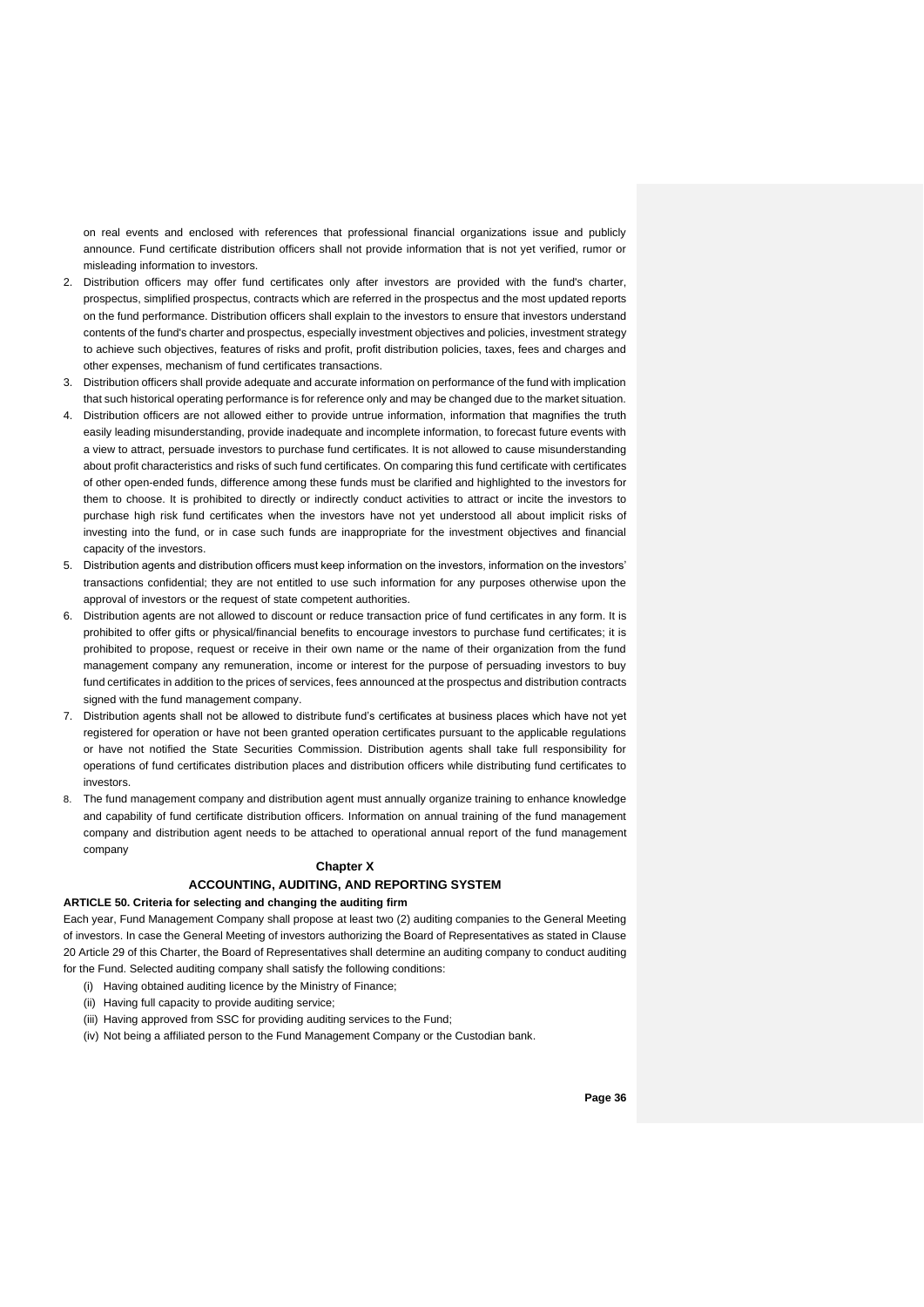#### **ARTICLE 51. Fiscal year**

- 1. The Fiscal year is twelve months calculated from 1<sup>st</sup> January to 31<sup>st</sup> December each calendar year. The first Fiscal year of the Fund shall commence on the date the SSC grants the certificate of establishment of a fund/license for establishment and operation to the Fund and end on 31st December of that year.
- 2. In case the period from the date the SSC grants the certificate of establishment of a fund/license for establishment and operation to 31st December of the same year is less than 90 days, the first Fiscal year of the Fund shall commence on the issuance date of the establishment and operation license and end on the 31<sup>st</sup> December of the following year.

#### **ARTICLE 52. Accounting regime**

The Fund shall apply the Vietnamese Accounting Standard (VAS) and comply with other regulations related to the accounting works of the Fund as provided for by the competent bodies.

#### **ARTICLE 53. Financial Reports**

- 1. The Fund Management Company shall be responsible for prepare the periodic financial reports on the business results and financial status of the Fund and other necessary reports to demonstrate the Fund's business activities.
- 2. Annual financial statement that is audited by an accredited audit organization in the field of securities and the biannual financial statement which is reviewedThe copies of auditing report and operation report of the Fund will be sent to each Member of the Board of Representatives and published on the website of the Fund Management Company for the reference of fund's investors.

#### **ARTICLE 54. Other reports**

The Fund Management Company shall comply with the prevailing regulations of law on report and disclosure of information related to the business of the Fund

#### **Chapter XI NET ASSET VALUE OF THE FUND**

#### **ARTICLE 55. Valuation of the Net Asset Value**

- 1. The fund management company shall determine the net asset value of the fund and the net asset value of a fund unit based on market price, or fair price (in the absence of the market price) of the assets in fund's portfolios.
- 2. The net asset value of the fund and the net asset value of a fund unit must be certified by the supervisory bank. The value certification must be made in writing, or the access via the electronic information system of the supervisory bank is approved by the fund management company. Within 24 hours after detecting that the net asset value is mispriced, the custodian bank must notify and request the fund management company to make a timely adjustment or vice versa in the case of the supply custodian bank. Service level determining net asset value. Within 05 working days from the date of detecting that the net asset value is mispriced, the fund management company or the custodian bank (in the case the custodian bank provides asset valuation services net assets) must correct and disclose information in accordance with regulations, and notify the State Securities Commission of the wrong valuation, including the cause of the incident, time of incorrect valuation, legal handling. The content of the notice must be signed for certification by the fund management company and the Custodian bank.
- 3. The Net Asset Value of the Fund must be determined daily on working days and on the first day of each month. Within the next working days from the date of valuation, the net asset value of the fund and net asset value of a fund unit shall be disclosed in accordance with disclosure regulations on securities market.
- 4. The fund management company is authorized for the custodian bank to determine the net asset value of the fund, net asset value per block of fund certificates, and net asset value per fund certificate. In this case, the fund management company and the custodian bank must have a mechanism and process for comparing, reviewing, checking, and monitoring to ensure that the determination of the net asset value is accurate and appropriate. Fund Charter, Valuation Handbook and legal regulations.
- 5. The net asset value of a fund unit is the net asset value of the fund divided by the total number of circulating fund units on the trading day closest to the valuation day. The net asset value shall be rounded according to regulations on accounting for open-ended fund. The residual amount after the rounding shall be included in the fund.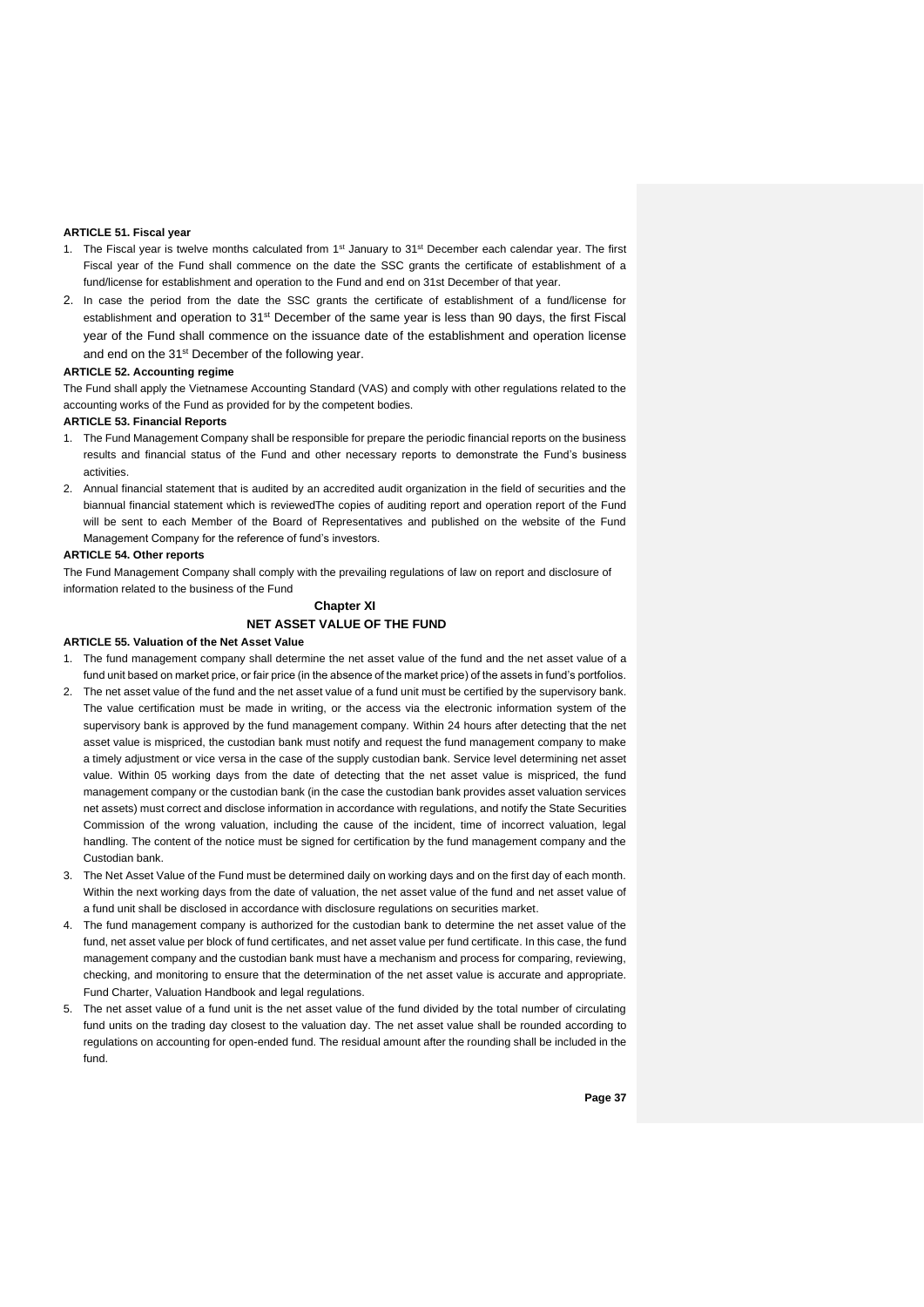#### **ARTICLE 56. Principles of Valuation Method of the Net Asset Value**

1. Date of valuation

The valuation day is working day (for daily term), weekly Friday (for weekly term) and the first day of next month (for monthly term).

In case the fund management company changes the valuation date, the company shall get the approval from the Board of Representative before execution.

2. Method of valuation

The NAV means the total asset value owned by the Fund subtracts its related liabilities at the date prior to the valuation date. Total liabilities of the fund are the debts or payment obligations of the fund up to the latest day before the valuation date. Total asset is determined by market value or reasonable price (in the absence of market value or the market price is highly volatile under the provisions of fund's Valuation Handbook which is approved in written by the Board of Presentatives).

The Custodian Bank will monitor the determination of the net asset price (including total assets and total liabilities) of the Fund and will also inspect and ensure the net asset value on a fund certificate. is the correctness, accuracy and compliance with the provisions of the law, as stipulated in the Fund Charter.

The valuation is specified as follows:

| No.          | <b>Asset type</b>                                                                              | Methods of valuating transactions on market                                                                                                                                                                                                                                                                                                                                                                                                                                                                                                                                                                                                                                                                                                                                             |  |  |
|--------------|------------------------------------------------------------------------------------------------|-----------------------------------------------------------------------------------------------------------------------------------------------------------------------------------------------------------------------------------------------------------------------------------------------------------------------------------------------------------------------------------------------------------------------------------------------------------------------------------------------------------------------------------------------------------------------------------------------------------------------------------------------------------------------------------------------------------------------------------------------------------------------------------------|--|--|
|              | Cash and cash equivalents, money market instruments                                            |                                                                                                                                                                                                                                                                                                                                                                                                                                                                                                                                                                                                                                                                                                                                                                                         |  |  |
| 1.           | Cash (VND)                                                                                     | Cash balance on the date preceding the valuation date                                                                                                                                                                                                                                                                                                                                                                                                                                                                                                                                                                                                                                                                                                                                   |  |  |
| 2.           | Foreign currency                                                                               | The value is converted to VND according to the exchange rate of<br>Joint Stock Commercial Bank for Foreign Trade of Vietnam on<br>the date preceding the valuation date                                                                                                                                                                                                                                                                                                                                                                                                                                                                                                                                                                                                                 |  |  |
| 32.          | Term deposit                                                                                   | Principles plus interest receivables as of the day preceding the<br>valuation date.                                                                                                                                                                                                                                                                                                                                                                                                                                                                                                                                                                                                                                                                                                     |  |  |
| 43           | Treasury bills, transferable<br>deposit certificates and<br>other money market<br>instruments. | Purchase price plus accumulated interest as of the date<br>preceding the valuation date.                                                                                                                                                                                                                                                                                                                                                                                                                                                                                                                                                                                                                                                                                                |  |  |
| <b>Bonds</b> |                                                                                                |                                                                                                                                                                                                                                                                                                                                                                                                                                                                                                                                                                                                                                                                                                                                                                                         |  |  |
| 54           | Listed bond                                                                                    | Weighted average quoted price or other name<br>according to the regulations of the Stock Exchange, for outright<br>bond transactions on the trading system of the Stock Exchange<br>at the date of the latest transaction preceding the valuation date<br>plus accumulated interest (if the weighted average quoted price<br>excluded accumulated interest). For following cases, in which:<br>+ There is no transaction on the trading system of the Stock<br>Exchange for more than two 15 days as of the valuation date; or<br>+ The market price of these bonds on the trading system of<br>the Stock Exchange are significantly fluctuated as detail in<br>valuation policy.<br>the valuation method would be detailed in valuation policy<br>approved by Board of Representative. |  |  |
| 65           | Unlisted bond                                                                                  | Average price of successful transactions performed on the<br>lasted trading date preceding the valuation date which is<br>provided by at least three (03) quotation providers which are not<br>related parties and approved by the Board of Representatives of<br>the Fund plus accumulated interest. In case of there is not<br>enough three (03) quotation providers, the valuation method                                                                                                                                                                                                                                                                                                                                                                                            |  |  |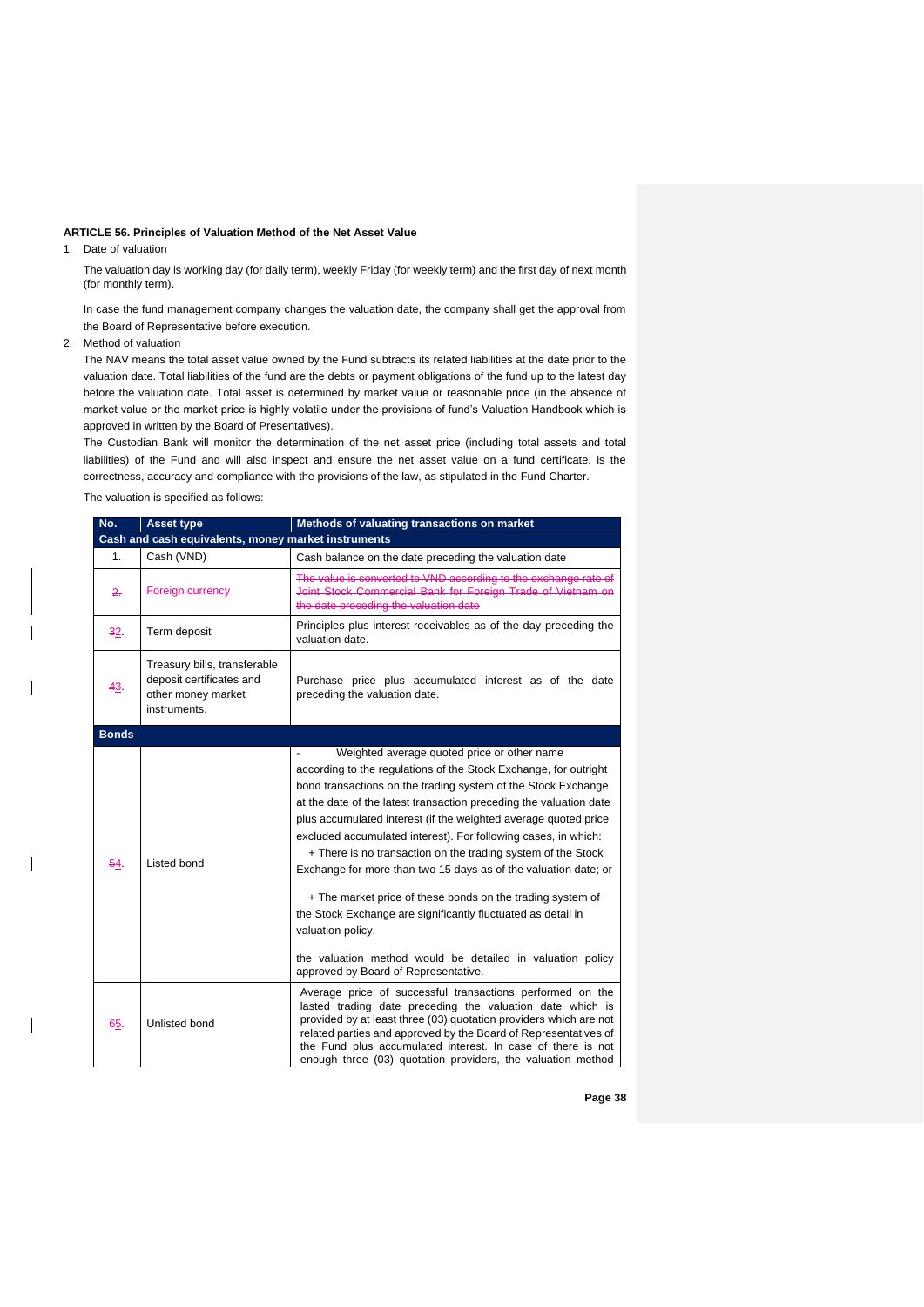|               |                                                                                         | would be detailed in valuation policy approved by Board of<br>Representative.                                                                                                                                                                                                                                                                                                                                                                                                                                                                                                                                                                                                                                                                                                                                                                                                                                                                      |
|---------------|-----------------------------------------------------------------------------------------|----------------------------------------------------------------------------------------------------------------------------------------------------------------------------------------------------------------------------------------------------------------------------------------------------------------------------------------------------------------------------------------------------------------------------------------------------------------------------------------------------------------------------------------------------------------------------------------------------------------------------------------------------------------------------------------------------------------------------------------------------------------------------------------------------------------------------------------------------------------------------------------------------------------------------------------------------|
| 76            | Warrant attached with<br>convertible bonds                                              | Price determined in accordance with the methods approved<br>by the Board of Representative depend on specific case.                                                                                                                                                                                                                                                                                                                                                                                                                                                                                                                                                                                                                                                                                                                                                                                                                                |
| 8 <u>7</u>    | Bond issued by entities<br>falling into winding-up or<br>bankruptcy                     | Price determined in accordance with the method approved by the<br>Board of Representative.                                                                                                                                                                                                                                                                                                                                                                                                                                                                                                                                                                                                                                                                                                                                                                                                                                                         |
| <b>Shares</b> |                                                                                         |                                                                                                                                                                                                                                                                                                                                                                                                                                                                                                                                                                                                                                                                                                                                                                                                                                                                                                                                                    |
| 98            | Shares listed on Stock<br>Exchange, shares listed on<br>UpCom trading system            | - Closing price (or other name as prescribed by regulations of the<br>Stock Exchange) of the latest transaction day prior to the<br>valuation date:<br>- Where shares are not traded for more than 15 days prior to the<br>valuation date, shares are valued at one of the following prices in<br>the following order of priority<br>+ Closing price (or other name, according to regulations of the<br>Stock Exchange) on the latest trading date within 12 months<br>preceding the Valuation date;<br>+ Purchase price (cost price);<br>+ Book value;<br>+ Price determined by the method which approved by the Board<br>of Representatives.<br>The value of listed shares in the process of changing Stock<br>Exchange is there closing prices on the latest trading date e<br>preceding the valuation date.<br>Shares approved for listing but not yet trading are valued as if<br>they are initial public offering shares in listing process. |
| <b>409</b>    | Shares suspended or<br>delisted or deregistered for<br>trading                          | It shall be valued according to the following order of priority:<br>+ Book value;<br>+ Face price;<br>+ Price determined by the method approved by the Board of<br>Representatives.                                                                                                                                                                                                                                                                                                                                                                                                                                                                                                                                                                                                                                                                                                                                                                |
| 4410          | Shares issued by entities<br>falling into winding-up or<br>bankruptcy                   | It shall be valued according to the following order of priority:<br>+80% of liquidating value of these shares as at the latest balance<br>sheet date preceding valuation date;<br>+ Price determined by the method approved by the Board of<br>Representatives                                                                                                                                                                                                                                                                                                                                                                                                                                                                                                                                                                                                                                                                                     |
| 4211          | Other shares and<br>contributed capital<br>(including IPO shares in<br>listing process) | Average price of successful transactions on the latest<br>trading date preceding the valuation date which is provided by at<br>least three (03) quotation providers who are not related parties<br>and approved by the Board of Representatives of the Fund.<br>If there are not enough three (03) quotation prices<br>provided by three (03) quotation providers who are not related<br>parties approved by the Board of Representatives of the Fund,                                                                                                                                                                                                                                                                                                                                                                                                                                                                                             |

 $\overline{\phantom{a}}$ 

 $\overline{\phantom{a}}$ 

 $\overline{\phantom{a}}$ 

 $\mathbf{l}$ 

 $\overline{\phantom{a}}$ 

 $\begin{array}{c} \hline \end{array}$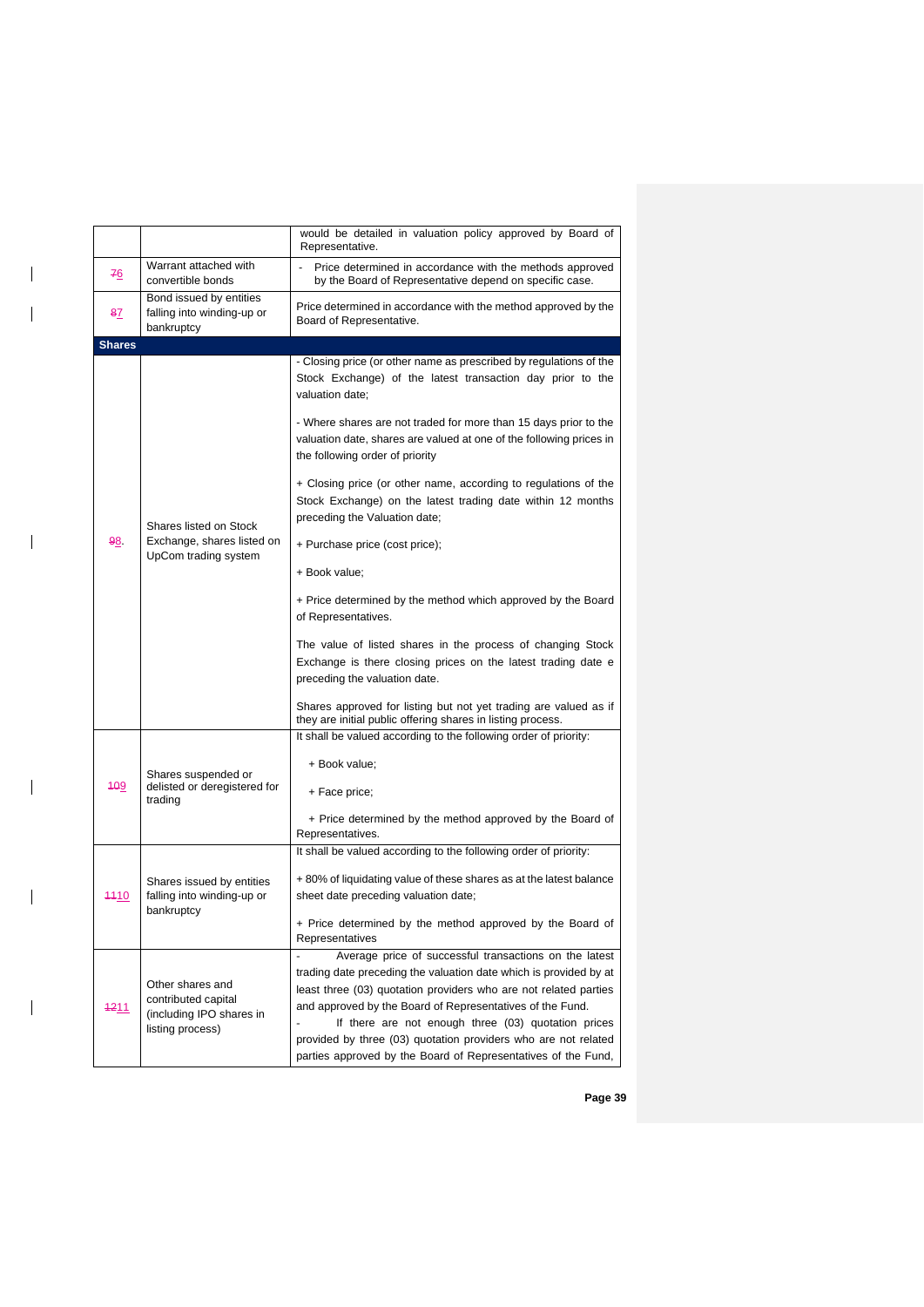|                  |                                                           | shares are valued at one of the following prices in the following                                                           |
|------------------|-----------------------------------------------------------|-----------------------------------------------------------------------------------------------------------------------------|
|                  |                                                           | order of priority:                                                                                                          |
|                  |                                                           | + Average price of any two (02) quotation providers, which are                                                              |
|                  |                                                           | not related parties approved by the Board of Representatives of                                                             |
|                  |                                                           | the Fund;                                                                                                                   |
|                  |                                                           | + Price of the latest reporting period but not more than three                                                              |
|                  |                                                           | (03) months preceding the valuation date;                                                                                   |
|                  |                                                           | + Purchasing price;                                                                                                         |
|                  |                                                           | + Book value; or                                                                                                            |
|                  |                                                           | + The price determined according to the model approved by<br>the Board of Representatives of the Fund                       |
| <b>Fund unit</b> |                                                           |                                                                                                                             |
|                  |                                                           | Closing price (or other name according to regulations of the Stock                                                          |
|                  |                                                           | <b>Exchange)</b> on the latest trading date preceding the valuation                                                         |
|                  |                                                           | date:                                                                                                                       |
|                  | <b>Fund unit of listed fund</b>                           | Where shares are not traded for more than 15 days prior to the                                                              |
|                  |                                                           | valuation date, shares are valued at one of the following prices in                                                         |
|                  |                                                           | the following order of priority:                                                                                            |
|                  |                                                           | + Closing price (or other name, according to regulations of the                                                             |
| 12               |                                                           | Stock Exchange) on the latest trading date within 12 months                                                                 |
|                  |                                                           | preceding the Valuation date;                                                                                               |
|                  |                                                           | <u>+ Purchase price (cost price);</u>                                                                                       |
|                  |                                                           | <u>+ Book value;</u>                                                                                                        |
|                  |                                                           | + Price determined by the method which approved by the Board                                                                |
|                  |                                                           | of Representatives.                                                                                                         |
|                  | <b>Fund unit of unlisted</b><br>fund <del>Fund unit</del> | Closing price of the latest transaction day prior to the valuation                                                          |
| <b>43.13</b>     |                                                           | dateClosing price of the latest transaction day prior to the                                                                |
|                  |                                                           | valuation date                                                                                                              |
|                  | <b>Derivative securities</b>                              |                                                                                                                             |
|                  | Listed derivative securities                              | Daily settlement price or other name as prescribed by regulations                                                           |
|                  |                                                           | of Stock Exchange on the latest transaction date preceding the                                                              |
|                  |                                                           | valuation date.                                                                                                             |
| 14               |                                                           |                                                                                                                             |
|                  |                                                           | In case there is no daily settlement price or quoted price on Stock                                                         |
|                  |                                                           | Exchange at the date preceding the valuation date, using the<br>price determined in accordance with the methods approved by |
|                  |                                                           | the Board of Representative.                                                                                                |
| 15               | Listed derivative securities                              |                                                                                                                             |
|                  | without transaction within                                | Price determined by the method as approved by the Board of                                                                  |
|                  | more than 15 days up to                                   | Representatives                                                                                                             |
|                  | the valuation date                                        |                                                                                                                             |
| 16               | Commitment value of<br>derivative contracts               | As prescribed as details in note 3 as below                                                                                 |
|                  |                                                           |                                                                                                                             |
| Other assets     |                                                           |                                                                                                                             |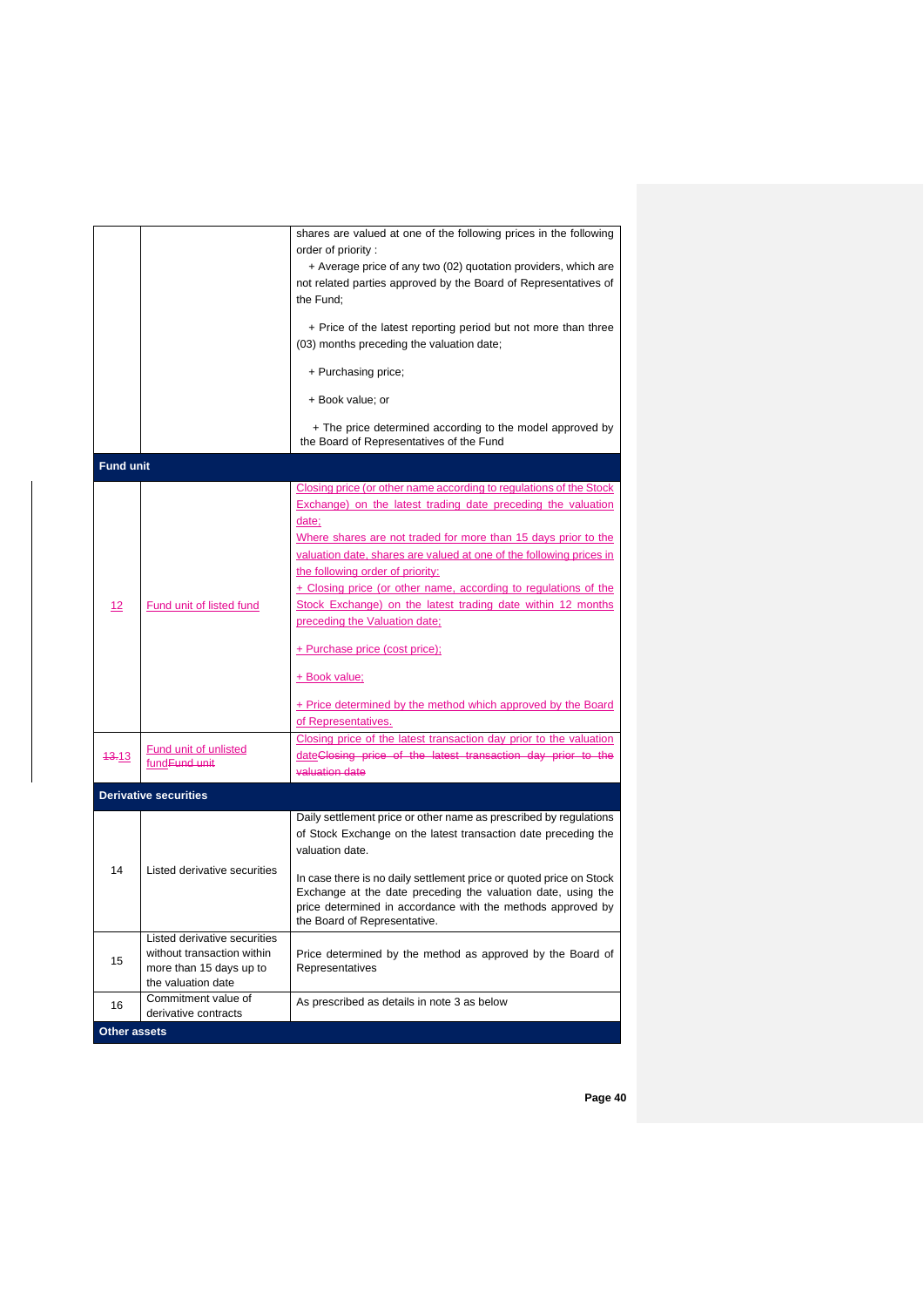| Other authorized<br>investment assets<br>(including unlisted IPO<br>security)<br>17 | Depending on specific case, the price of other authorized<br>investment assets will be appropriately determined by one of<br>following methods:<br>- The market price which is the average price of successful<br>transactions on the latest trading date preceding the valuation<br>date which is provided by quotation providers.<br>- Price determined by the method approved by the Board of<br>Representatives |
|-------------------------------------------------------------------------------------|---------------------------------------------------------------------------------------------------------------------------------------------------------------------------------------------------------------------------------------------------------------------------------------------------------------------------------------------------------------------------------------------------------------------|
|-------------------------------------------------------------------------------------|---------------------------------------------------------------------------------------------------------------------------------------------------------------------------------------------------------------------------------------------------------------------------------------------------------------------------------------------------------------------------------------------------------------------|

*Note:*

- Accumulated interest: The interest calculated from the latest interest payment date to the date preceding valuation date;
- The book value of a share shall be determined on basis of the latest audited or reviewed financial statements.
- Liquidation value of a share is determined on basis of equity value of the issuer divided by the total number of outstanding shares.
- Day means calendar day.
- Valuation methods are detailed in valuation policy.

#### 3. Commitment value from derivative contracts

- a. Commitment value (global exposure) is the value converted to money which securities investment funds/companies are parties with the obligation of contract implementation. The commitment value is determined upon the market value of outstanding assets, payment risks, market changes and the time necessary for position liquidation.
- b. In calculating the commitment value, fund management company may apply:

- Net offset principle of derivative position (reverse) for the same outstanding security, for example the purchase position of XYZ securities call option reduces (makes up) the commitment value from the sale position of XYZ securities call option;

- Net offset principle of derivative position and spot delivery position of the same security, for example the purchase position (holding) of XYZ securities makes up (reduces) the commitment value deriving from the sale position of XYZ securities call option;

Other principles according to the international practice ensure the risk administration.

| No.            | <b>Type of assets</b>        | <b>Commitment value</b>                                                           |
|----------------|------------------------------|-----------------------------------------------------------------------------------|
| 1              | Stock option (purchase of    | The market value of option position <sup>2</sup> is adjusted by delta coefficient |
|                | put option, sale of put      | of option = Number of contracts x Volume of shares per contract x                 |
|                | option, sale of call option) | current market value of share x delta coefficient <sup>3</sup>                    |
| $\mathfrak{p}$ | Bond option (purchase of     | Market value of option position <sup>4</sup> is adjusted by delta coefficient of  |
|                | put option, sale of put      | option = Number of contracts x nominal value x current market price               |
|                | option, sale of call option) | of bonds x delta coefficient                                                      |
| 3              | Index future contract        | Market value of future position = Number of contracts x value                     |
|                |                              | calculated on an index point x current index level                                |
| 4              | Bond future contract         | Market value of future position $=$ Number of contracts x value of                |
|                |                              | contracts calculated under notional value x market value of the                   |
|                |                              | cheapest transferable bonds                                                       |
| 5              | Other contracts              | Upon the model selected by the fund management company,                           |
|                |                              | agreed with the supervisory bank and approved by the fund                         |
|                |                              | representative board.                                                             |

Note:

<sup>2</sup> If the fund holds long position, the market value may be adjusted to increase premium.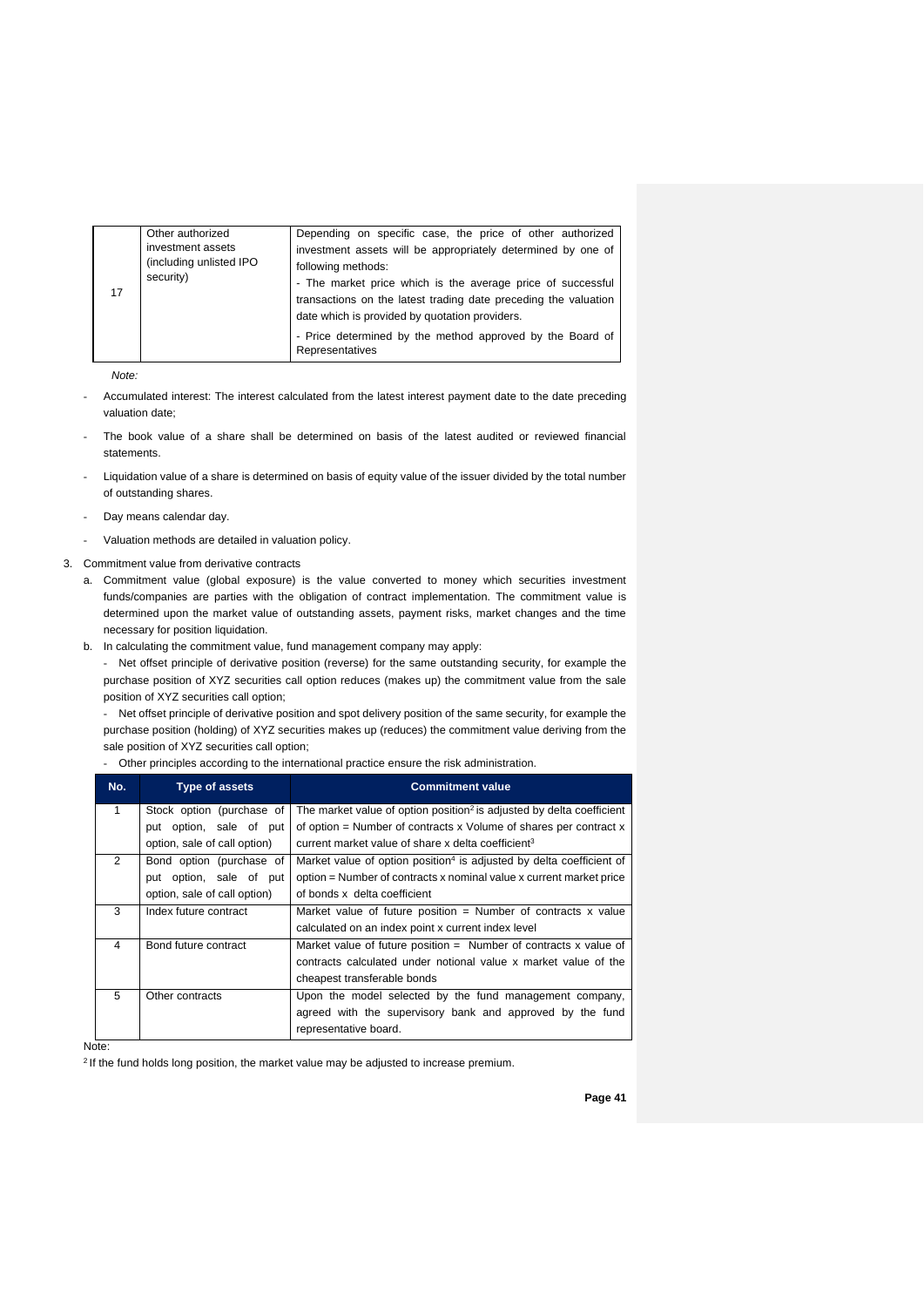<sup>3</sup> Delta coefficient is the simple derivative of option price over underlying securities price. In the simple case, the delta coefficient may be considered 1. In case of complex option, the delta coefficient shall be determined by fund management companies, supervisory banks after being approved by the Fund Representative Board. <sup>4</sup> If the fund holds long position, the market value may be adjusted to increase premium.

#### **ARTICLE 57. Procedures of valuating the fund's assets**

#### 1. Before the date of valuation:

All transactions up to prior date of valuation will be recorded following the fund accounting rules at the date of occurrence:

- Securities trading transactions;
- Payment transactions for expenses related to the Fund's operations and deposit transactions;
- Corporate actions related to securities held by the Fund recorded on ex-date rule;
- Previous successful subscription & redemption transactions:

#### 2. At the date of valuation:

- Accrue income of bank interest, CD interest, coupon… till the date prior valuation date;
- Accrue fee & expenses till the date prior valuation date (fund management fee, custodian fee, supervising fee, transfer agent fee, bank fee…);
- Reconcile cash and securities balances with custodian bank;
- Collect market prices from Hanoi and Hochiminh stock exchanges, bond yields from Bloomberg or Reuter and other allowed price sources
- Method of NAV calculation as detailed in Article 56 of this Charter.
- **ARTICLE 58. Compensation of damages to investors, the fund**

DCIP, investors shall be compensated in the case the fund's net asset value is misjudged and the degree of error is achieving 0.75% of the net asset value or more.

- 1. In case the Fund is under-valuated, the compensation amount to the fund and investors are defined as follows:
	- a. For investors purchasing fund certificates prior to the incorrect valuation period and selling fund certificates during the incorrect valuation period: the compensation amount shall be based on the deviation levels and the number of fund units sold by investors. The compensation amount will be charged to DCIP;
	- b. For the fund: the compensation amount shall be determined based on the deviation levels and the number of fund units sold by the fund during the incorrect valuation period and the number of fund units in circulation. The compensation amount will be charged to the fund management company;
- 2. In case the fund is over-valuated, the compensation amount to the fund and investors shall be defined as follows:
	- a. For investors purchasing fund certificates during the incorrect valuation period and continuing to hold such fund certificates after the incorrect valuation period: the compensation amount shall be determined based on the deviation levels and the number of fund units purchased and still held after the incorrect valuation period. The compensation amount will be charged to DCIP;
	- b. For the fund: The compensation amount shall be determined based on the deviation levels and the number of fund units issued prior to the incorrect valuation period and repurchased during that period. The compensation amount will be charged to the fund management company;

## **ARTICLE 59. Principles, criteria for selecting, changing quotation providers**

- 1. The fund management company shall select and submit the Board of Representatives to approve a list of quotation service providers to provide a quote for the Fund. The selected quotation service provider must satisfy the following conditions:
	- a. Have function and be licensed to provide quotation service.
	- b. Fully able to provide a quote.
	- c. Not the affiliated persons of the fund management company or custodian bank
- 2. Events and/or Criteria for changing quotation providers: when incurring one of the followings:
	- a. The quotation provider is not functioned or licensed to provide quotation service.
	- b. The quotation provider becomes related people of the fund management company or custodian bank.
	- c. There is changes of govermental ageneies relating to quotation.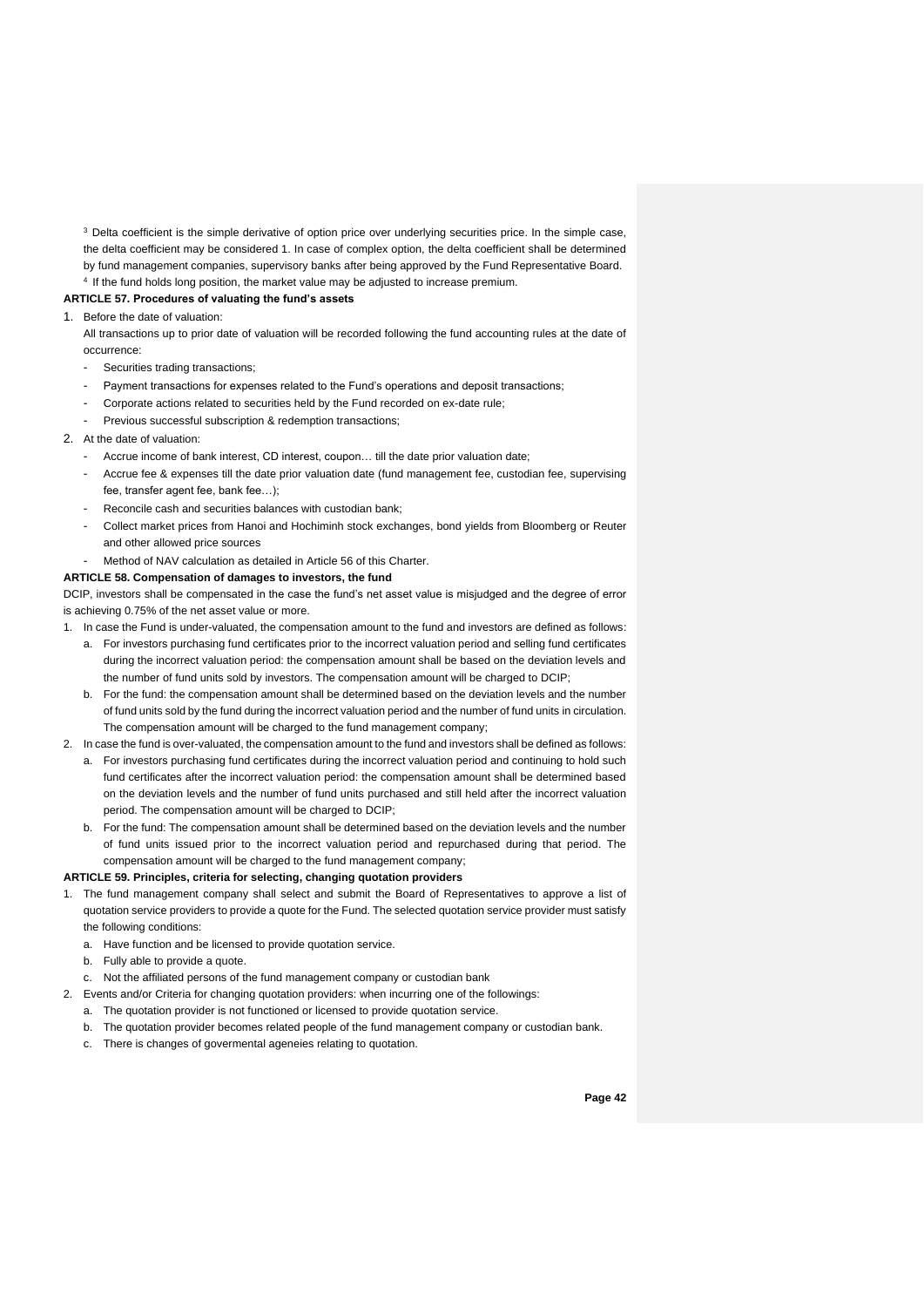## **Chapter XII INCOME AND DIVIDEND POLICY**

#### **ARTICLE 60. Income of the Fund**

Income of the Fund includes:

- 1. Dividend
- 2. Bond interest
- 3. Deposit interest
- 4. Difference between the sale and purchase arising from the investment activities of the Fund.
- 5. Other income, if any, from the investment of properties of the Fund.

#### **ARTICLE 61. Dividend policy**

- 1. To minimize the cost incurred, DCIP funds will not distribute profits.
- 2. The entire profit of the Fund arising during operation will increase the cumulative net asset value of the Fund.

### **Chapter XIII PRICES OF SERVICE, FEES AND EXPENSES**

#### **ARTICLE 62. Prices of services paid by investors**

- 1. Prices of service of Subscription
	- Price of service of Subscription is the prices of service that investors pay to the Fund management company when buying a fund unit. This price of service of Subscription shall be payable upon the issuance and counted as a percentage of the subscription amount.
	- Price of service of Subscription is allowed to exceed five percents (5%) of the transaction value. Specific price of service rates must be announced in prospectuses, summary prospectuses, or on websites of fund management companies, distributors or in other forms.
	- The soonest day to apply the increased price of service rates is the 60<sup>th</sup> day from the date on which the fund management company announces new price of service rates on its website
	- In case that the fund management company obtains regulations causing the change in the price of service of subscription during a fixed period of time, the company shall announce on website of DCVFM and distribution agencies or under law.
- 2. Price of service of Redemption
	- Price of service of Redemption is the price of service that investors must pay to the Fund management company when selling a fund unit at the next subsequent trading cycles. Such price of service is subtracted from redeemed amount and payable as the fund pays to investors and counted as a percentage of the redeemed amount.
	- Price of service of Redemption fee at trading cycles is allowed to exceed five percents (5%) of the transaction value. Specific price of service rates must be announced in prospectuses, summary prospectuses, or on websites of fund management companies, distributors or in other forms.
	- For fund certificates holding by investors at recording date for delisting close-ended fund certificates to convert to open-ended fund: Price of service of redemption is 0.5% of the redeemed amount.
	- The holding period is determined by "first in, first out" principle (FIFO).
	- The soonest day to apply the increased price of service rates is the  $60<sup>th</sup>$  day from the date on which the fund management company announces new price of service rates on its website.
	- In case that the fund management company obtains regulations causing the change in the price of service of subscription during a fixed period of time, the company shall announce on website of DCVFM and distribution agencies or under law.
- 3. Price of service of Switching
	- Investors shall pay to the Fund management company price of service of switching when placing switching order at trading cycle after the establishment of DCIP.
	- Investors shall not pay any price of service of subscription or redemption for the switching units.
	- Price of service of Switching is allowed to exceed three percents (3%) of the transaction value. Specific price of service rates must be announced in prospectuses, summary prospectuses, or on websites of fund management companies, distributors or in other forms.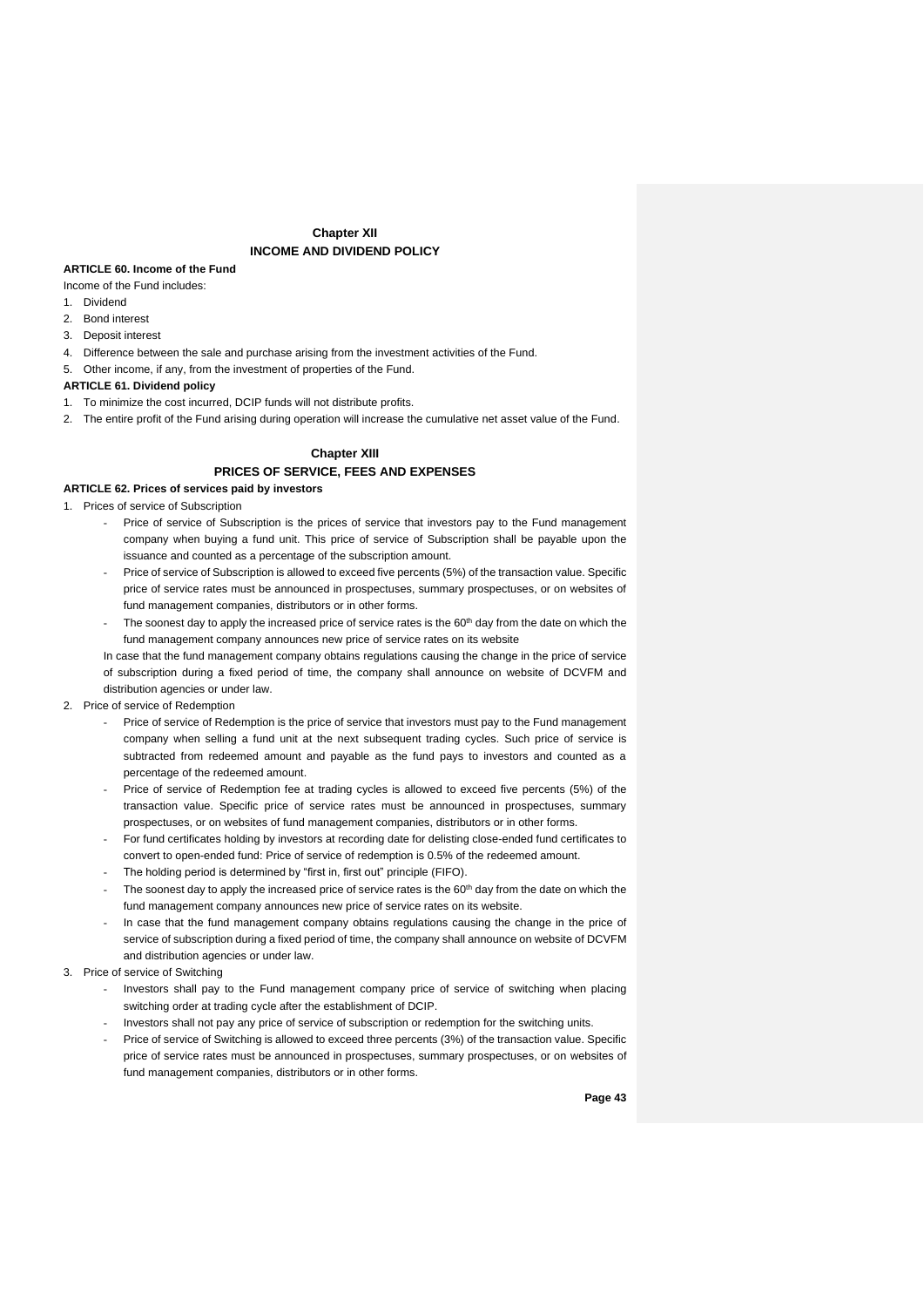- The soonest day to apply the increased price of service rates is the 60<sup>th</sup> day from the date on which the fund management company announces new price of service rates on its website

#### **ARTICLE 63. Price of services paid by the fund**

- 1. **Price of service of managing public securities investment fund** (**Price of service of Management)**
	- The price of service of management is 1.2% of DCIP's NAV per fiscal year. This price of service is paid for DCVFM to carry out the fund management service for DCIP. This price of service applied for each period will be determined by DCVFM to ensure that the total amount of price of service of management and other fees (if any) paid by the fund to DCVFM comply with laws.
	- The monthly payable price of service is the total price of service calculated (accrued) of valuation cycles in a month.
	- Price of service of Management of each valuation cycle is calculated as below: Price of service of Management = price of service of management % per year x NAV on the day prior to the valuation day x actual days in the valuation cycle/ actual days in a year (365 or 366)
	- In case that the fund shall valuate NAV monthly, the monthly management price of service is calculated as below:

Monthly management price of service = [price of service of management % per year x NAV on the day prior to the valuation day of the first valuation cycle in the month x actual remaining days from the begining of the month to the day prior to the valuation day of the first valuation cycle in the month / actual days in a year (365 or 366)] + total management prices of service of the remaining valuation cycles in the month + [price of service of management % per year x NAV on the day prior to the valuation day of the last valuation cycle in the month x actual remaining days in the month/ actual days in a year (365 or 366)]

- 2. Price of service of Depository and supervision
	- Price of service of Depository and supervision shall be paid to the Custodian and Supervising Bank for providing the custodian and supervising services for the Fund. This price of service is calculated at every valuation cycle based on the NAV of day prior to the valuation day and payable every month. The monthly price of service is the total price of service calculated (accrued) of valuation cycles in a month.
	- The maximum price of service of supervision is 0.03% of NAV per year. The minimum monthly supervising price of service is VND16.5 millions per month (The above prices of service are exclusive of VAT (if applicable))
	- The maximum price of service of depository is 0.05% of NAV per year. The minimum monthly above price of service are exclusive of VAT (if applicable) depository price of service is VND11.5 millions per month. This price of service of depository excludes securities trading price of service which is VND150,000/transaction.
	- The above price of service does not include other regular operating fees such as fee payable to Depository center, legal fee, mailing fee, etc.
	- The maximum price of service of supervision and depository is complied with law.
	- The monthly price of service is the total price of service calculated (accrued) of valuation cycles in a month.
	- Depository and supervision price of service for DCIP at each valuation cycle is calculated as below: Depository and supervision price of service (not include securities trading price of service) = % price of service of Depository and supervision (year) x NAV on the day prior to the valuation day x actual days by calendar of the valuation cycle/ actual days in a year (365 or 366)
	- In case that the fund shall valuate NAV monthly, the monthly Depository and supervision price of service is calculated as below:

Monthly Depository and supervision price of service (not include securities trading price of service) = [% price of service of Depository and supervision (year) x NAV on the day prior to the valuation day of the first valuation cycle in the month x actual remaining days from the begining of the month to the day prior to the valuation day of the first valuation cycle in the month / actual days in a year (365 or 366)] + total Depository and supervision prices of service of the remaining valuation cycles in the month + [% price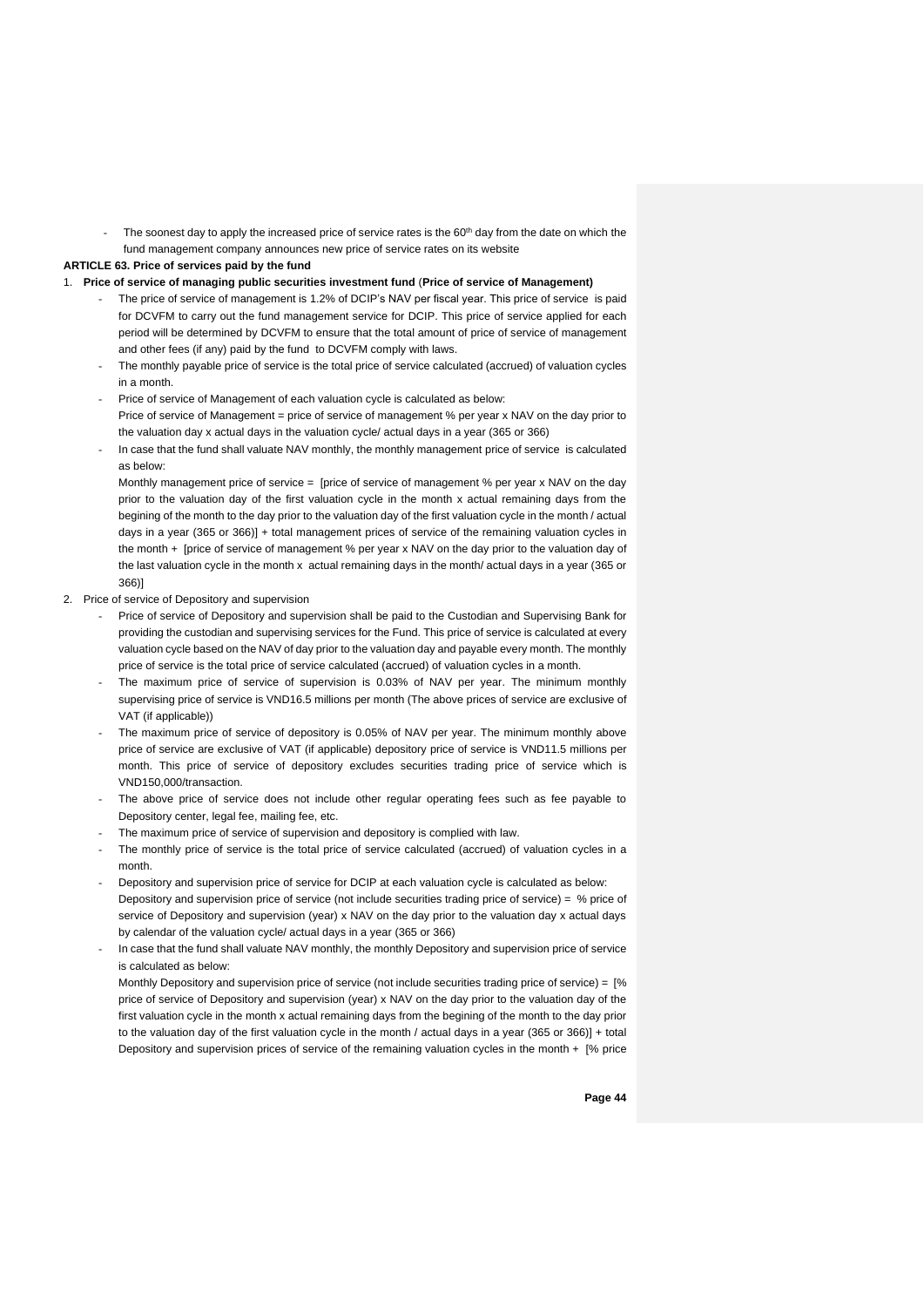of service of Depository and supervision (year) x NAV on the day prior to the valuation day of the last valuation cycle in the month x actual remaining days in the month/ actual days in a year (365 or 366)]. Details of prices of service and payment term are regulated in the service agreement between FMC and the service provider.

#### 3. Fund administration **price of service**

- The fund adminstration price of service is the price of service DCIP pay for the fund admintration service provider.
- The maximum fund adminstration price of service is 0.04% of NAV per year and payble monthly. The minimum price of service is VND28 millions per month (The above prices of service are exclusive of VAT (if applicable).
- The service price of service executing Fund financial statement is 70.500.000VND/ year equal to 5.875.000 VDN/month (The above prices of service are exclusive of VAT (if applicable).
- The monthly payable price of service is the total price of service calculated (accrued) of valuation cycles in a month.
- Fund adminstration price of service and the service price of service executing Fund financial statement for DCIP at each valuation cycle is calculated as below:

Fund adminstration price of service =  $%$  fund adminstration price of service (year) x NAV on the day prior to the valuation day x actual days of the valuation cycle/ actual days in a year (365 or 366)

The service price of service executing Fund financial statement = 5.875.000 VND/ actual days in a month x actual days of the valuation cycle

In case that the fund shall valuate NAV monthly, the monthly fund adminstration price of service is calculated as below:

Monthly fund adminstration price of service = [% fund adminstration price of service (year) x NAV on the day prior to the valuation day of the first valuation cycle in the month x actual remaining days from the begining of the month to the day prior to the valuation day/ actual days in a year (365 or 366)] + total fund adminstration prices of service of the remaining valuation cycles in the month + [%fund adminstration price of service (year) x NAV on the day prior to the valuation day of the last valuation cycle in the month x actual remaining days in the month/ actual days in a year (365 or 366)].

Details of prices of service and payment term are regulated in the service agreement between FMC and the service provider.

#### 4. Transfer agent **price of service**:

- Transfer agent price of service is the price of service the Fund pays for the transfer agent serviceprovider. This price of service pays for services mentioned in Article 42.2 of this Charter and includes:
	- Investor maintenance price of service is VND10 million/month and pays monthly. This price of service calculated at each valuation cycle equals to VND10 millions divided by actual days of the month and timed with actual days of the valuation cycle.

Details of prices of service and payment term are regulated in the service agreement between FMC and the transfer agent service provider. In addition, the fund will pay for the costs associated with exercising rights for VSD as agreed in the agreement.

#### The above prices of service are exclusive of VAT (if applicable) in accordance with the law.

#### **ARTICLE 64. The fund's operation expenses**

Operating expenses of the fund shall include after-tax expenses as follows:

- 1. Asset management fees/ fund management price service paid to the fund management company;
- 2. Expenses for fund assets depository and supervision fees paid to the Custodian Bank;
- 3. Fund administration fees, transfer agent fees and other fees Fund management company has to pay to relevant service providers;
- 4. Expenses and fees relating to auditing services for the Fund;
- 5. Legal advisory fee, quotation fee and other reasonable fees for the Fund;
- 6. Expenses relating to printing, publication, and information of the Fund's activities, issuance of prospectus, simplified prospectus, financial reports, annual reports, trading confirmation statements, account statements,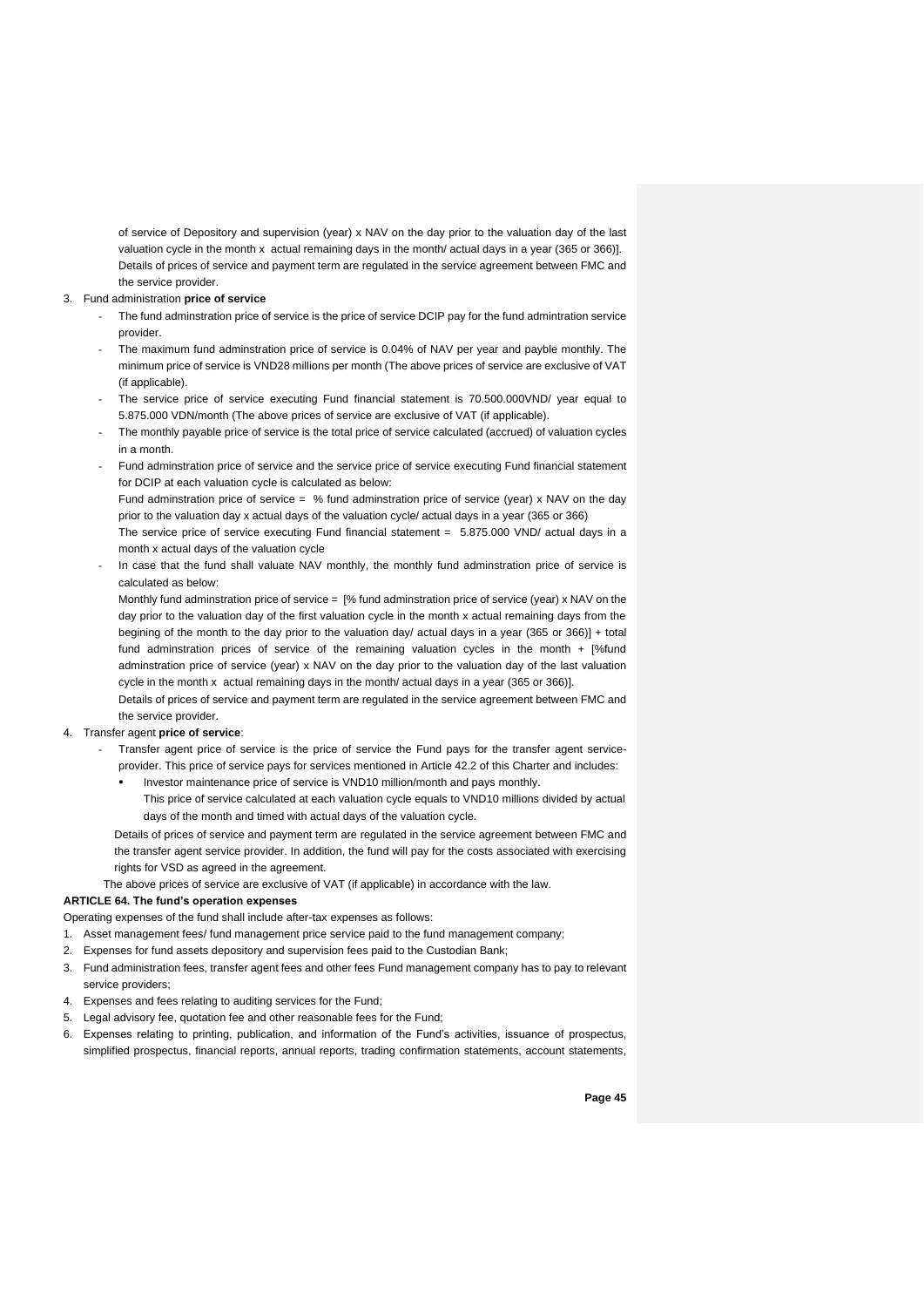and other documents for investors, expenses for fund public announcement; expenses for organizing and convening of General Meeting of Investors and Board of Representatives;

- 7. Reasonable, valid brokerage fee relating to the transactions of the Fund's assets;
- 8. Expenses for engaging independent organizations to provide valuation, asset valuation services for the Fund;
- 9. Expenses for amending the Charter for the benefit of Investors;
- 10. Remuneration for the Board of Representatives;
- 11. Insurance expenses (if applicable)
- 12. Administration fee (fee for issuance certificate);
- 13. Tax, cost, and fee payable in accordance with the laws;
- 14. Interest payable from loans incurred by the Fund in accordance with the laws and the Charter;
- 15. Other reasonable, valid fees and expenses as decided by the Board of Representatives in accordance with the laws

The Fund's Total Expenditures Ratio (TERo) will be capped at 2.5% NAV per year. The total cost of the TERo calculation includes all the Fund's expenses (except brokerage fees) plus the administrative costs associated with the NAV value the Fund invests in other open-ended funds.

The excess of the TERo limit of 2.5% of NAV / year will be deducted from the fund management price service. If the fund management price service is not enough to offset the TERo 2.5% NAV / year, the deficit will be further deducted from the transfer agent expenses. DCVFM Company will reimburse the transfer agent for this deducted cost.

## **Chapter XIV FUND REORGANIZATION**

#### **ARTICLE 65. Conditions for the fund consolidation, merger**

- 1. The fund consolidation, merger shall be only carried out in the cases provided by the law and approved by the General Investors Meetings.
- 2. The fund consolidation, merger must be approved by the SSC.

**ARTICLE 66. Conditions for the fund splitting**

- 1. The fund splitting must be approved by the General Investors Meetings in the following cases:
	- a) The fund management company fails to determine the fund's net asset value at the valuation date when open-ended fund certificates are redeemed because the Stock Exchange decides to suspend the securities transaction in the fund's portfolio;
	- b) Other events provided by the Fund Charter or the SSC considers necessary.
- 2. The fund splitting must be approved by the SSC

#### **ARTICLE 67. Conditions for the fund dissolution**

- 1. The fund dissolution, liquidation shall be carried out in the following cases:
	- a) The fund management company is dissolved, bankrupted or its License for Establishment and Operation is revoked without appointment of replacing fund management company within two (02) months from the date of arising the event;
	- b) The fund management proposes to terminate the rights and obligations to the Fund without appointment of replacing fund management company within two (02) months from the date of arising the event;
	- c) The custodian bank is dissolved, bankrupted or its supervision contract is unilaterally terminated or terminated by the fund management company; or the License of Registration for securities depository is revoked by the fund management company fails to establish a replacing supervisory bank within two (02) months from that date of arising the event;
	- d) The custodian bank requests termination of the supervisory contract without appointment of a replacement custodian bank within two (02) months from that date of arising the event;
	- e) The fund's net asset value is reduced below ten (10) billion in six (6) consecutive months;
	- f) The fund dissolution as determined by the General Investors Meetings;
- 2. The fund liquidation and dissolution is made subject to the legal regulations

## **Chapter XV**

## **SETTLEMENT OF CONFLICTS OF INTERESTS**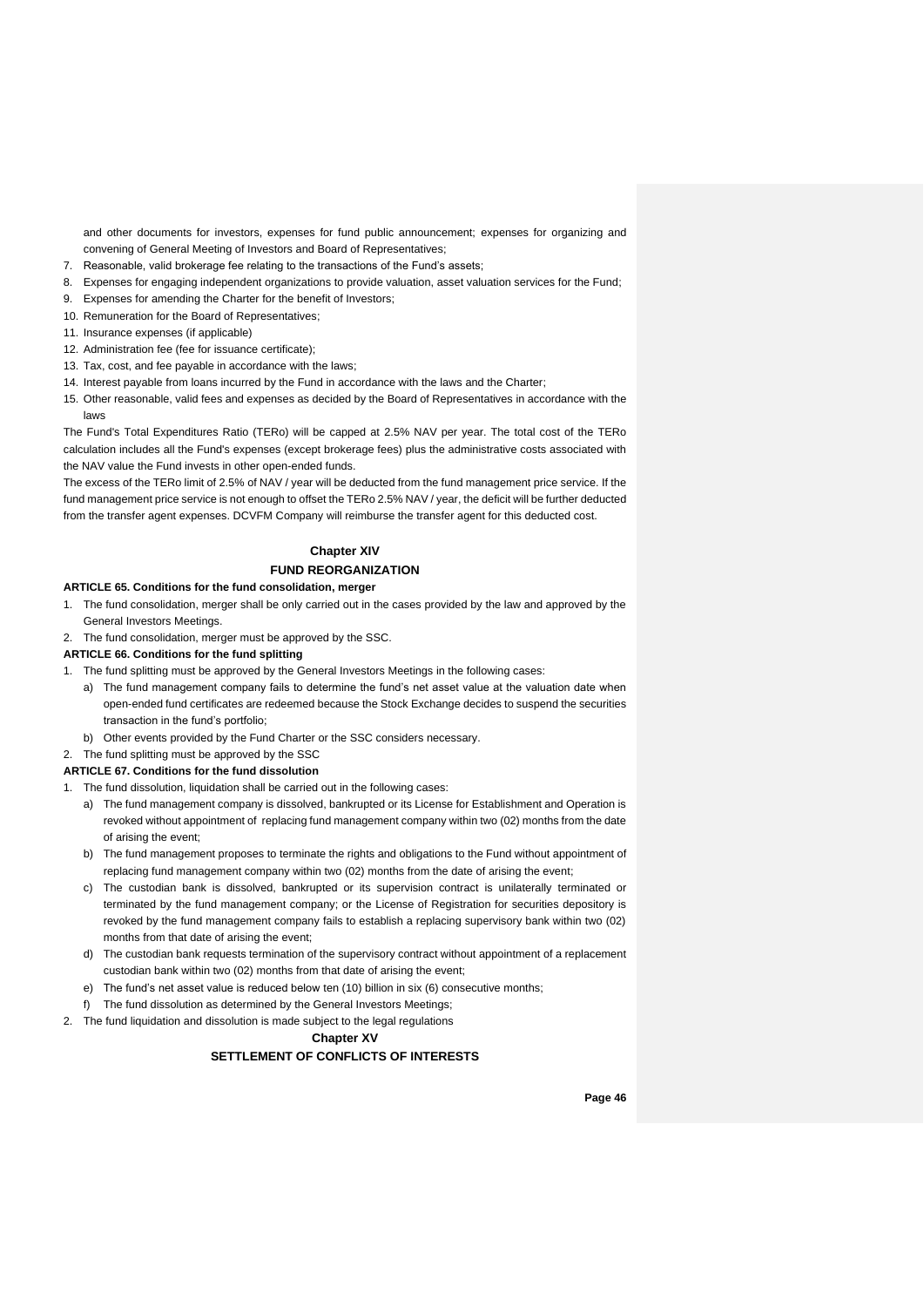#### **ARTICLE 68. Control of conflicts of interests between the Fund and other funds investment trust clients of the fund management company and between the Fund and the fund management company**

- 1. The Fund management company shall:
	- (i) Separate the investment strategies and objectives of each fund managed by VFM;
	- (ii) Separate VFM's assets from the Fund's assets and the investors' assets entrusted to DCVFM for its management; separate assets of the funds managed by VFM.
- 2. All securities transactions of members of the Board of Management, Investment Council, Chairman of the Fund Manager, members of the Board of Directors, Inspection Committee, the compliance officer, fund management practitioners and staff of the manager of the Fund shall be reported to the internal audit department both prior to or after such transactions, as required by law.
- 3. An internal system for controlling and managing risks has been established to ensure that any conflict of interests arising within the Fund Manager shall be under control.

**Chapter XVI**

## **INFORMATION DISCLOSURE AND AMENDMENT, SUPPLEMENTATION OF THE CHARTER**

#### **ARTICLE 69. Information disclosure**

- 1. Disclosure of information of operation of DCIP shall be conducted according to provisions of information disclosure on securities market.
- 2. Notice of meeting of the Board of Representatives shall be deemed as properly informed to each member of the Board of Representatives if it is notified verbally or in writing to the address which is provided to Fund by that Member of the Board of Representatives.
- 3. Prospectus, simplified prospectus, audited financial statements, half-year financial statement; monthly, halfyear and annual operation reports of the fund will be provider to investors on our website and distribution agents, or send via investors' emails.
- 4. Letters of convene, notices, demands, or documents which need to be delivered to the Fund or Fund operator shall be sent by hand or by post to address of office registered by Fund, in a stamped envelope bearing name of the Fund or Fund operator.
- 5. The Fund Management Company must disclose information according to provisions of Law on Securities and securities market.

#### **ARTICLE 70. Amendment of the Charter**

The Fund Charter shall only be amended or supplemented by a approval by the General Meeting of investorsThe fund charter shall only be amended or supplemented by a approval by the general meeting of investors. After amending and supplementing the fund charter in this case, the fund management company must announce investors about the amendments, additions and updates to the fund charter.

#### **ARTICLE 71. Registration of the Charter**

- 1. This Charter includes 16 Chapters, 72 Articles and 3 Appendixes is approved by the General Meeting investors and takes effect as the date when SSC issued the DCIP Fund Establishing Certificate.
	- DCIP Charter is amended and supplemented at the second time including 16 Chapters, 72 Articles and 3 Appendixes according to Resolution of the Annual Financial General Meeting of Investors 2019- the second time dated on 21/04/2020 and takes effect from 21/04/2020.

DCIP Charter is amended and supplemented at the 3rd time including 16 Chapters, 72 Articles and 3 Appendixes according to Resolution of the Annual Financial General Meeting of Investors 2020 dated on 26/04/2021 and takes effect from 26/04/2021. The changes in the name of the fund will take effect when The adjusted certificate of registration for establishment of the fund is issued by a competent state agency.

DCIP Charter is amended and supplemented at the 4<sup>th</sup> time including 16 Chapters, 72 Articles and 3 Appendixes according to Resolution of the Extraordinary General Meeting in the form of collecting written opinions the first time – 2021 dated on /09/2021 and takes effect from /09/2021.

Extracted part or copies of this Charter which are provided by office of the Fund shall be valid when and only bearing signature of the Chairman of the Board of Representatives or legal representative of the Fund Management Company.

**Formatted:** Default Paragraph Font, Font: (Default) Arial, 10 pt, Font color: Auto, Vietnamese, Pattern: Clear **Formatted:** Font: (Default) Arial, 10 pt, Font color: Auto, Vietnamese, Pattern: Clear **Formatted:** Vietnamese

2. This Charter is made five (05) copies in Vietnamese. In which: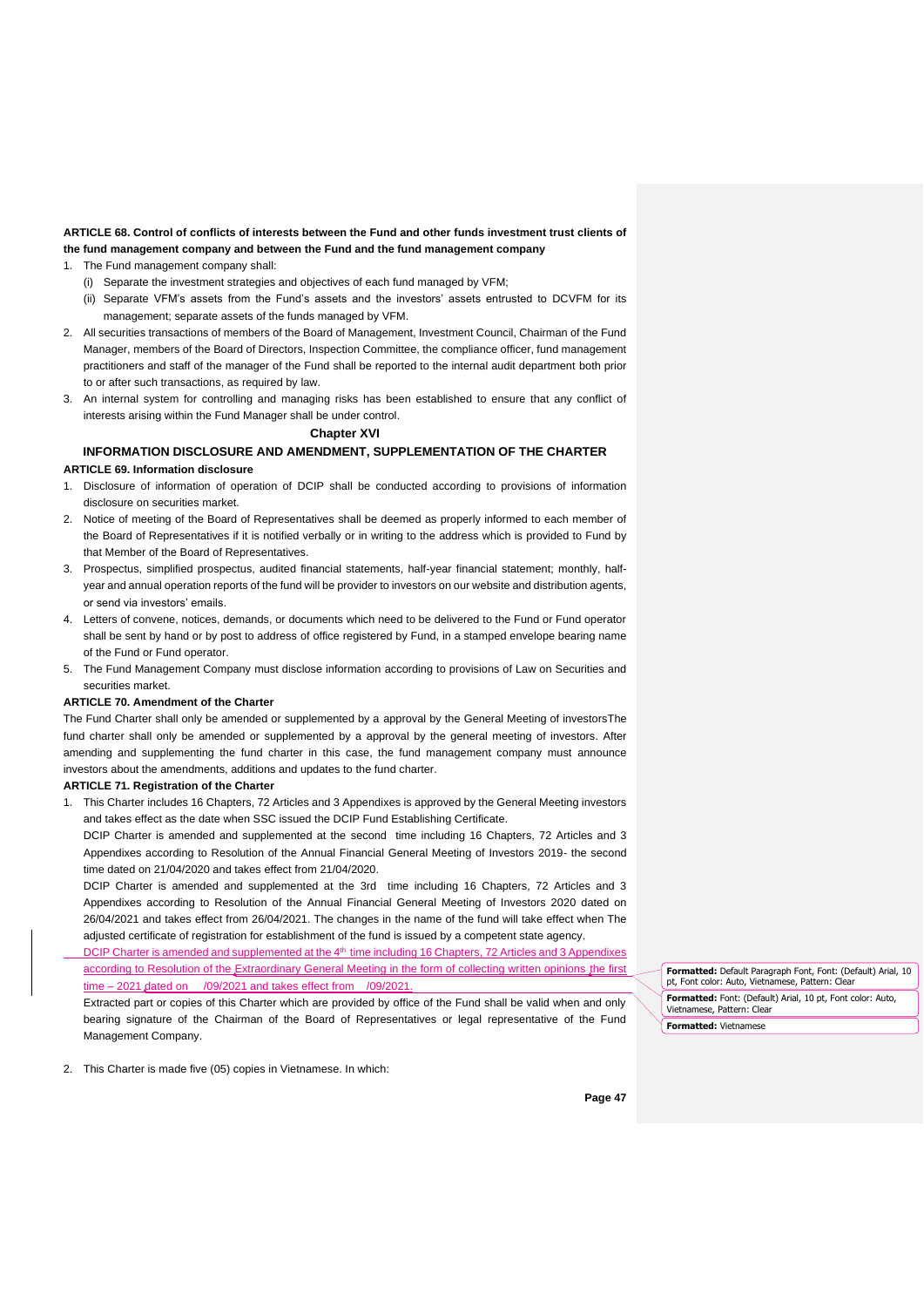- One (01) is registered at the government agency as stipulated by law;
- Two (02) is kept at the head office at the Fund;
- One (01) is kept at the head office at the Fund Management Company;
- One (01) is kept at the head office at the Custodian bank **.**

### **ARTICLE 72. Implementation provisions**

The Fund shall be officially established after SSC issues Certificate of fund registration. The Fund Management Company is liable for completing all dossier and procedure in according with provision of the prevailing laws.

The following appendices are attached herewith

Appendix 1: COMMITMENTS OF THE FUND MANAGEMENT COMPANY

Appendix 2: COMMITMENTS OF THE SUPERVISORY BANK

Appendix.3: GENERAL COMMITMENTS OF THE FUND MANAGEMENT COMPANY AND THE SUPERVISORY

Established in Ho Chi Minh City, September 2021

**Chairman of the Board of Representatives**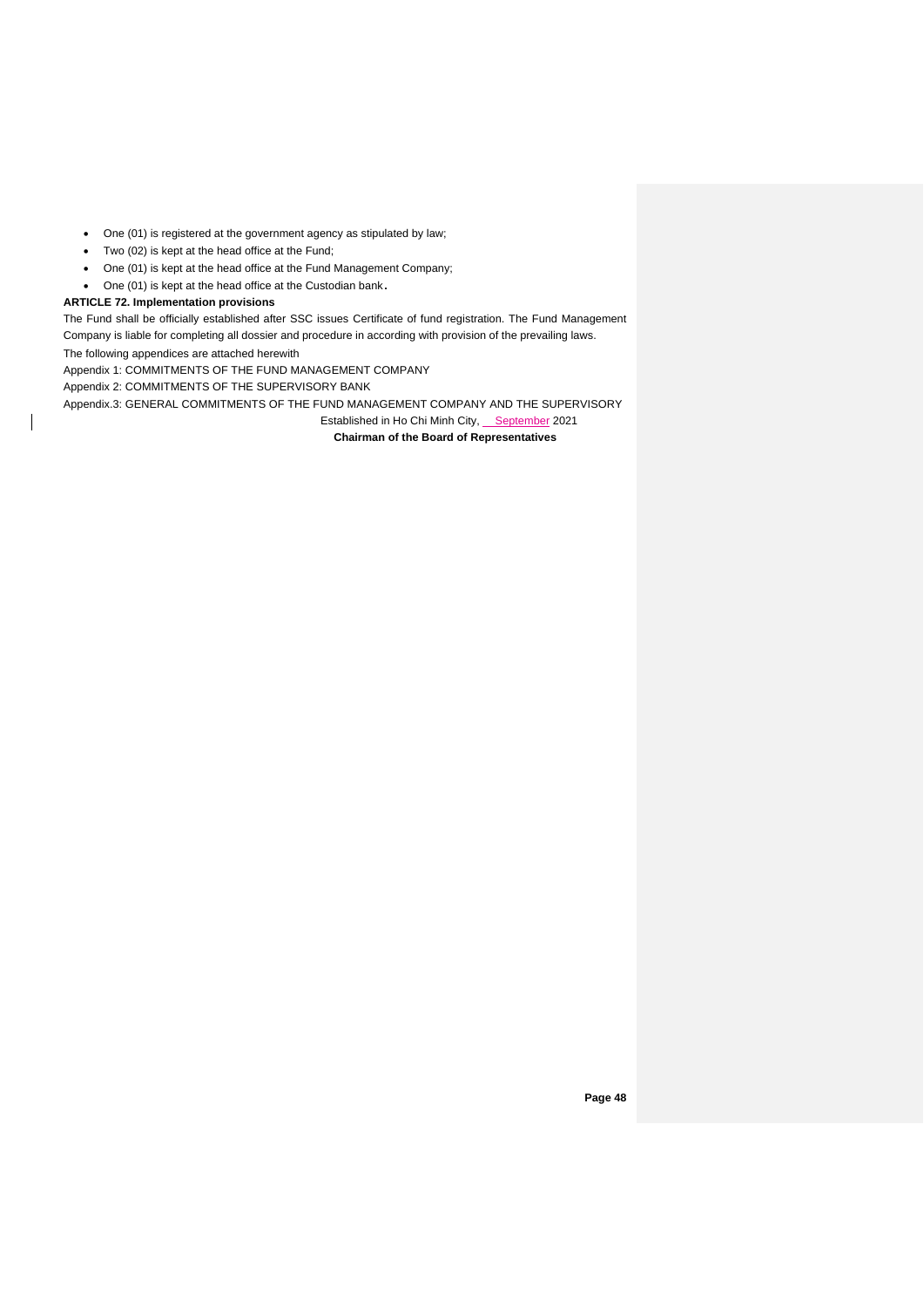## **APPENDIX 1: COMMITMENTS OF THE FUND MANAGEMENT COMPANY**

## **DRAGON CAPITAL VIETFUND MANAGEMENT (VFM)**

Licence for establishment and operation No. 45/UBCK-GP dated 08 Jan 2009 and Amended License No. 88/GPĐC-UBCK dated December 30, 2020 issued by SSC issued by SSC.

The head office of DCVFM is located at:

Unit 15th Floor, Melinh Point Tower, 2 Ngo Duc Ke Street, District 1, Ho Chi Minh City, Vietnam. Tel: (84-28)-38251488 Fax: (84-28)-38251489 Website: www.vfm.com.vn

The Fund Management Company hereby commits to perform the following obligations to the fund:

- 1. To strictly comply with legal regulations and the fund's charter in the management of the fund;
- 2. To perform the fund management duties in an effective, honest and diligent manner and in compliance with the investment objectives of the fund with priority given to legitimate rights and interests of Investors;
- 3. To ensure that the fund has a supervisory bank at all times;
- 4. To pay all fees to the Supervisory bank and other service providers as specified in the fund's charter;
- 5. To periodically provide the Supervisory bank with the following information:
- (a) Operating statements and financial statements of the fund, the register of investors and the number of fund certificates held by investors;
	- (b) Reports with respect to the fund or its assets and investment portfolio;
	- (c) A valuation report on the net asset value of the fund, the net asset value per fund unit;
	- (d) Information about the management of the fund and other obligations.
- 6. To provide free of charge or at a reasonable fee copies of the fund's charter (and attached appendixes), prospectus (and attached appendixes) to investors at their request.
- Not to invest in securities or assets in which the fund management company or its affiliated persons are interested or have relations to such interests, except otherwise permitted by the law.
- 8. Not to use the position of the fund management company in fund management to gain direct or indirect profits for it or affiliated persons or compromise the interest of investors.
- 9. To conduct valuation and auditing works for the fund in a truthful, accurate and timely manner.
- 10. To provide free of charge or at a reasonable fee copies of annual reports and other reports of the fund to investors at their request.
- 11. To provide free of charge or at a reasonable fee copies of annual reports of the supervisory bank on the fund management company's management of the fund to investors at their request.
- 12. To ensure that all information disclosed by the fund management company or the representative of the fund management company is complete, truthful and accurate and not omit events that affect the interest of investors or events that affect the contents of such disclosed information or information to be disclosed in accordance with legal regulations and does not mislead investors.
- 13. To provide necessary information to enable the independent auditing organization of the fund to make auditing in an efficient and timely manner.
- 14. To report in a timely manner to the State Securities Commission in case of any inconsistency found when comparing the assets/liabilities of the fund between the fund management company and the supervisory bank.
- 15. To implement the obligation to convene the General Investors Meetings in accordance with legal regulations. **DRAGON CAPITAL VIETFUND MANAGEMENT**

## *(Signed)* **BEAT SCHURCH GENERAL DIRECTOR**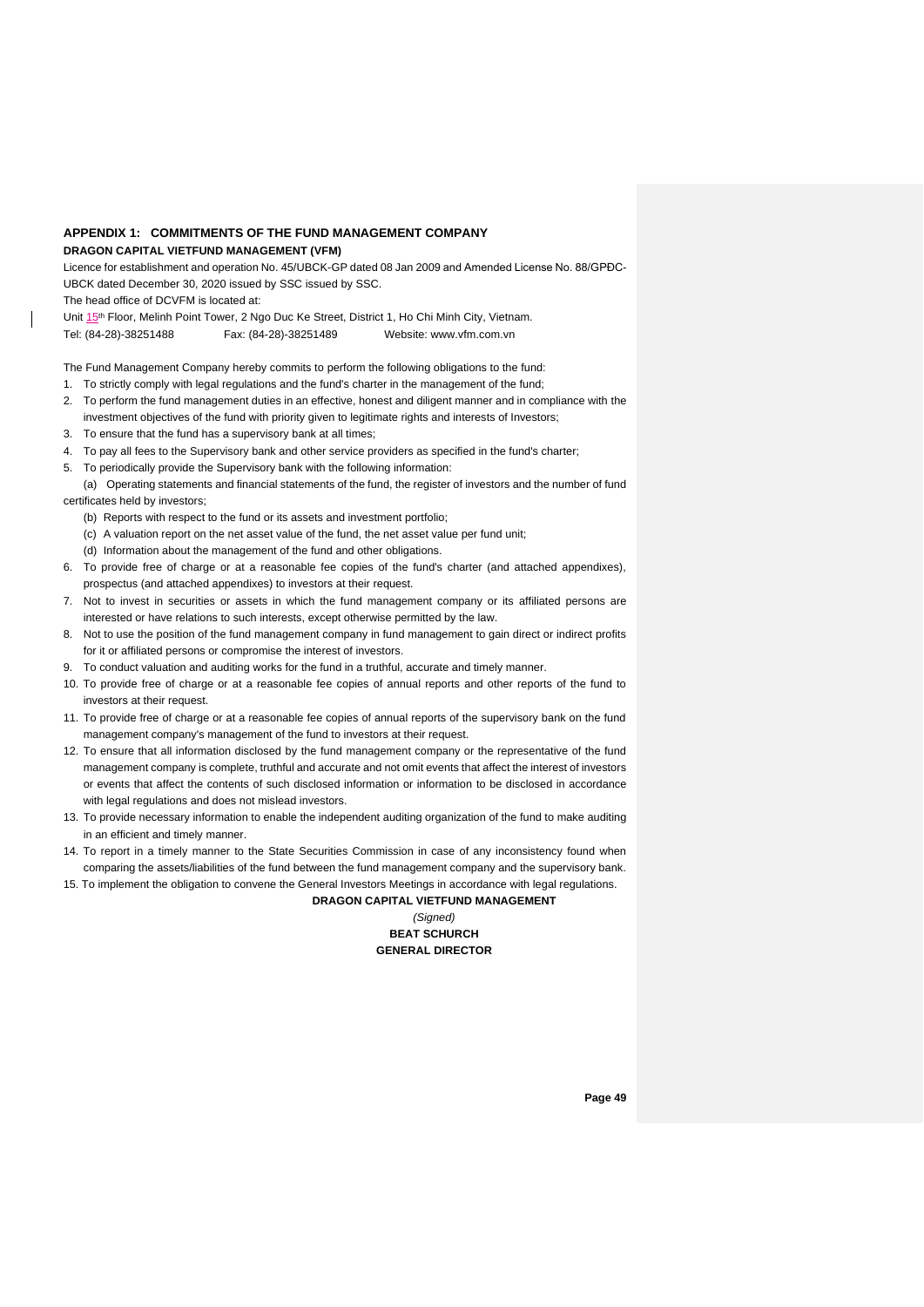## **APPENDIX 2: COMMITMENTS OF THE CUSTODIAN BANK**

## **STANDARD CHARTERED BANK (VIETNAM)**

Operation license No: 236/GP-NHNN issued by the State Bank of Vietnam, dated 08/09/2008. Certificate of registration for securities depository operation no. 08/UBCK-GCN issued on dated 07 May 2015 by SSC. Custodian banks commit:

- 1. To strictly comply with the regulations of the law and of the Fund Charter in the supervisory operation.
- 2. To ensure Funds to always have a Fund Management Company at all times.
- 3. To implement in a dedicated, honest and prudent manner the functions of the Supervisory Banks to Funds.
- 4. To implement the deposit, payment, custody and supervision of all assets, securities of Funds on behalf of investors; to periodically implement the comparison of assets/liabilities of funds with fund management companiy at least one a month and report to the SSC in case the situation of assets/liabilities is inconsistent between fund management company and supervisory banks.
- 5. To separate assets of funds from assets of the Supervisory Banks, assets of fund management company and assets of other funds, assets of other customers of the Supervisory Banks.
- 6. To supervise the portfolio of Funds, the determination of asset prices of funds, the determination of net asset value of funds, the determination of net asset value per fund certificate unit as required by the current law and according to the regulations at the Fund Charter.
- 7. To ensure supervisory obligations so that fund management company does not take advantage of the management position of funds to implement activities of directly or indirectly gain profit for fund management company or relevant persons damaging interests of investors.
- 8. To ensure funds to be audited annually by an independent auditing company.

**STANDARD CHARTERED BANK (VIETNAM)** *(signed)* **AUTHORIZED REPRESENTATIVE**